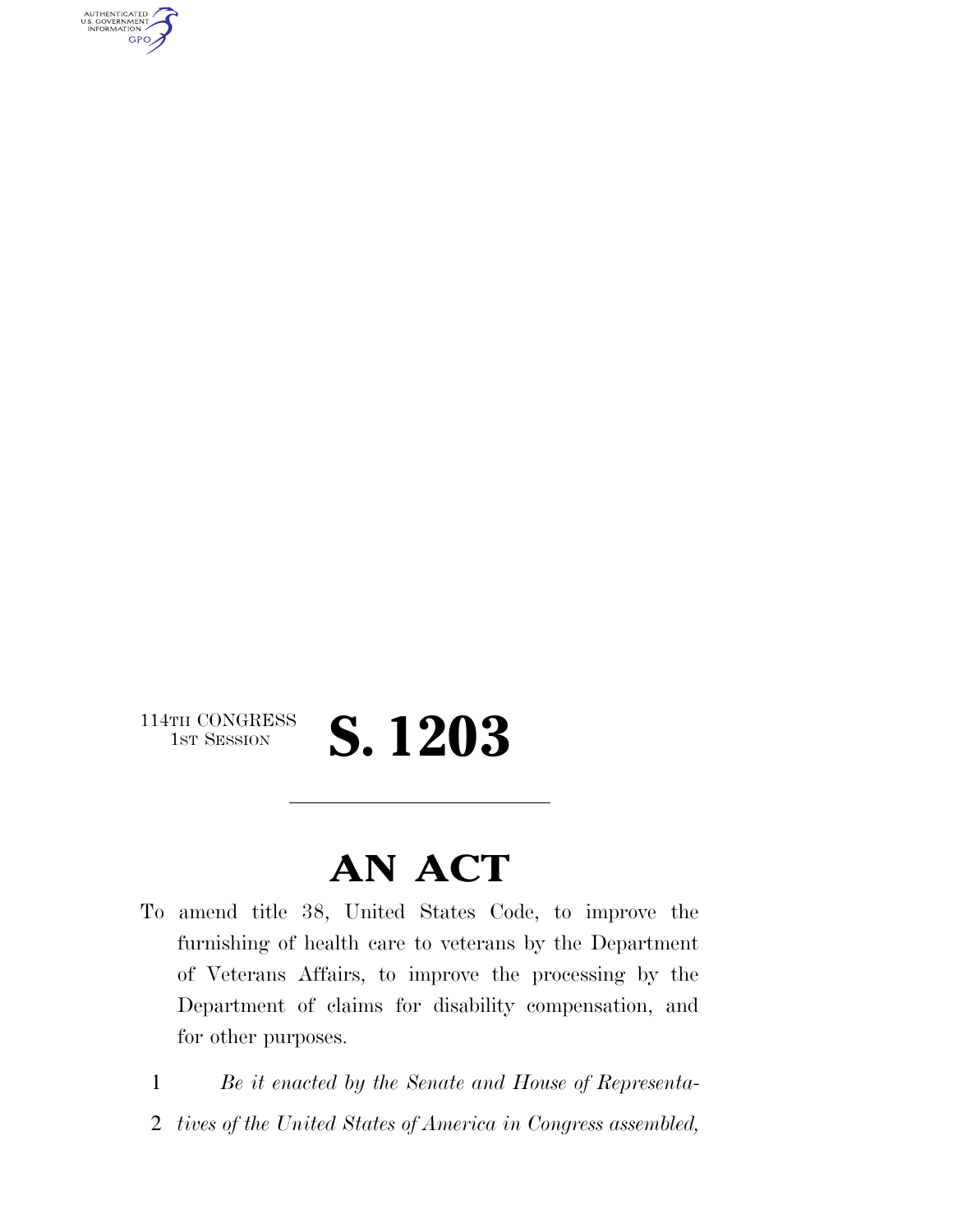### 1 **SECTION 1. SHORT TITLE; TABLE OF CONTENTS.**

2 (a) SHORT TITLE.—This Act may be cited as the

## 3 ''21st Century Veterans Benefits Delivery and Other Im-

4 provements Act''.

#### 5 (b) TABLE OF CONTENTS.—The table of contents for

#### 6 this Act is as follows:

Sec. 1. Short title; table of contents.

#### TITLE I—HEALTH CARE MATTERS

#### Subtitle A—Expansion and Improvement of Health Care Benefits

- Sec. 101. Improved access to appropriate immunizations for veterans.
- Sec. 102. Expansion of provision of chiropractic care and services to veterans.

#### Subtitle B—Health Care Administration

- Sec. 111. Expansion of availability of prosthetic and orthotic care for veterans.
- Sec. 112. Reports on public access to Department of Veterans Affairs research.
- Sec. 113. Revival of Intermediate Care Technician Pilot Program of Department of Veterans Affairs.
- Sec. 114. Transfer of health care provider credentialing data from Secretary of Defense to Secretary of Veterans Affairs.

Subtitle C—Improvement of Medical Workforce

- Sec. 121. Inclusion of mental health professionals in education and training program for health personnel of the Department of Veterans Affairs.
- Sec. 122. Expansion of qualifications for licensed mental health counselors of the Department of Veterans Affairs to include doctoral degrees.
- Sec. 123. Report on medical workforce of the Department of Veterans Affairs.

#### TITLE II—COMPENSATION AND OTHER BENEFITS MATTERS

#### Subtitle A—Benefits Claims Submission

- Sec. 201. Participation of veterans service organizations in Transition Assistance Program.
- Sec. 202. Requirement that Secretary of Veterans Affairs publish the average time required to adjudicate timely and untimely appeals.
- Sec. 203. Determination of manner of appearance for hearings before Board of Veterans' Appeals.

Subtitle B—Practices of Regional Offices Relating to Benefits Claims

- Sec. 211. Comptroller General review of claims processing performance of regional offices of Veterans Benefits Administration.
- Sec. 212. Inclusion in annual budget submission of information on capacity of Veterans Benefits Administration to process benefits claims.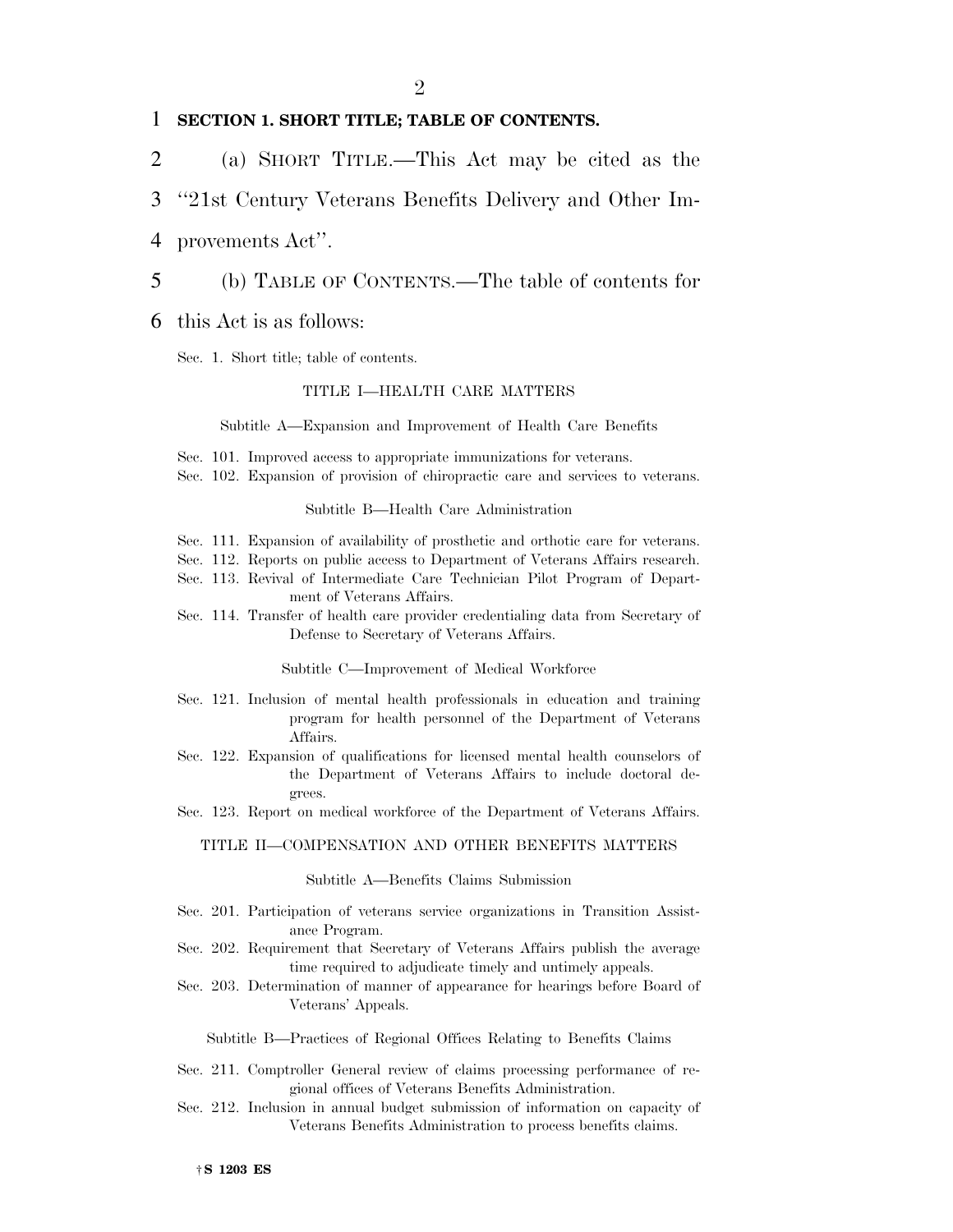- Sec. 213. Report on staffing levels at regional offices of Department of Veterans Affairs after transition to National Work Queue.
- Sec. 214. Annual report on progress in implementing Veterans Benefits Management System.
- Sec. 215. Report on plans of Secretary of Veterans Affairs to reduce inventory of non-rating workload.
- Sec. 216. Sense of Congress on increased transparency relating to claims for benefits and appeals of decisions relating to benefits in Monday Morning Workload Report.

Subtitle C—Other Benefits Matters

- Sec. 221. Modification of pilot program for use of contract physicians for disability examinations.
- Sec. 222. Development of procedures to increase cooperation with National Guard Bureau.
- Sec. 223. Review of determination of certain service in Philippines during World War II.
- Sec. 224. Sense of Congress on submittal of information relating to claims for disabilities incurred or aggravated by military sexual trauma.

#### TITLE III—EDUCATION MATTERS

- Sec. 301. Retention of entitlement to educational assistance during certain additional periods of active duty.
- Sec. 302. Reports on progress of students receiving Post-9/11 Educational Assistance.
- Sec. 303. Secretary of Defense report on level of education attained by those who transfer entitlement to Post-9/11 educational assistance.
- Sec. 304. Reports on educational levels attained by certain members of the Armed Forces at time of separation from the Armed Forces.

#### TITLE IV—EMPLOYMENT AND TRANSITION MATTERS

- Sec. 401. Required coordination between Directors for Veterans' Employment and Training with State departments of labor and veterans affairs.
- Sec. 402. Report on job fairs attended by one-stop career center employees at which such employees encounter veterans.
- Sec. 403. Review of challenges faced by employers seeking to hire veterans and sharing of information among Federal agencies that serve veterans.
- Sec. 404. Review of Transition GPS Program Core Curriculum.
- Sec. 405. Modification of requirement for provision of preseparation counseling.

#### TITLE V—VETERAN SMALL BUSINESS MATTERS

- Sec. 501. Modification of treatment under contracting goals and preferences of Department of Veterans Affairs for small businesses owned by veterans of small businesses after death of disabled veteran owners.
- Sec. 502. Treatment of businesses after deaths of servicemember-owners for purposes of Department of Veterans Affairs contracting goals and preferences.

#### TITLE VI—BURIAL MATTERS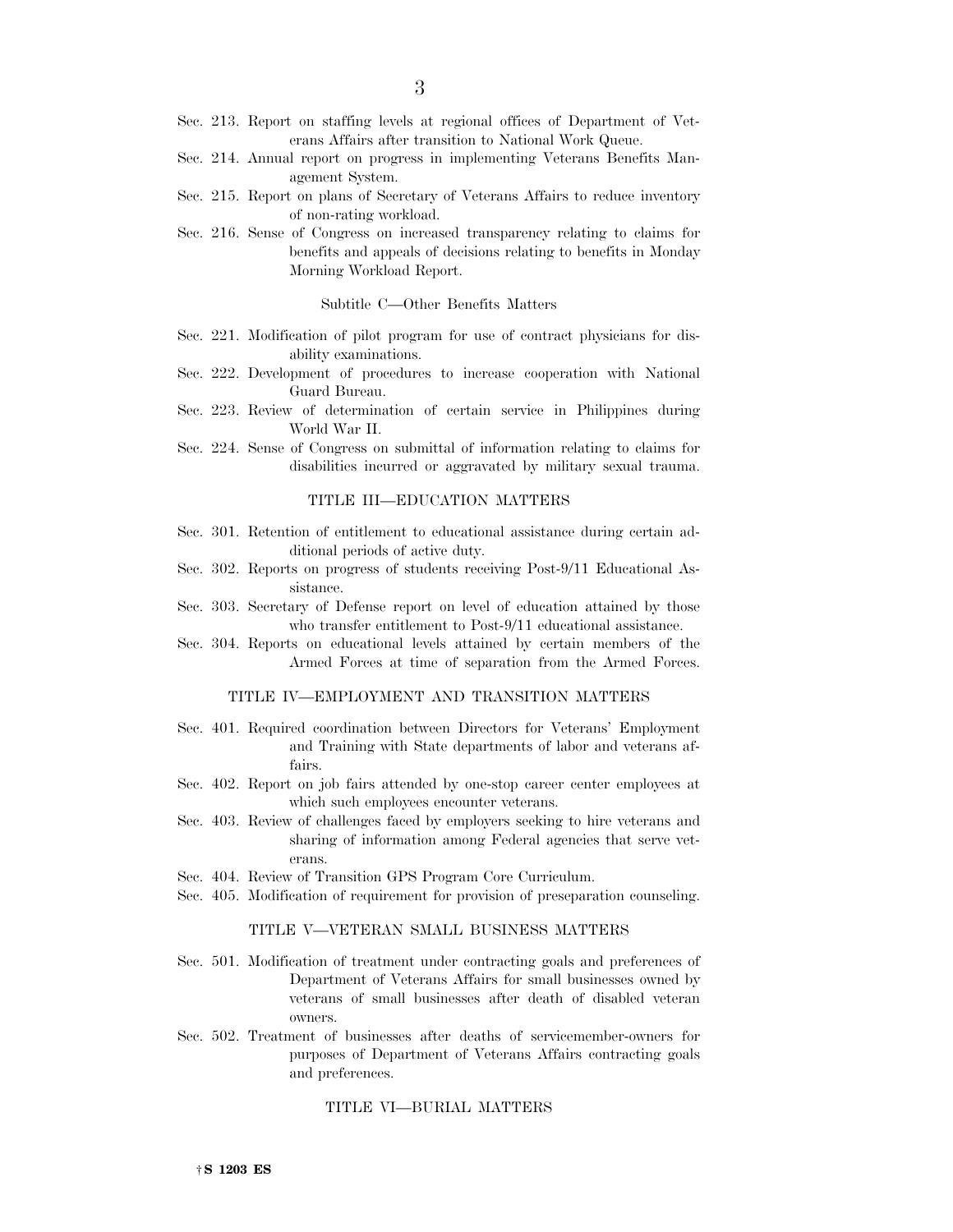|                | Sec. 601. Department of Veterans Affairs study on matters relating to burial<br>of unclaimed remains of veterans in national cemeteries. |
|----------------|------------------------------------------------------------------------------------------------------------------------------------------|
|                | TITLE VII-OTHER MATTERS                                                                                                                  |
|                | Sec. 701. Honoring as veterans certain persons who performed service in the<br>reserve components of the Armed Forces.                   |
|                | Sec. 702. Report on Laotian military support of Armed Forces of the United<br>States during Vietnam War.                                 |
|                | Sec. 703. Restoration of prior reporting fee multipliers.                                                                                |
| 1              | TITLE I-HEALTH CARE                                                                                                                      |
| $\overline{2}$ | <b>MATTERS</b>                                                                                                                           |
| 3              | Subtitle A-Expansion and Im-                                                                                                             |
| 4              | provement of Health Care Bene-                                                                                                           |
| 5              | fits                                                                                                                                     |
| 6              | SEC. 101. IMPROVED ACCESS TO APPROPRIATE IMMUNIZA-                                                                                       |
| 7              | TIONS FOR VETERANS.                                                                                                                      |
| 8              | (a) INCLUSION OF RECOMMENDED ADULT IMMUNI-                                                                                               |
| 9              | ZATIONS AS MEDICAL SERVICES.—                                                                                                            |
| 10             | $(1)$ COVERED BENEFIT.—Subparagraph $(F)$ of                                                                                             |
| 11             | section $1701(9)$ of title 38, United States Code, is                                                                                    |
| 12             | amended to read as follows:                                                                                                              |
| 13             | $\lq\lq(F)$ immunizations against infectious dis-                                                                                        |
| 14             | eases, including each immunization on the rec-                                                                                           |
| 15             | ommended adult immunization schedule at the                                                                                              |
| 16             | time such immunization is indicated on that                                                                                              |
| 17             | schedule;".                                                                                                                              |
| 18             | (2)<br>RECOMMENDED ADULT<br><b>IMMUNIZATION</b>                                                                                          |
| 19             | SCHEDULE DEFINED.—Section 1701 of such title is                                                                                          |
| 20             | amended by adding after paragraph (9) the fol-                                                                                           |
| 21             | lowing new paragraph.                                                                                                                    |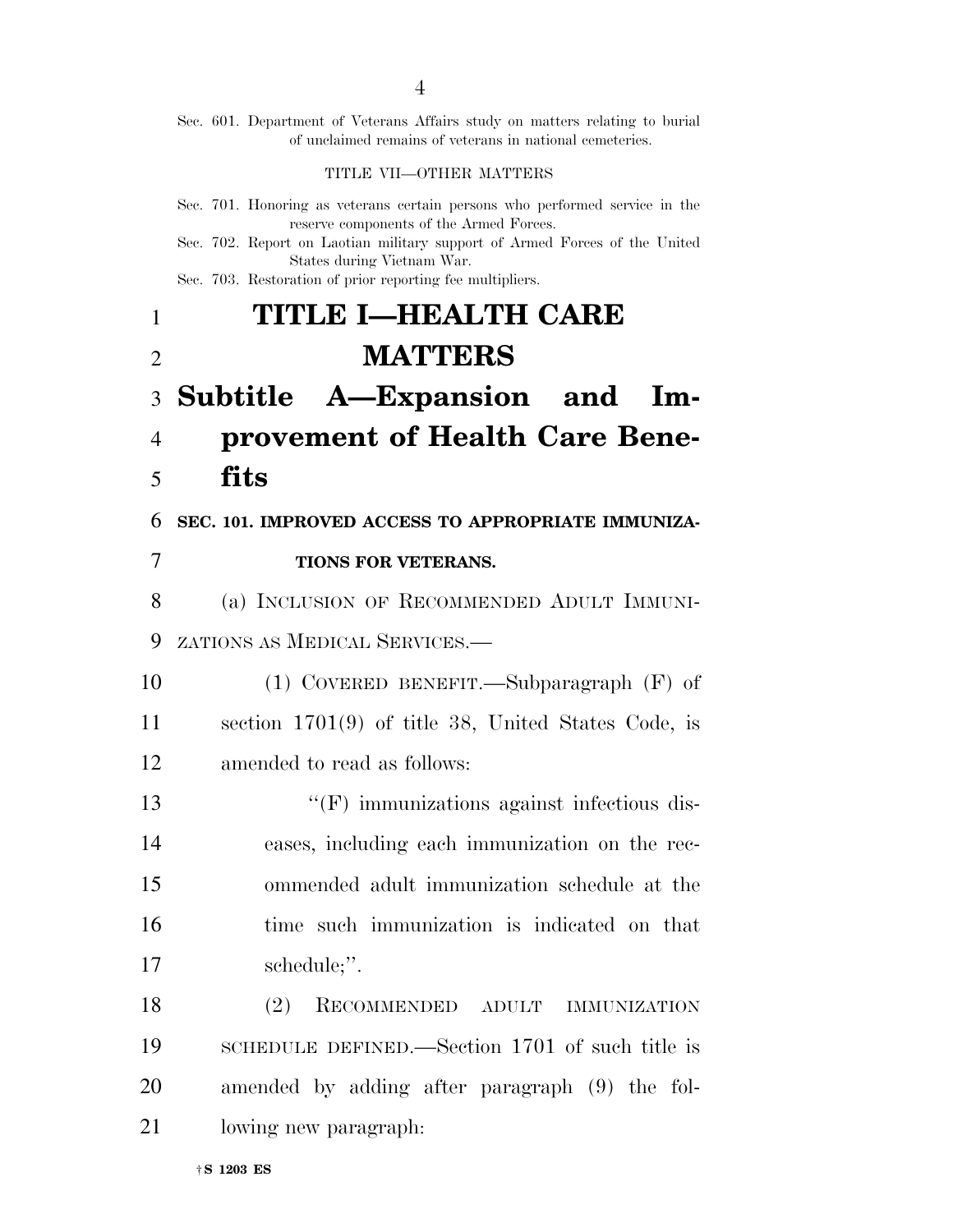1 ''(10) The term 'recommended adult immuniza- tion schedule' means the schedule established (and periodically reviewed and, as appropriate, revised) by the Advisory Committee on Immunization Practices established by the Secretary of Health and Human Services and delegated to the Centers for Disease Control and Prevention.''. (b) INCLUSION OF RECOMMENDED ADULT IMMUNI- ZATIONS IN ANNUAL REPORT.—Section 1704(1)(A) of such title is amended— (1) in clause (i), by striking ''and'' at the end; (2) in clause (ii), by striking the period at the end and inserting ''; and''; and (3) by inserting after clause (ii) the following new clause:  $"$ (iii) to provide veterans each immu- nization on the recommended adult immu- nization schedule at the time such immuni- zation is indicated on that schedule.''. (c) REPORT TO CONGRESS.— 21 (1) IN GENERAL.—Not later than two years after the date of the enactment of this Act, the Sec- retary of Veterans Affairs shall submit to the Com-mittee on Veterans' Affairs of the Senate and the

Committee on Veterans' Affairs of the House of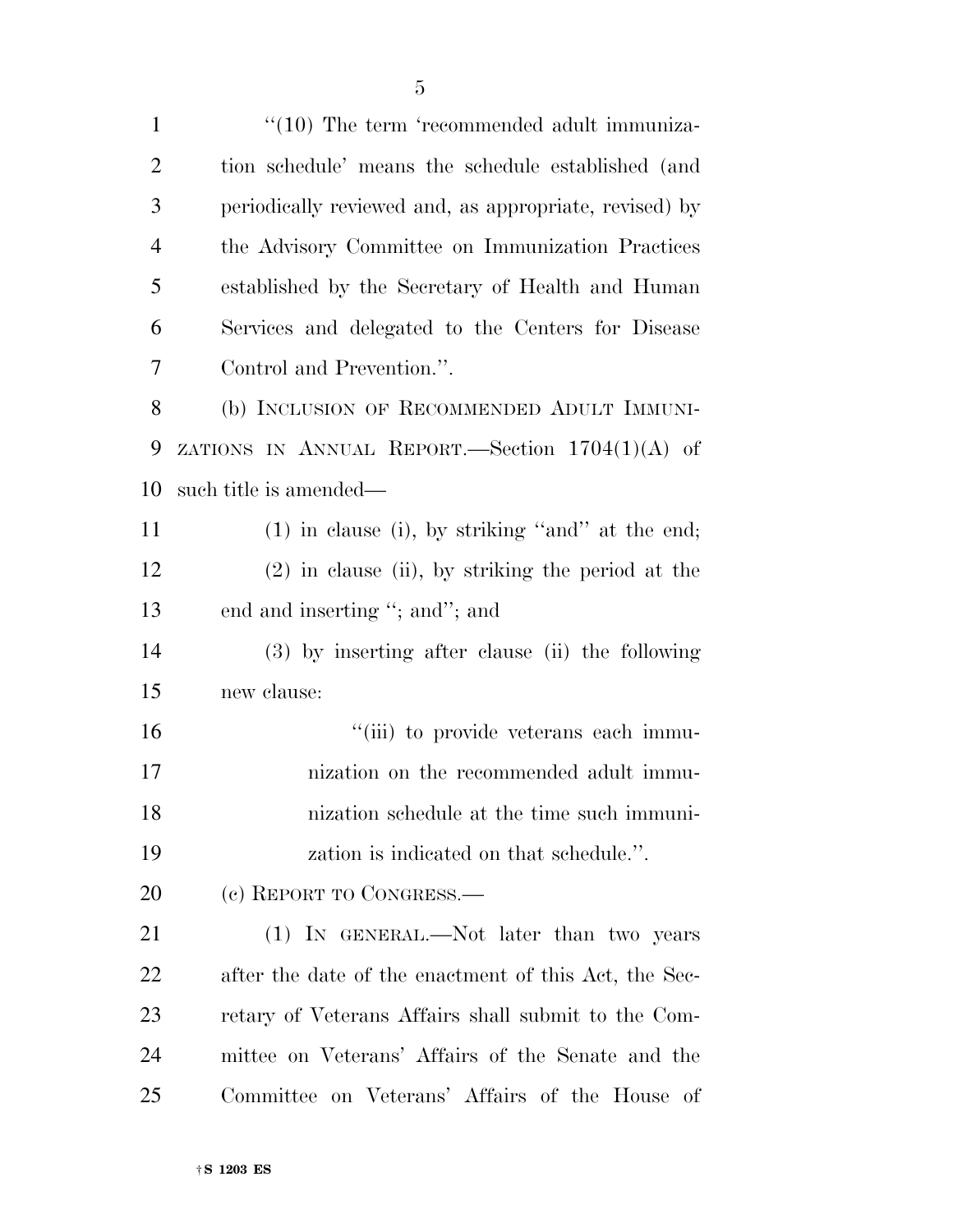Representatives a report on the development and im- plementation by the Department of Veterans Affairs of quality measures and metrics, including targets for compliance, to ensure that veterans receiving medical services under chapter 17 of title 38, United States Code, receive each immunization on the rec- ommended adult immunization schedule at the time such immunization is indicated on that schedule.

 (2) RECOMMENDED ADULT IMMUNIZATION SCHEDULE DEFINED.—In this subsection, the term ''recommended adult immunization schedule'' has the meaning given that term in section 1701(10) of title 38, United States Code, as added by subsection 14  $(a)(2)$ .

## **SEC. 102. EXPANSION OF PROVISION OF CHIROPRACTIC CARE AND SERVICES TO VETERANS.**

 (a) PROGRAM FOR PROVISION OF CHIROPRACTIC CARE AND SERVICES TO VETERANS.—Section 204(c) of the Department of Veterans Affairs Health Care Pro- grams Enhancement Act of 2001 (Public Law 107–135; 115 Stat. 2459; 38 U.S.C. 1710 note) is amended—

22 (1) by inserting  $(1)$ " before "The program"; and

 (2) by adding at the end the following new paragraph: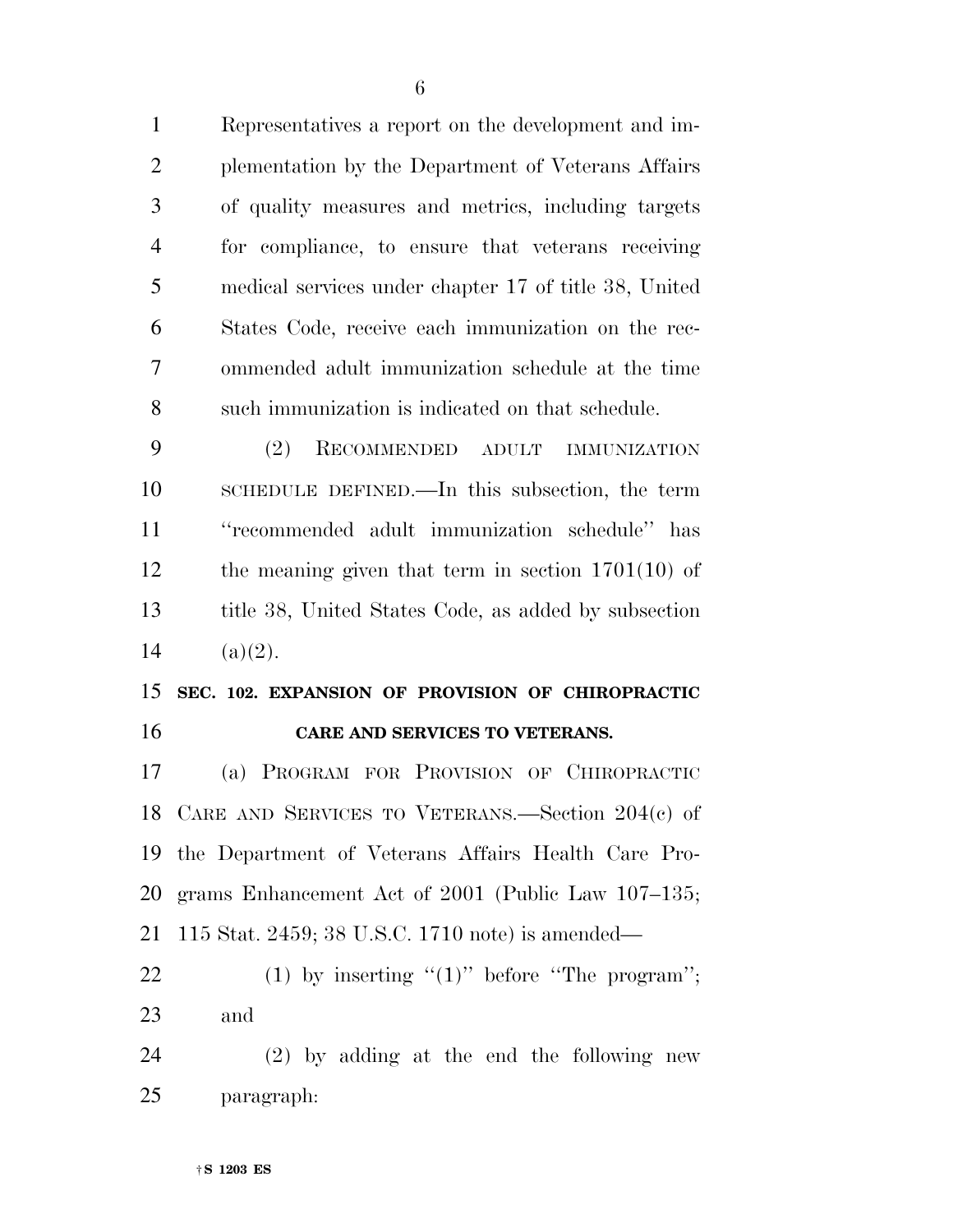''(2) The program shall be carried out at not fewer than two medical centers or clinics in each Veterans Inte- grated Service Network by not later than two years after the date of the enactment of the 21st Century Veterans Benefits Delivery and Other Improvements Act, and at not fewer than 50 percent of all medical centers in each Veterans Integrated Service Network by not later than three years after such date of enactment.''. (b) EXPANDED CHIROPRACTOR SERVICES AVAIL- ABLE TO VETERANS.— (1) MEDICAL SERVICES.—Paragraph (6) of sec- tion 1701 of title 38, United States Code, is amend- ed by adding at the end the following new subpara- graph:  $H$  (H) Chiropractic services.". (2) REHABILITATIVE SERVICES.—Paragraph (8) of such section is amended by inserting ''chiro-18 practic," after "counseling,". (3) PREVENTIVE HEALTH SERVICES.—Para- graph (9) of such section is amended— (A) by redesignating subparagraphs (F) 22 through  $(K)$  as subparagraphs  $(G)$  through  $(L)$ , respectively; and (B) by inserting after subparagraph (E) 25 the following new subparagraph  $(F)$ :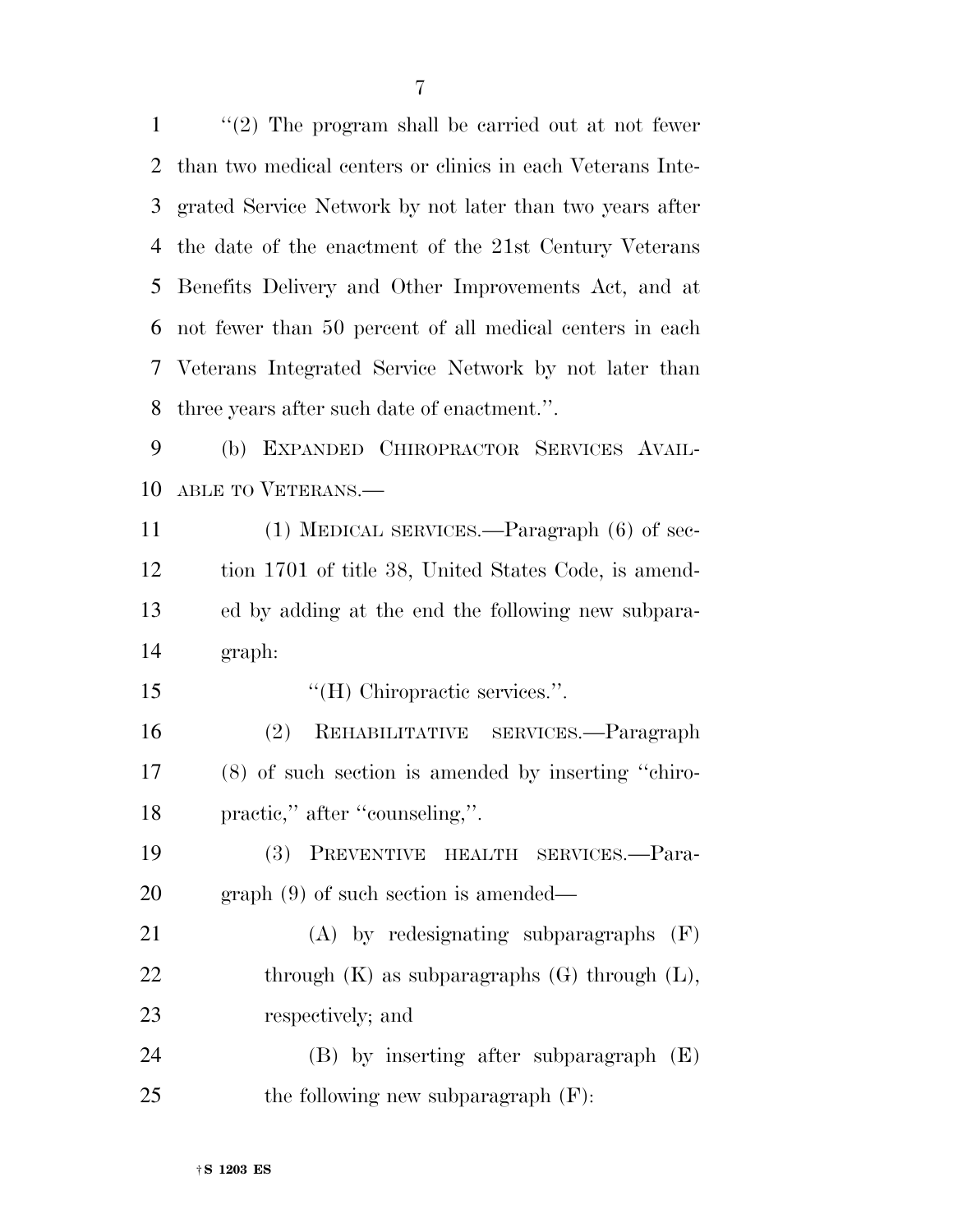| $\mathbf{1}$   | "(F) periodic and preventive chiropractic                   |
|----------------|-------------------------------------------------------------|
| $\overline{2}$ | examinations and services;".                                |
| 3              | <b>Subtitle B—Health Care</b>                               |
| $\overline{4}$ | <b>Administration</b>                                       |
| 5              | SEC. 111. EXPANSION OF AVAILABILITY OF PROSTHETIC           |
| 6              | AND ORTHOTIC CARE FOR VETERANS.                             |
| 7              | (a) ESTABLISHMENT OR EXPANSION OF ADVANCED                  |
| 8              | DEGREE PROGRAMS TO EXPAND AVAILABILITY OF PRO-              |
| 9              | VISION OF CARE.—The Secretary of Veterans Affairs shall     |
| 10             | work with institutions of higher education to develop part- |
| 11             | nerships for the establishment or expansion of programs     |
| 12             | of advanced degrees in prosthetics and orthotics in order   |
| 13             | to improve and enhance the availability of high quality     |
| 14             | prosthetic and orthotic care for veterans.                  |
| 15             | (b) REPORT.—Not later than one year after the effec-        |
| 16             | tive date specified in subsection (d), the Secretary shall  |
|                |                                                             |

 submit to the Committee on Veterans' Affairs of the Sen- ate and the Committee on Veterans' Affairs of the House of Representatives a report setting forth a plan for car- rying out subsection (a). The Secretary shall develop the plan in consultation with veterans service organizations, institutions of higher education with accredited degree programs in prosthetics and orthotics, and representatives of the prosthetics and orthotics field.

(c) FUNDING.—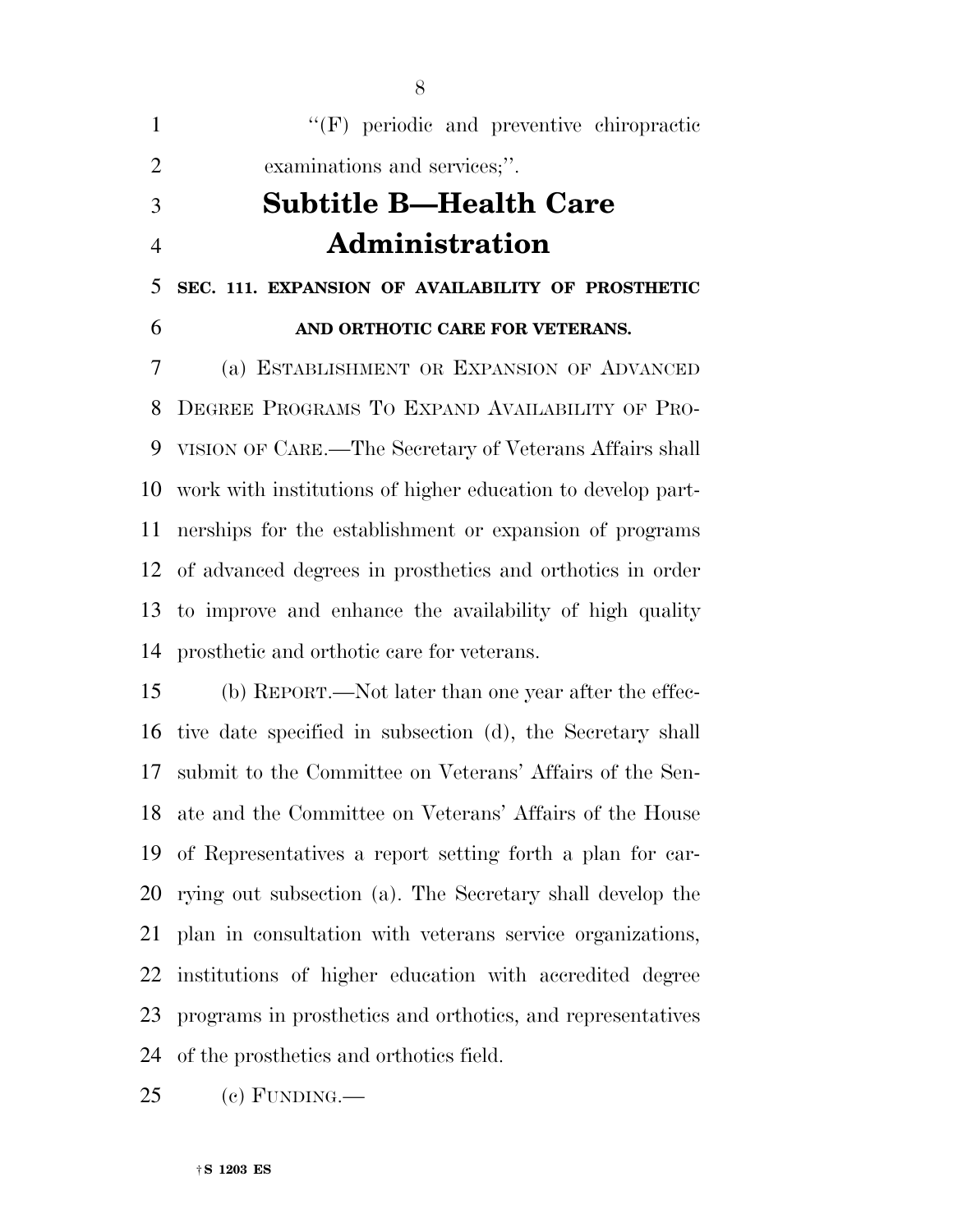(1) AUTHORIZATION OF APPROPRIATIONS.— There is hereby authorized to be appropriated for fiscal year 2017 for the Department of Veterans Af-fairs, \$5,000,000 to carry out this section.

 (2) AVAILABILITY.—The amount authorized to be appropriated by paragraph (1) shall remain avail-able for expenditure until September 30, 2019.

 (d) EFFECTIVE DATE.—This section shall take effect on the date that is one year after the date of the enact-ment of this Act.

## **SEC. 112. REPORTS ON PUBLIC ACCESS TO DEPARTMENT OF VETERANS AFFAIRS RESEARCH.**

 (a) IN GENERAL.—Not later than 180 days after the date of the enactment of this Act and not later than one year after the date of the enactment of this Act, the Sec- retary of Veterans Affairs shall submit to the Committee on Veterans' Affairs of the Senate and the Committee on Veterans' Affairs of the House of Representatives a report on increasing public access to scientific publications and digital data from research funded by the Department of Veterans Affairs.

 (b) CONTENTS.—The report submitted under sub-section (a) shall include the following:

 (1) Identification of where on the Internet website of the Department the public will be able to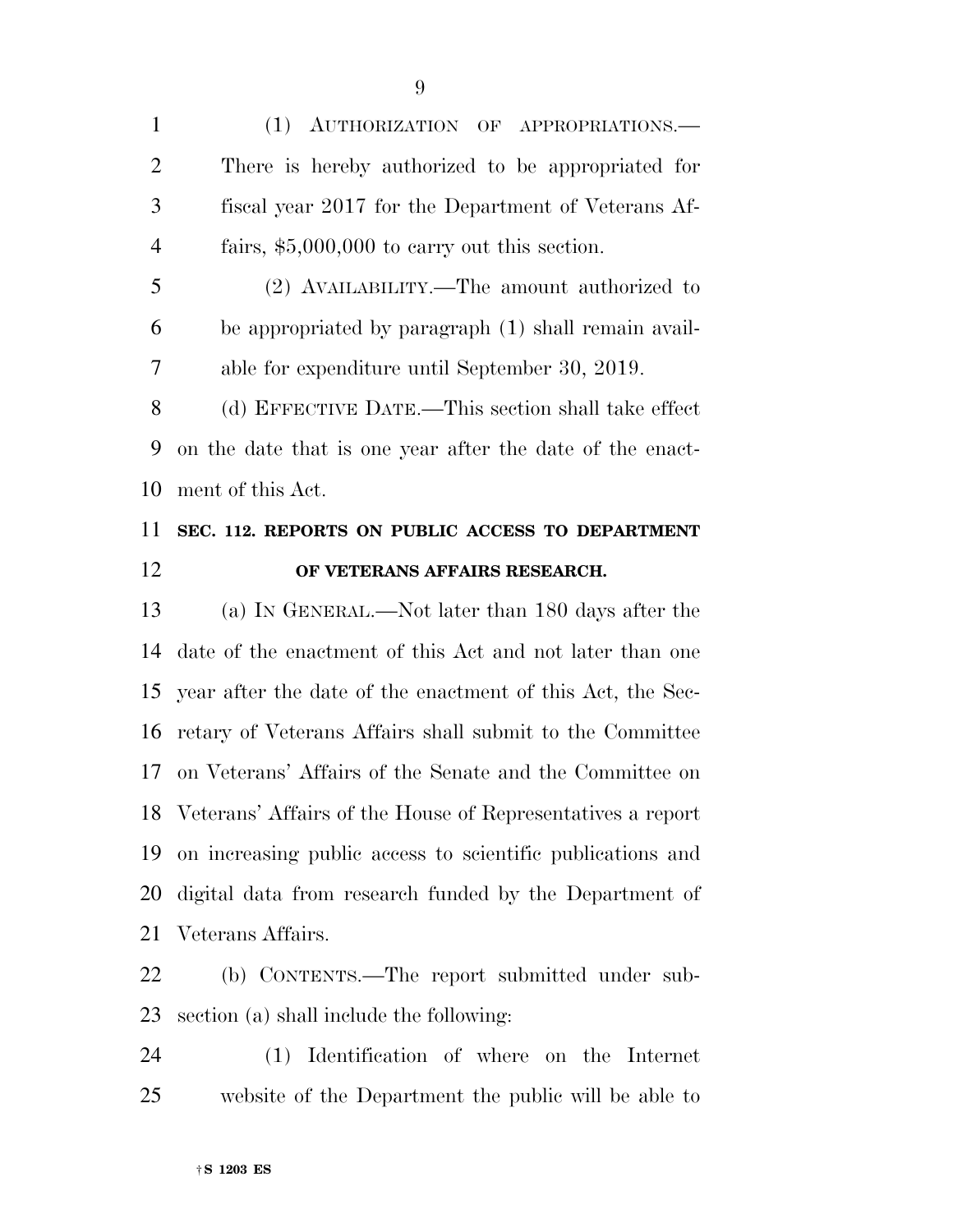access results of research funded by the Department or be referred to other sources to access the results of research funded by the Department.

 (2) A description of the progress made by the Department in meeting public access requirements set forth in the Federal Register notice entitled ''Policy and Implementation Plan for Public Access to Scientific Publications and Digital Data from Re- search Funded by the Department of Veterans Af-fairs'' (80 Fed. Reg. 60751), including the following:

 (A) Compliance of Department investiga- tors with requirements relating to ensuring that research funded by the Department is accessible by the public.

 (B) Ensuring data management plans of the Department include provisions for long-term preservation of the scientific data resulting from research funded by the Department.

 (3) An explanation of the factors used to evalu- ate the merit of data management plans of research funded by the Veterans Health Administration.

 (4) An explanation of the process of the De- partment in effect that enables stakeholders to peti- tion a change to the embargo period for a specific field and the factors considered during such process.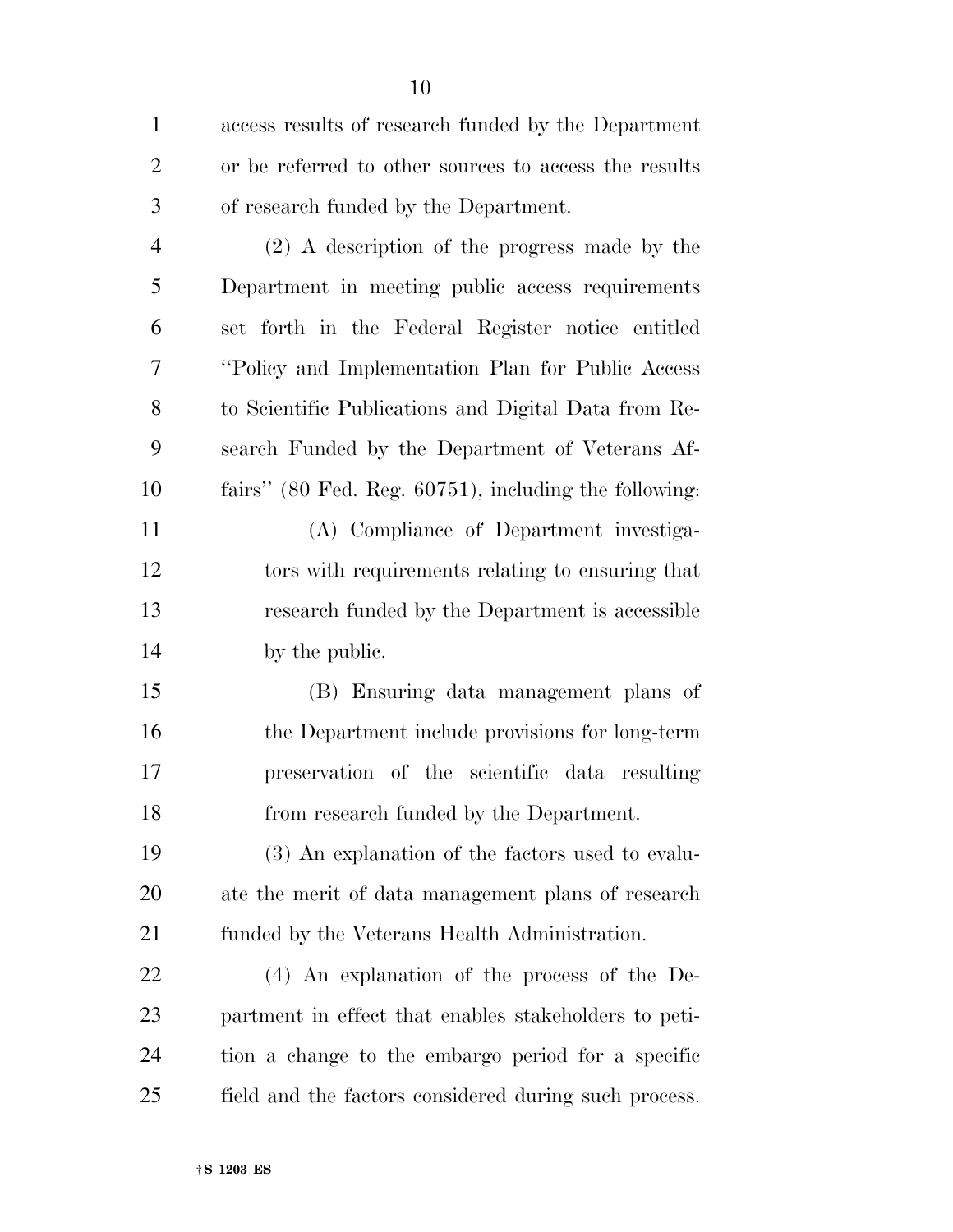| 1              | SEC. 113. REVIVAL OF INTERMEDIATE CARE TECHNICIAN        |
|----------------|----------------------------------------------------------|
| $\overline{2}$ | PILOT PROGRAM OF DEPARTMENT OF VET-                      |
| 3              | <b>ERANS AFFAIRS.</b>                                    |
| $\overline{4}$ | (a) REVIVAL.—The Secretary of Veterans Affairs           |
| 5              | shall revive the Intermediate Care Technician Pilot Pro- |
| 6              | gram of the Department of Veterans Affairs that was car- |
| 7              | ried out by the Secretary between January 2013 and Feb-  |
| 8              | ruary $2014$ .                                           |
| 9              | (b) TECHNICIANS.—                                        |
| 10             | (1) SELECTION.—The Secretary shall select not            |
| 11             | less than 72 intermediate care technicians to partici-   |
| 12             | pate in the pilot program.                               |
| 13             | $(2)$ FACILITIES.—                                       |
| 14             | (A) IN GENERAL.—Any intermediate care                    |
| 15             | technician hired pursuant to paragraph (1) may           |
| 16             | be assigned to a medical facility of the Depart-         |
| 17             | ment as determined by the Secretary for pur-             |
| 18             | poses of this section.                                   |
| 19             | (B) PRIORITY.—In assigning intermediate                  |
| 20             | care technicians under subparagraph (A), the             |
| 21             | Secretary shall give priority to facilities at           |
| 22             | which veterans have the longest wait times for           |
| 23             | appointments for the receipt of hospital care or         |
| 24             | medical services from the Department, as deter-          |
| 25             | mined by the Secretary for purposes of this sec-         |
| 26             | tion.                                                    |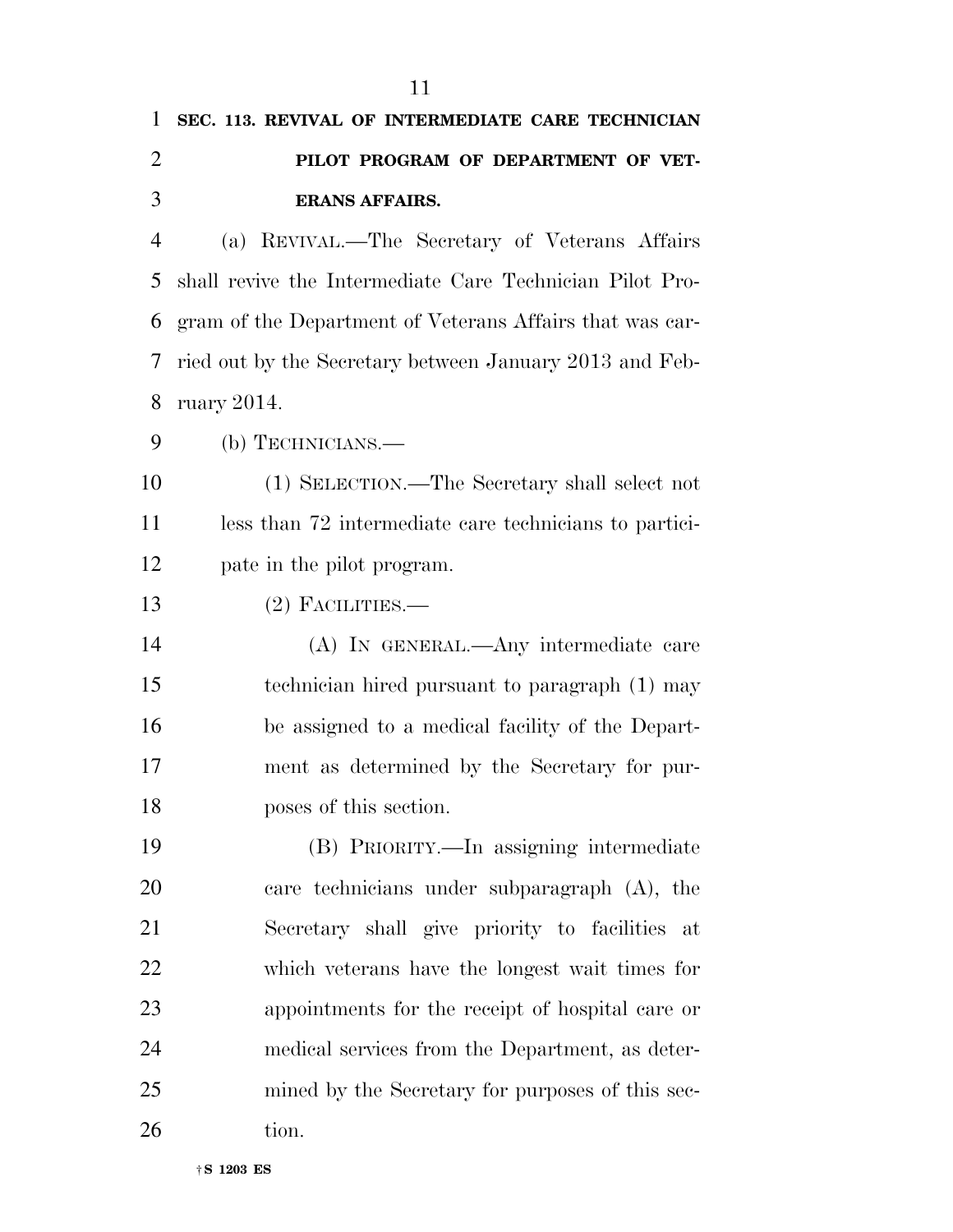(c) TERMINATION.—The Secretary shall carry out the pilot program under subsection (a) during the three- year period beginning on the effective date specified in subsection (e).

 (d) HOSPITAL CARE AND MEDICAL SERVICES DE- FINED.—In this section, the terms ''hospital care'' and ''medical services'' have the meanings given such terms in section 1701 of title 38, United States Code.

 (e) EFFECTIVE DATE.—This section shall take effect on the date that is one year after the date of the enact-ment of this Act.

 **SEC. 114. TRANSFER OF HEALTH CARE PROVIDER CREDENTIALING DATA FROM SECRETARY OF DEFENSE TO SECRETARY OF VETERANS AF-FAIRS.** 

 (a) IN GENERAL.—In a case in which the Secretary of Veterans Affairs hires a covered health care provider, the Secretary of Defense shall, after receiving a request from the Secretary of Veterans Affairs for the credentialing data of the Secretary of Defense relating to such health care provider, transfer to the Secretary of Vet-erans Affairs such credentialing data.

 (b) COVERED HEALTH CARE PROVIDERS.—For pur- poses of this section, a covered provider is a health care provider who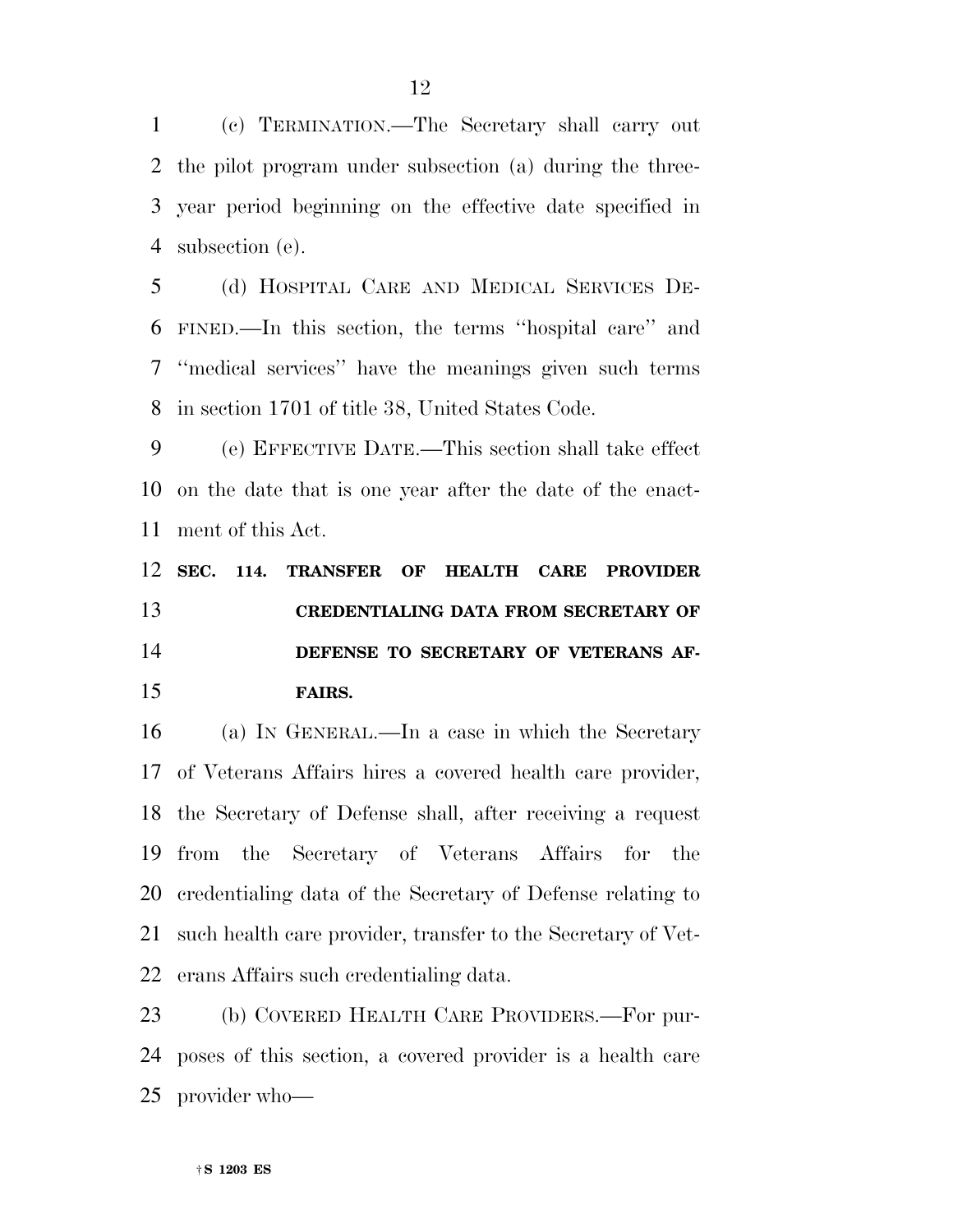(1) is or was employed by the Secretary of De-fense;

- (2) provides or provided health care related services as part of such employment; and
- (3) was credentialed by the Secretary of De-fense.

 (c) POLICIES AND REGULATIONS.—The Secretary of Veterans Affairs and the Secretary of Defense shall estab- lish such policies and promulgate such regulations as may be necessary to carry out this section.

 (d) CREDENTIALING DEFINED.—In this section, the term ''credentialing'' means the systematic process of screening and evaluating qualifications and other creden- tials, including licensure, required education, relevant training and experience, and current competence and health status.

 (e) EFFECTIVE DATE.—This section shall take effect on the date that is one year after the date of the enact-ment of this Act.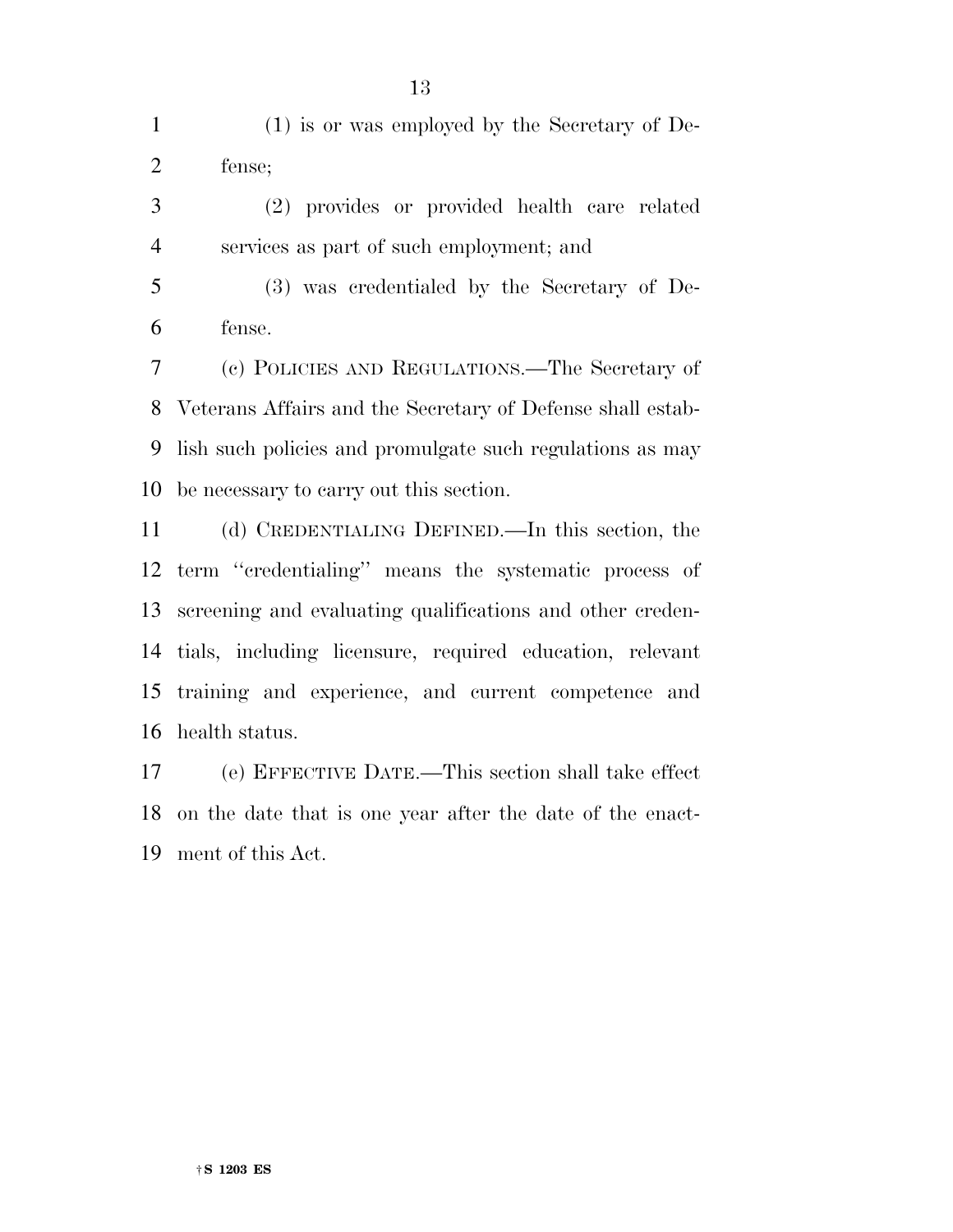|   | 1 SEC. 115. EXAMINATION AND TREATMENT BY DEPARTMENT |        |                                   |  |  |
|---|-----------------------------------------------------|--------|-----------------------------------|--|--|
|   |                                                     |        | OF VETERANS AFFAIRS FOR EMERGENCY |  |  |
| 3 |                                                     |        | MEDICAL CONDITIONS AND WOMEN IN   |  |  |
| 4 |                                                     | LABOR. |                                   |  |  |

 (a) IN GENERAL.—Subchapter VIII of chapter 17 of title 38, United States Code, is amended by inserting after section 1784 the following new section:

## **''§ 1784A. Examination and treatment for emergency medical conditions and women in labor**

 ''(a) IN GENERAL.—In the case of a hospital of the Department that has an emergency department, if any in- dividual comes to the hospital or the campus of the hos- pital and a request is made on behalf of the individual for examination or treatment for a medical condition, the hospital must provide for an appropriate medical screen- ing examination within the capability of the emergency de- partment, including ancillary services routinely available to the emergency department, to determine whether or not an emergency medical condition exists.

 ''(b) NECESSARY STABILIZING TREATMENT FOR EMERGENCY MEDICAL CONDITIONS AND LABOR.—(1) If any individual comes to a hospital of the Department that has an emergency department or the campus of such a hospital and the hospital determines that the individual has an emergency medical condition, the hospital must provide either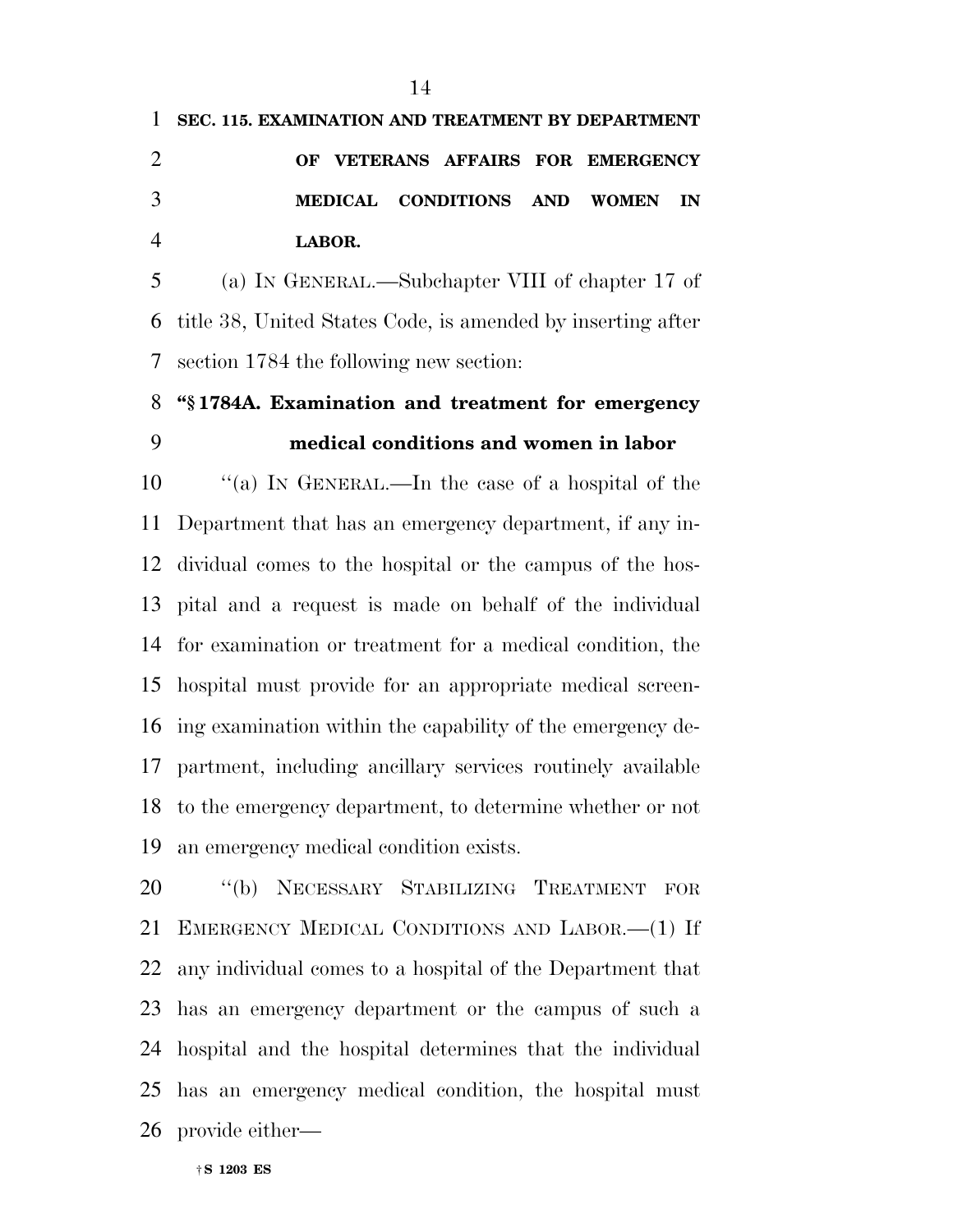''(A) within the staff and facilities available at the hospital, for such further medical examination and such treatment as may be required to stabilize the medical condition; or

- 
- 

 ''(B) for transfer of the individual to another medical facility in accordance with subsection (c).

 ''(2) A hospital is deemed to meet the requirement of paragraph (1)(A) with respect to an individual if the hospital offers the individual the further medical examina- tion and treatment described in that paragraph and in- forms the individual (or a person acting on behalf of the individual) of the risks and benefits to the individual of such examination and treatment, but the individual (or a person acting on behalf of the individual) refuses to con- sent to the examination and treatment. The hospital shall take all reasonable steps to secure the written informed consent of the individual (or person) to refuse such exam-ination and treatment.

 ''(3) A hospital is deemed to meet the requirement of paragraph (1) with respect to an individual if the hos- pital offers to transfer the individual to another medical facility in accordance with subsection (c) and informs the individual (or a person acting on behalf of the individual) of the risks and benefits to the individual of such transfer, but the individual (or a person acting on behalf of the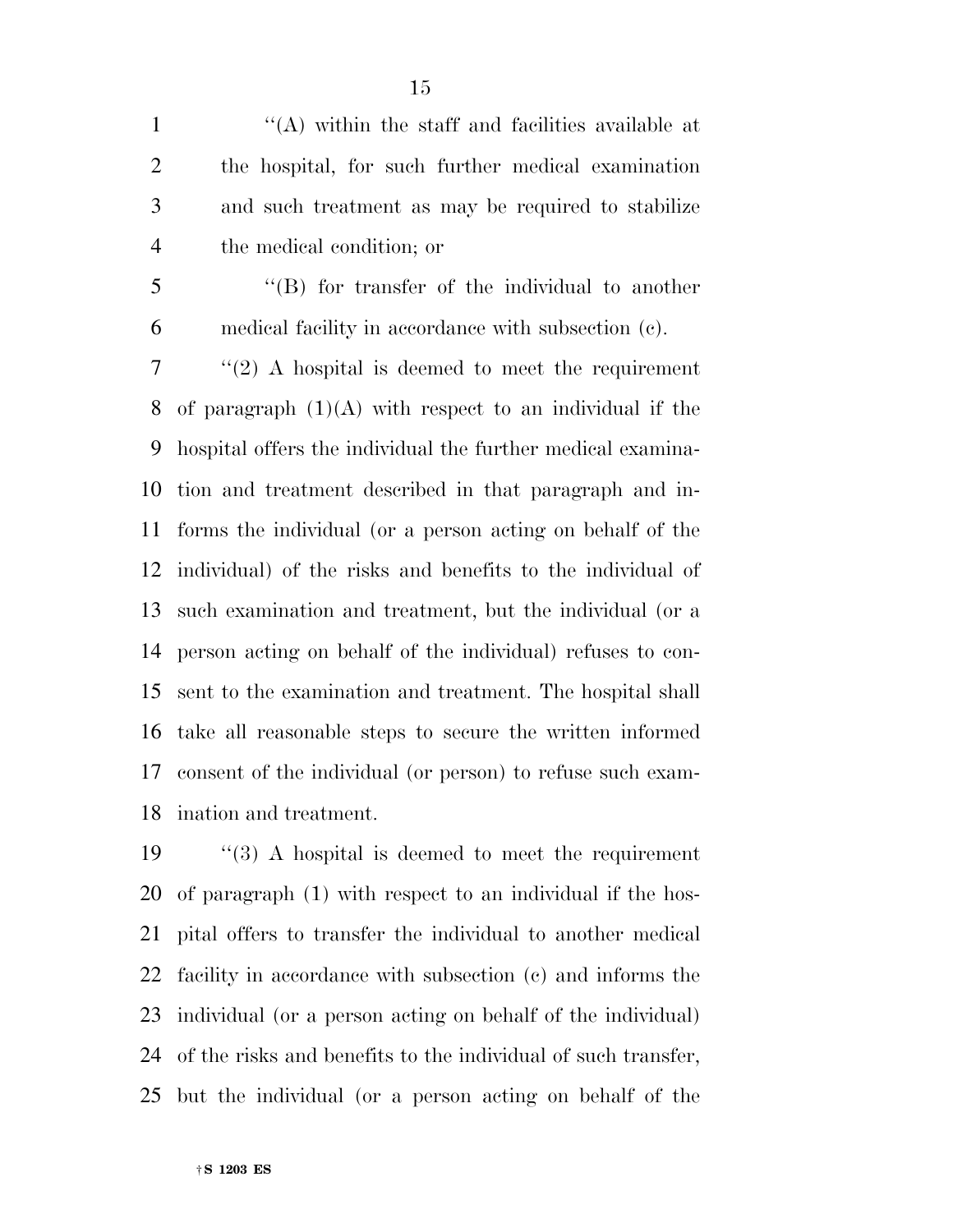individual) refuses to consent to the transfer. The hospital shall take all reasonable steps to secure the written in- formed consent of the individual (or person) to refuse such transfer.

 ''(c) RESTRICTING TRANSFERS UNTIL INDIVIDUAL STABILIZED.—(1) If an individual at a hospital of the De- partment has an emergency medical condition that has not been stabilized, the hospital may not transfer the indi-vidual unless—

 $\langle (A)(i) \rangle$  the individual (or a legally responsible person acting on behalf of the individual), after being informed of the obligations of the hospital under this section and of the risk of transfer, re- quests, in writing, transfer to another medical facil-ity;

 ''(ii) a physician of the Department has signed a certification that, based upon the information available at the time of transfer, the medical benefits reasonably expected from the provision of appro- priate medical treatment at another medical facility outweigh the increased risks to the individual and, in the case of labor, to the unborn child from effect-ing the transfer; or

24 ''(iii) if a physician of the Department is not physically present in the emergency department at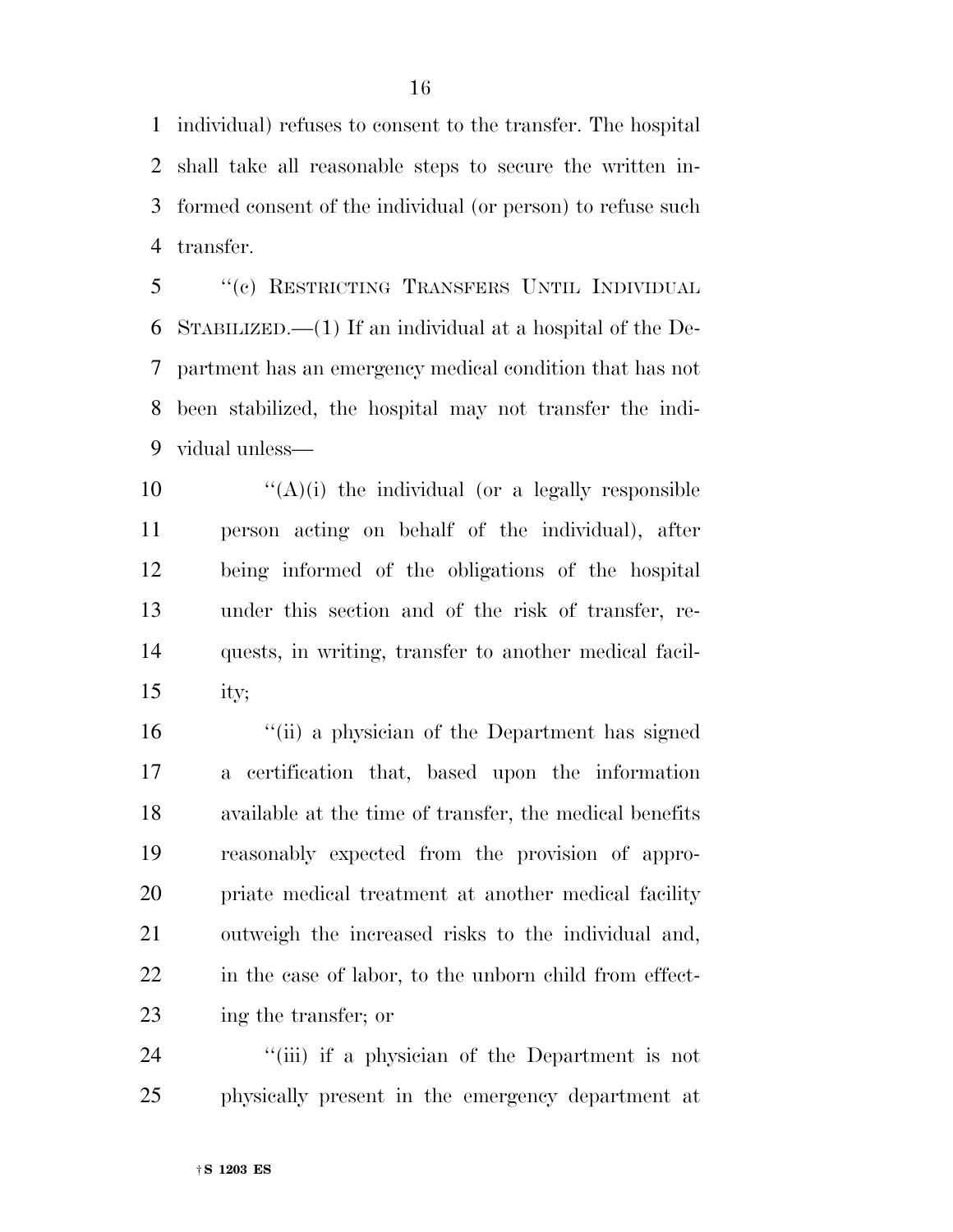the time an individual is transferred, a qualified medical person (as defined by the Secretary for pur- poses of this section) has signed a certification de- scribed in clause (ii) after a physician of the Depart- ment, in consultation with the person, has made the determination described in such clause, and subse- quently countersigns the certification; and ''(B) the transfer is an appropriate transfer to that facility. ''(2) A certification described in clause (ii) or (iii) of 11 paragraph  $(1)(A)$  shall include a summary of the risks and benefits upon which the certification is based.  $\langle$  ''(3) For purposes of paragraph (1)(B), an appro- priate transfer to a medical facility is a transfer— ''(A) in which the transferring hospital provides the medical treatment within its capacity that mini- mizes the risks to the health of the individual and, in the case of a woman in labor, the health of the unborn child;  $\text{``(B)}$  in which the receiving facility—  $\frac{1}{1}$  has available space and qualified per- sonnel for the treatment of the individual; and 23 ''(ii) has agreed to accept transfer of the individual and to provide appropriate medical treatment;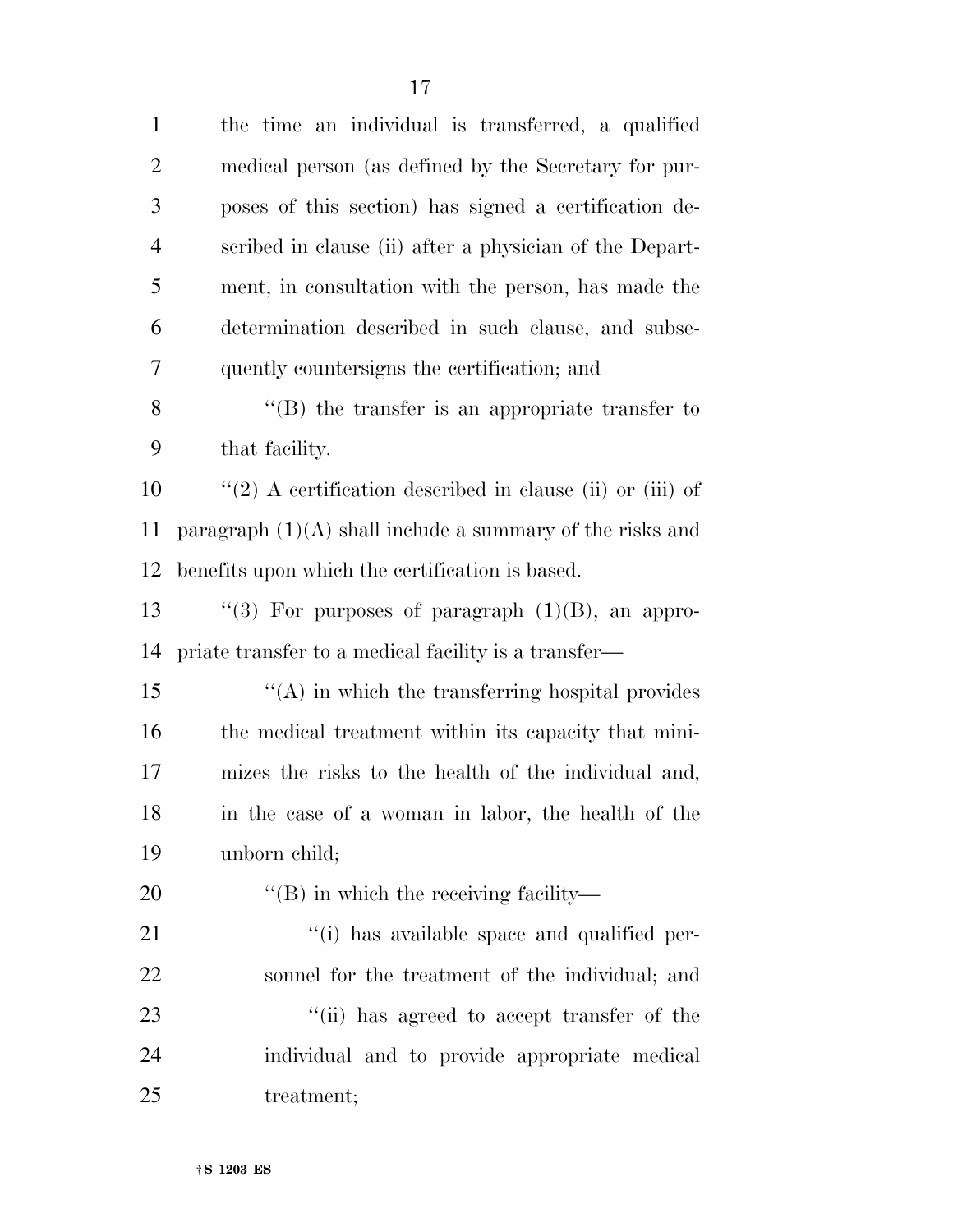| $\mathbf{1}$   | $\lq\lq$ (C) in which the transferring hospital sends to |
|----------------|----------------------------------------------------------|
| $\overline{2}$ | the receiving facility all medical records (or copies    |
| 3              | thereof) available at the time of the transfer relating  |
| $\overline{4}$ | to the emergency medical condition for which the in-     |
| 5              | dividual has presented, including—                       |
| 6              | "(i) observations of signs or symptoms;                  |
| 7              | "(ii) preliminary diagnosis;                             |
| 8              | "(iii) treatment provided;                               |
| 9              | "(iv) the results of any tests; and                      |
| 10             | $f'(v)$ the informed written consent or cer-             |
| 11             | tification (or copy thereof) provided under para-        |
| 12             | graph $(1)(A);$                                          |
| 13             | $\lq\lq$ (D) in which the transfer is effected through   |
| 14             | qualified personnel and transportation equipment,        |
| 15             | including the use of necessary and medically appro-      |
| 16             | priate life support measures during the transfer; and    |
| 17             | $\lq\lq(E)$ that meets such other requirements as the    |
| 18             | Secretary considers necessary in the interest of the     |
| 19             | health and safety of individuals transferred.            |
| 20             | "(d) DEFINITIONS.—In this section:                       |
| 21             | $\lq(1)$ The term 'campus' means, with respect to        |
| 22             | a hospital of the Department—                            |
| 23             | "(A) the physical area immediately adja-                 |
| 24             | cent to the main buildings of the hospital;              |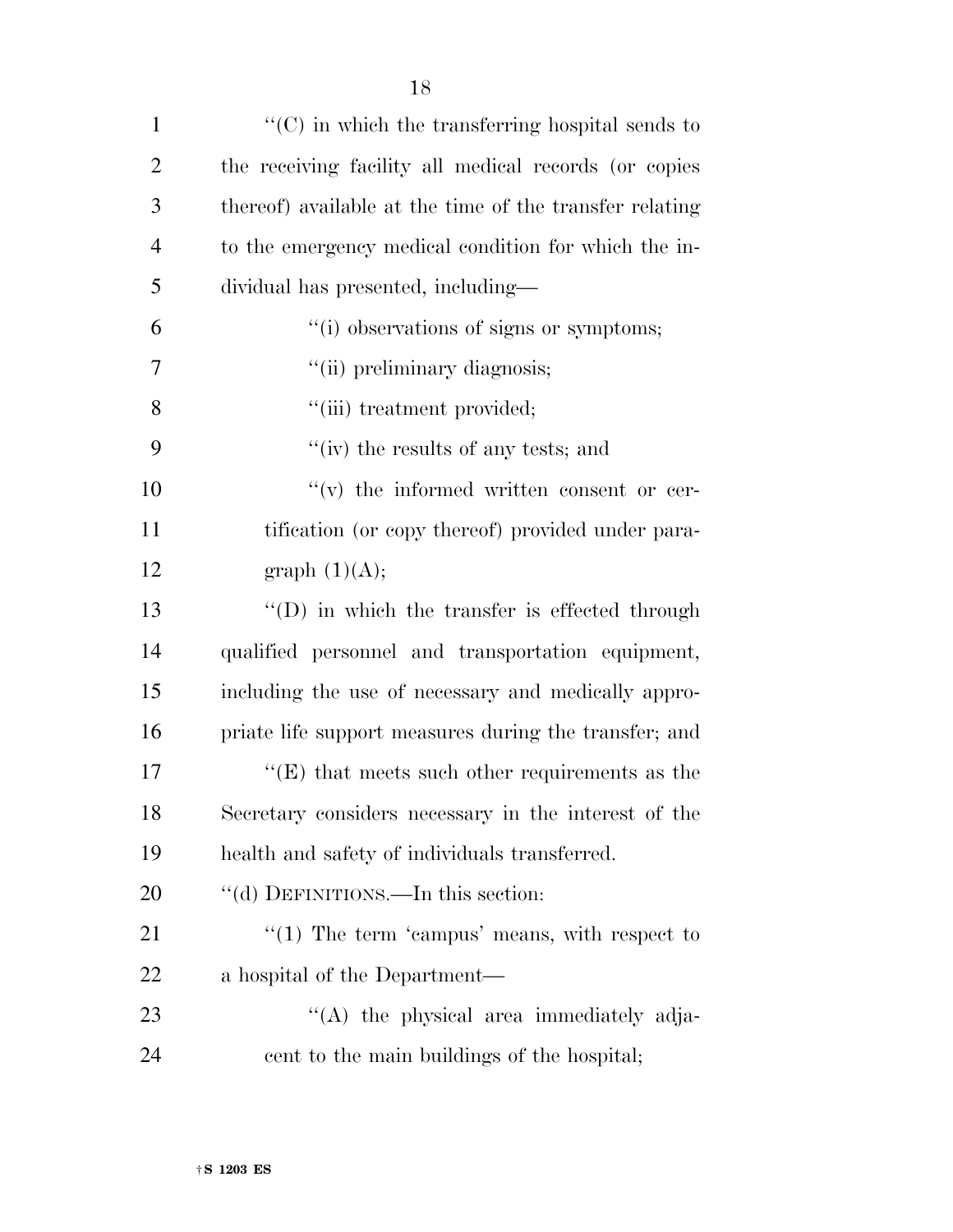| $\mathbf{1}$   | $\cdot$ (B) other areas and structures that are     |
|----------------|-----------------------------------------------------|
| $\overline{2}$ | not strictly contiguous to the main buildings       |
| 3              | but are located not less than 250 yards from        |
| $\overline{4}$ | the main buildings; and                             |
| 5              | "(C) any other areas determined by the              |
| 6              | Secretary to be part of the campus of the hos-      |
| 7              | pital.                                              |
| 8              | $"(2)$ The term 'emergency medical condition'       |
| 9              | $means$ —                                           |
| 10             | $\lq\lq$ (A) a medical condition manifesting itself |
| 11             | by acute symptoms of sufficient severity (in-       |
| 12             | cluding severe pain) such that the absence of       |
| 13             | immediate medical attention could reasonably        |
| 14             | be expected to result in—                           |
| 15             | $\lq\lq$ (i) placing the health of the indi-        |
| 16             | vidual (or, with respect to a pregnant              |
| 17             | woman, the health of the woman or her               |
| 18             | unborn child) in serious jeopardy;                  |
| 19             | "(ii) serious impairment to bodily                  |
| 20             | functions; or                                       |
| 21             | "(iii) serious dysfunction of any bodily            |
| 22             | organ or part; or                                   |
| 23             | " $(B)$ with respect to a pregnant woman            |
| 24             | who is having contractions—                         |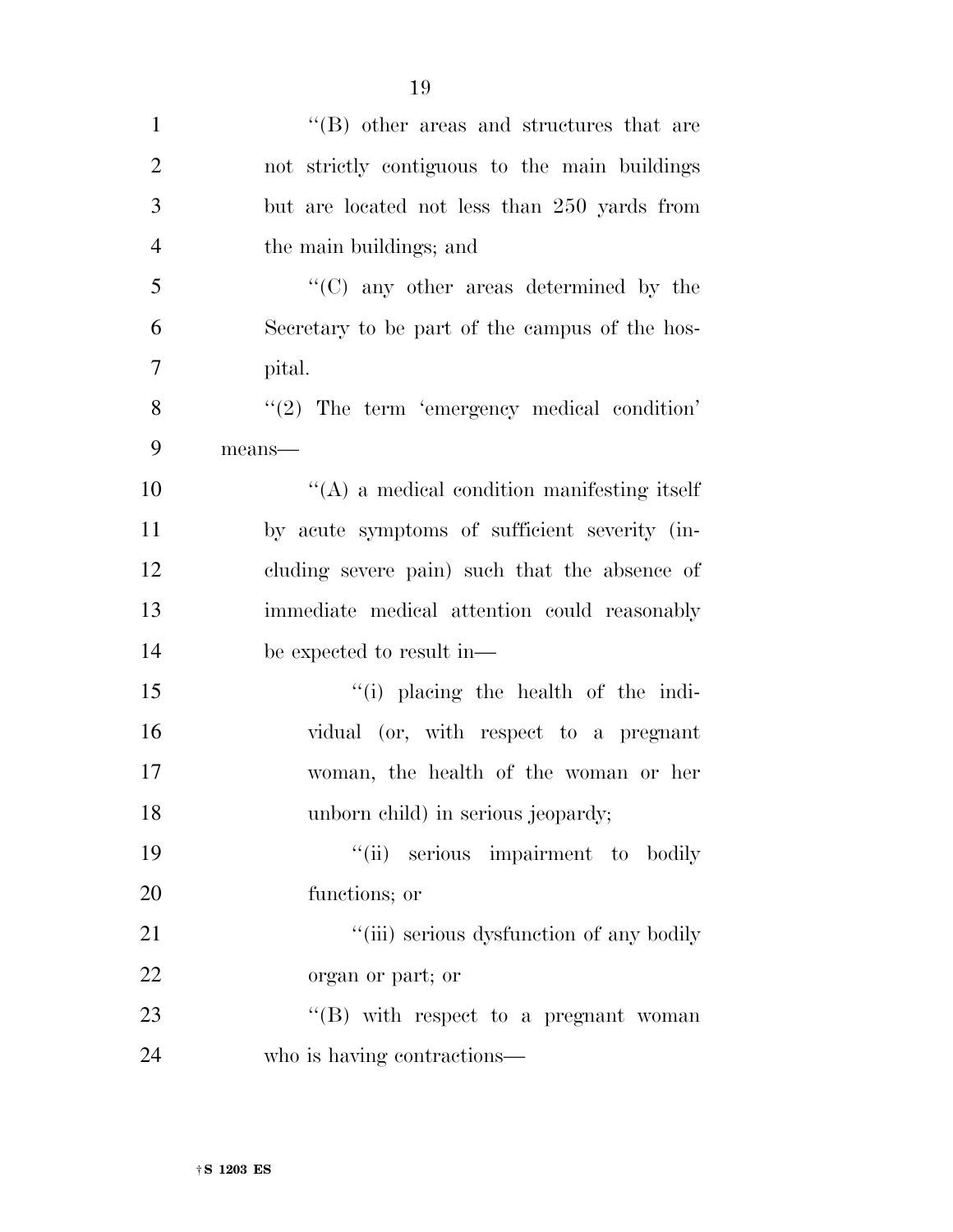| $\mathbf{1}$   | "(i) that there is inadequate time to                   |
|----------------|---------------------------------------------------------|
| $\overline{2}$ | effect a safe transfer to another hospital              |
| 3              | before delivery; or                                     |
| $\overline{4}$ | "(ii) that transfer may pose a threat                   |
| 5              | to the health or safety of the woman or the             |
| 6              | unborn child.                                           |
| 7              | $\lq(3)(A)$ The term 'to stabilize' means, with re-     |
| 8              | spect to an emergency medical condition described in    |
| 9              | paragraph $(2)(A)$ , to provide such medical treatment  |
| 10             | of the condition as may be necessary to assure, with-   |
| 11             | in reasonable medical probability, that no material     |
| 12             | deterioration of the condition is likely to result from |
| 13             | or occur during the transfer of the individual from     |
| 14             | a facility, or, with respect to an emergency medical    |
| 15             | condition described in paragraph $(2)(B)$ , to deliver  |
| 16             | (including the placenta).                               |
| 17             | "(B) The term 'stabilized' means, with respect          |
| 18             | to an emergency medical condition described in          |
| 19             | paragraph $(2)(A)$ , that no material deterioration of  |
| 20             | the condition is likely, within reasonable medical      |
| 21             | probability, to result from or occur during the trans-  |
| 22             | fer of the individual from a facility, or, with respect |
| 23             | emergency medical condition described<br>in<br>to<br>an |
| 24             | paragraph $(2)(B)$ , that the woman has delivered (in-  |
| 25             | cluding the placenta).                                  |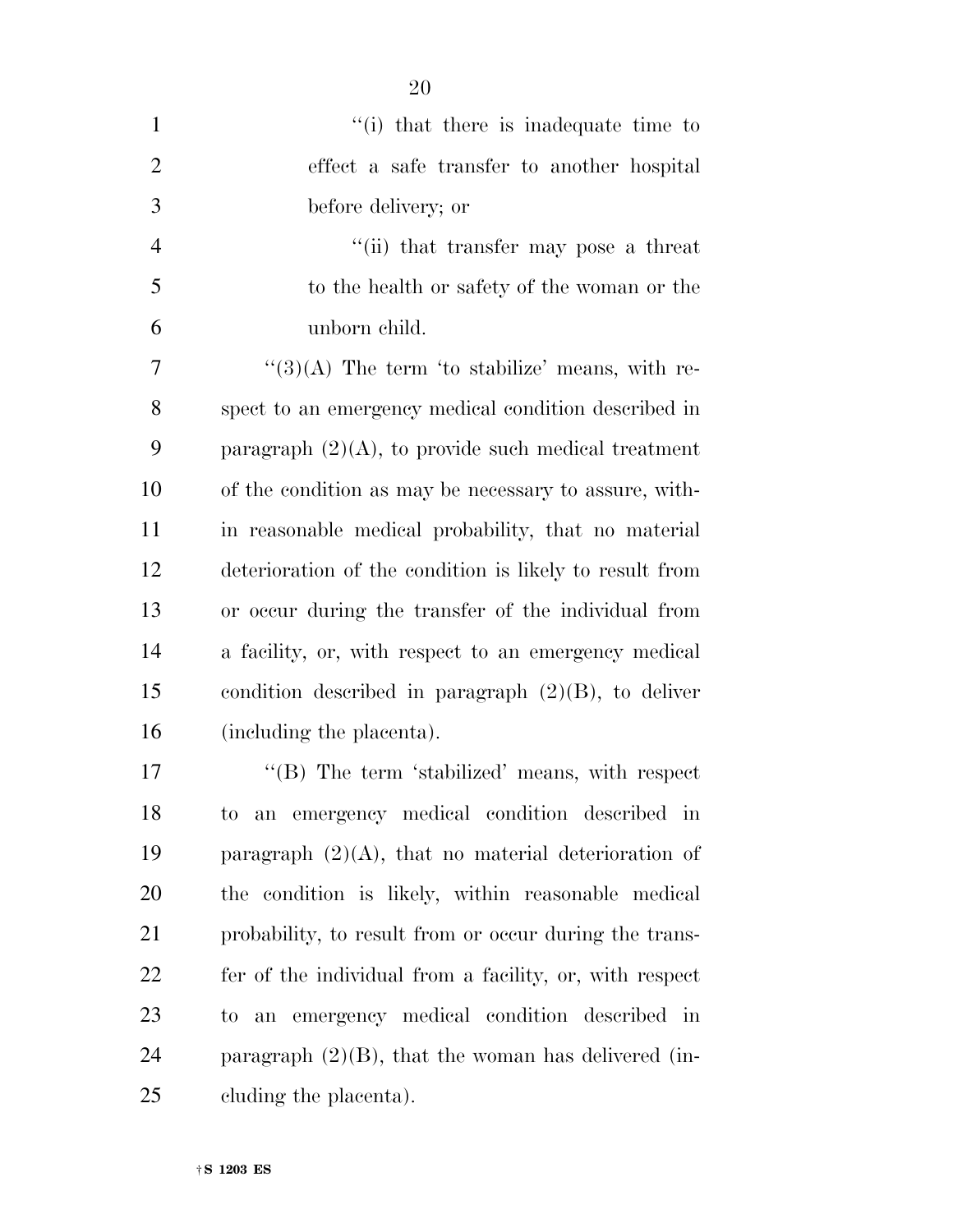| $\mathbf{1}$   | $\lq(4)$ The term 'transfer' means the movement                                                  |
|----------------|--------------------------------------------------------------------------------------------------|
| $\overline{2}$ | (including the discharge) of an individual outside the                                           |
| 3              | facilities of a hospital of the Department at the di-                                            |
| $\overline{4}$ | rection of any person employed by (or affiliated or                                              |
| 5              | associated, directly or indirectly, with the hospital,                                           |
| 6              | but does not include such a movement of an indi-                                                 |
| 7              | vidual who-                                                                                      |
| 8              | $\lq\lq$ has been declared dead; or                                                              |
| 9              | "(B) leaves the facility without the permis-                                                     |
| 10             | sion of any such person.".                                                                       |
| 11             | (b) CLERICAL AMENDMENT.—The table of sections                                                    |
| 12             | at the beginning of chapter 17 of such title is amended                                          |
| 13             | by inserting after the item relating to section 1784 the                                         |
| 14             | following new item:                                                                              |
|                | "Sec. 1784A. Examination and treatment for emergency medical conditions and<br>women in labor.". |
| 15             | <b>Subtitle C-Improvement of</b>                                                                 |
| 16             | <b>Medical Workforce</b>                                                                         |
| 17             | SEC. 121. INCLUSION OF MENTAL HEALTH PROFESSIONALS                                               |
| 18             | IN EDUCATION AND TRAINING PROGRAM FOR                                                            |
| 19             | HEALTH PERSONNEL OF THE DEPARTMENT                                                               |
| 20             | OF VETERANS AFFAIRS.                                                                             |
| 21             | (a) IN GENERAL.—In carrying out the education and                                                |
| 22             | training program required under section $7302(a)(1)$ of                                          |
|                | 23 title 38, United States Code, the Secretary of Veterans                                       |
|                | 24 Affairs shall include education and training of marriage                                      |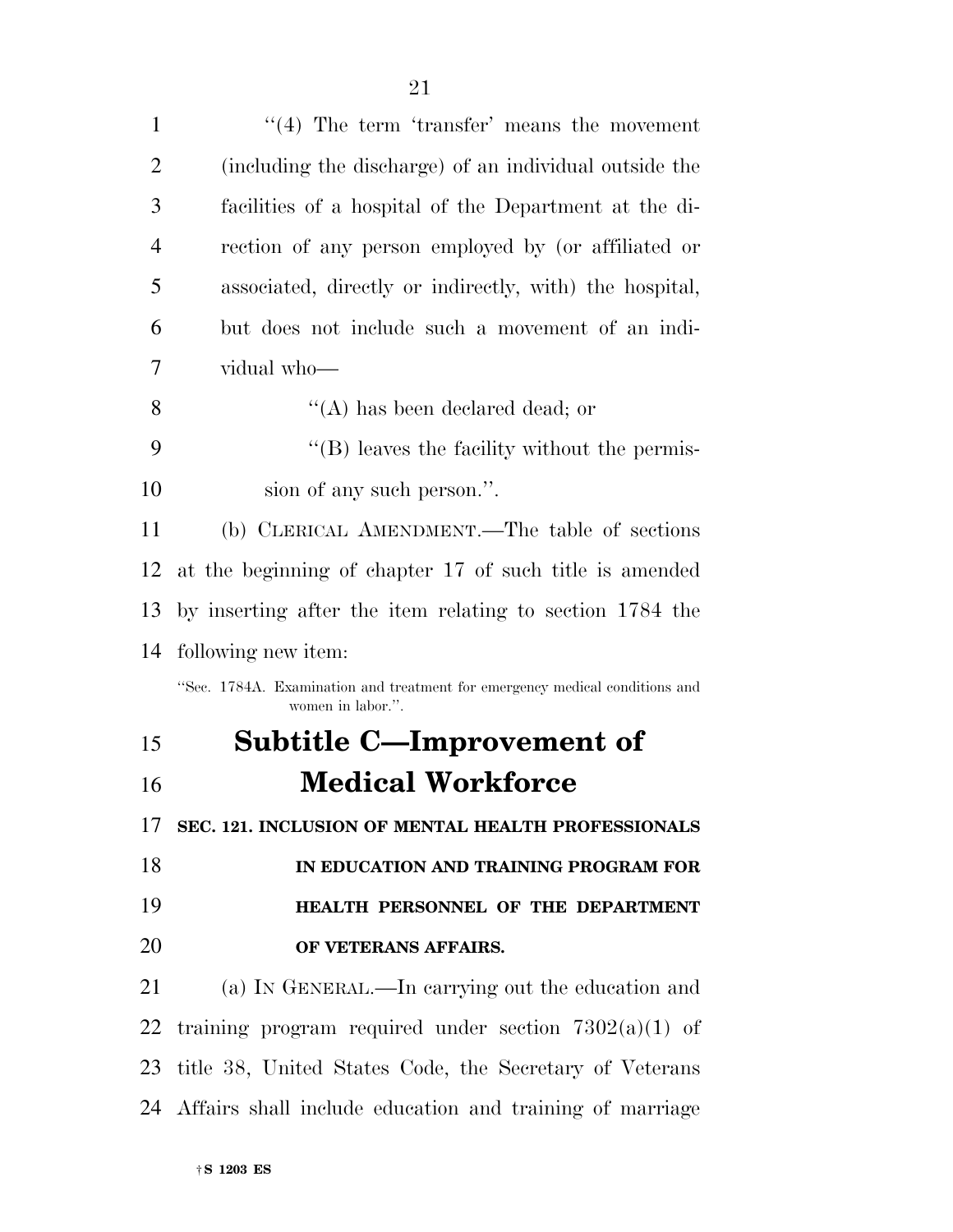and family therapists and licensed professional mental health counselors.

 (b) EFFECTIVE DATE.—Subsection (a) shall take ef- fect on the date that is one year after the date of the en-actment of this Act.

## **SEC. 122. EXPANSION OF QUALIFICATIONS FOR LICENSED MENTAL HEALTH COUNSELORS OF THE DE- PARTMENT OF VETERANS AFFAIRS TO IN-CLUDE DOCTORAL DEGREES.**

 Section 7402(b)(11)(A) of title 38, United States Code, is amended by inserting ''or doctoral degree'' after ''master's degree''.

## **SEC. 123. REPORT ON MEDICAL WORKFORCE OF THE DE-PARTMENT OF VETERANS AFFAIRS.**

 (a) IN GENERAL.—Not later than 120 days after the date of the enactment of this Act, the Secretary of Vet- erans Affairs shall submit to the Committee on Veterans Affairs of the Senate and the Committee on Veterans Af- fairs of the House of Representatives a report on the med-ical workforce of the Department of Veterans Affairs.

 (b) ELEMENTS.—The report required by subsection (a) shall include the following:

 (1) With respect to licensed professional mental health counselors and marriage and family thera-pists of the Department—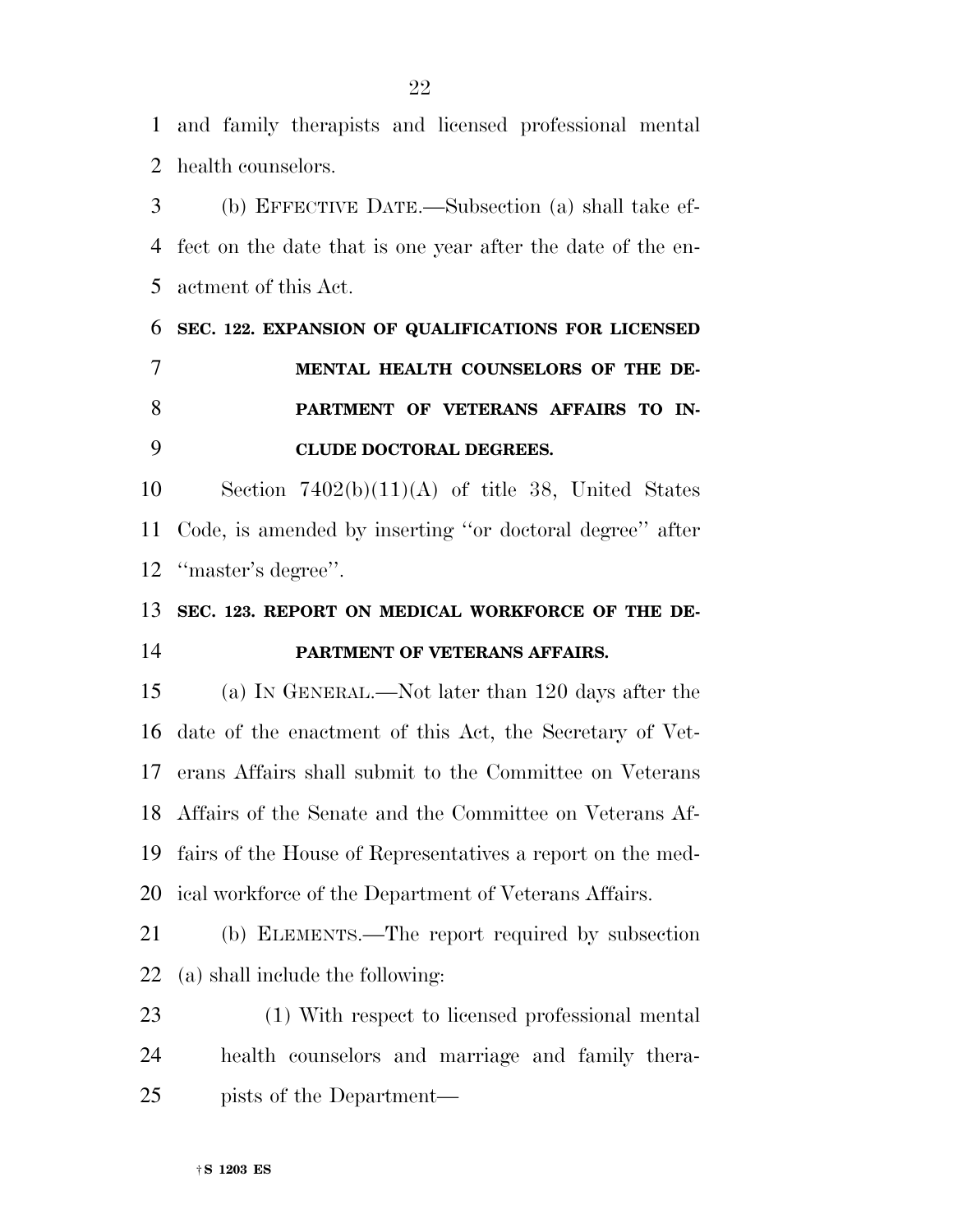| $\mathbf{1}$   | (A) how many such counselors and thera-           |
|----------------|---------------------------------------------------|
| $\overline{2}$ | pists are currently enrolled in the mental health |
| 3              | professionals trainee program of the Depart-      |
| $\overline{4}$ | ment;                                             |
| 5              | (B) how many such counselors and thera-           |
| 6              | pists are expected to enroll in the mental health |
| 7              | professionals trainee program of the Depart-      |
| 8              | ment during the 180-day period beginning on       |
| 9              | the date of the submittal of the report;          |
| 10             | (C) a description of the eligibility criteria     |
| 11             | for such counselors and therapists as compared    |
| 12             | to other behavioral health professions in the     |
| 13             | Department;                                       |
| 14             | (D) a description of the objectives, goals,       |
| 15             | and timing of the Department with respect to      |
| 16             | increasing the representation of such counselors  |
| 17             | and therapists in the behavioral health work-     |
| 18             | force of the Department; and                      |
| 19             | (E) a description of the actions taken by         |
| 20             | the Secretary, in consultation with the Director  |
| 21             | of the Office of Personnel Management, to cre-    |
| 22             | ate an occupational series for such counselors    |
| 23             | and therapists and a timeline for the creation    |
| 24             | of such an occupational series.                   |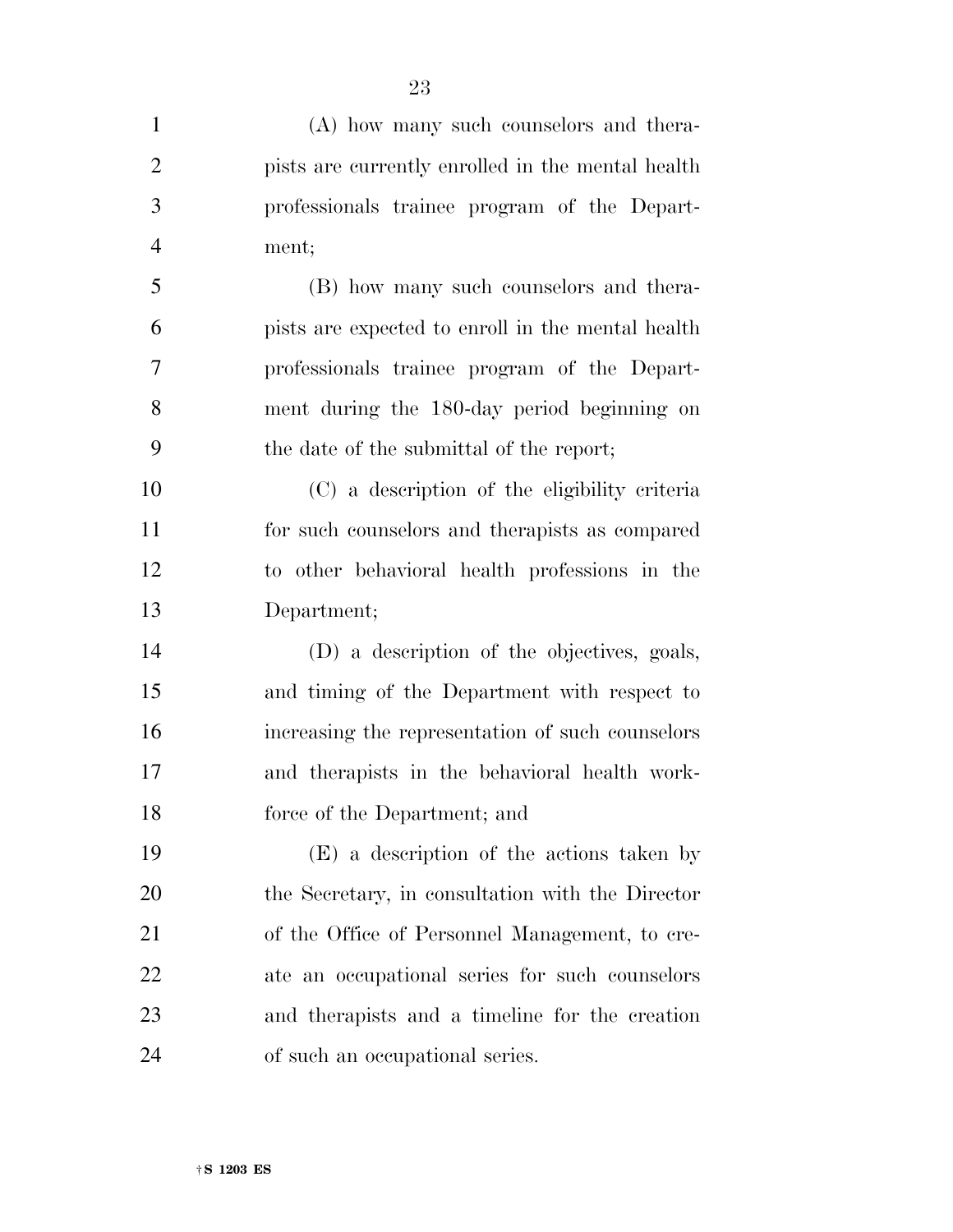(2) A breakdown of spending by the Depart- ment in connection with the education debt reduc- tion program of the Department under subchapter VII of chapter 76 of title 38, United States Code, including— (A) the amount spent by the Department in debt reduction payments during the three- year period preceding the submittal of the re- port disaggregated by the medical profession of 10 the individual receiving the payments; (B) a description of how the Department prioritizes such spending by medical profession, including an assessment of whether such pri- ority reflects the five occupations identified in the most recent determination by the Inspector General of the Department of Veterans Affairs as having the largest staffing shortages in the Veterans Health Administration; and (C) a description of the actions taken by the Secretary to increase the effectiveness of such spending for purposes of recruitment of health care providers to the Department, in-

 cluding efforts to more consistently include eli-gibility for the education debt reduction pro-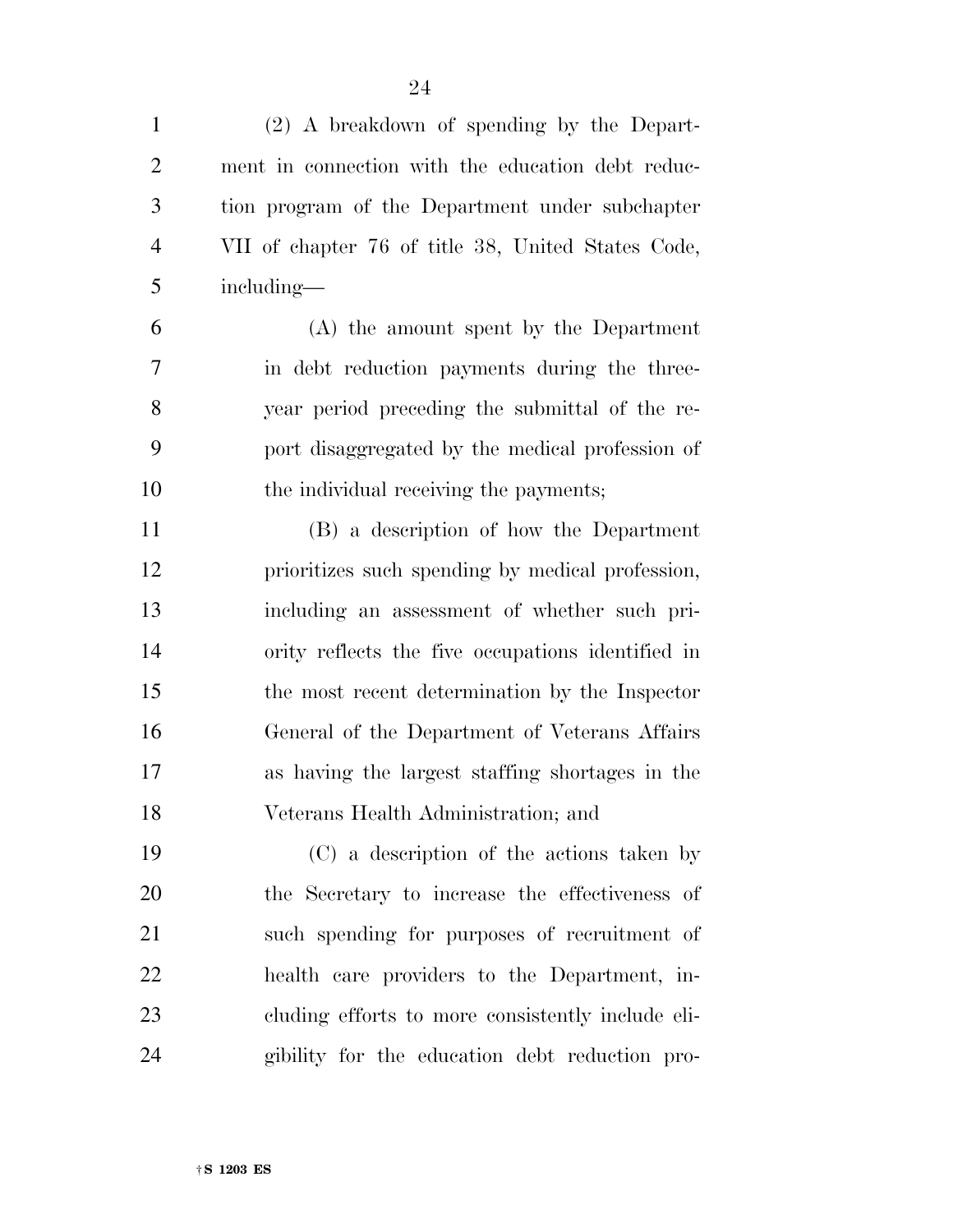| $\mathbf{1}$   | gram in vacancy announcements of positions for       |
|----------------|------------------------------------------------------|
| $\overline{2}$ | health care providers at the Department.             |
| 3              | (3) A description of any impediments to the de-      |
| $\overline{4}$ | livery by the Department of telemedicine services to |
| 5              | veterans and any actions taken by the Department     |
| 6              | to address such impediments, including with respect  |
| 7              | $to-$                                                |
| 8              | (A) restrictions under Federal or State              |
| 9              | laws;                                                |
| 10             | (B) licensing or credentialing issues for            |
| 11             | health care providers, including non-Depart-         |
| 12             | ment health care providers, practicing telemedi-     |
| 13             | cine with a veteran located in a different State;    |
| 14             | (C) the effect of limited broadband access           |
| 15             | or limited information technology capabilities on    |
| 16             | the delivery of health care;                         |
| 17             | (D) the distance a veteran is required to            |
| 18             | travel to access a facility or clinic with telemedi- |
| 19             | cine capabilities;                                   |
| 20             | (E) the effect on the provision of telemedi-         |
| 21             | cine services to veterans of policies of and lim-    |
| 22             | ited liability protection for certain entities; and  |
| 23             | (F) issues relating to reimbursement and             |
| 24             | travel limitations for veterans that affect the      |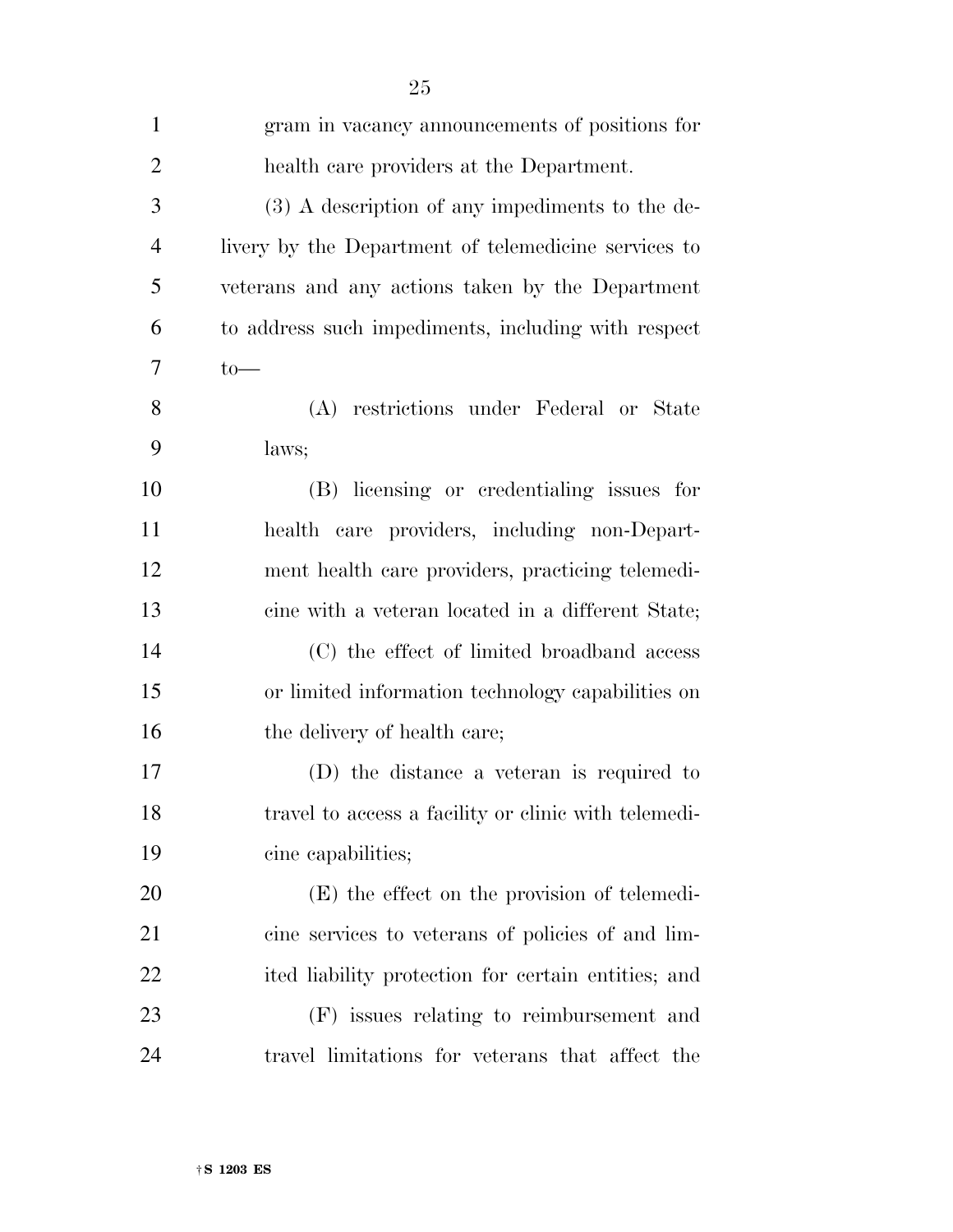participation of non-Department health care providers in the telemedicine program.

 (4) An update on the efforts of the Secretary to offer training opportunities in telemedicine to medical residents in medical facilities of the Depart- ment that use telemedicine, consistent with medical residency program requirements established by the Accreditation Council for Graduate Medical Edu- cation, as required in section 108(b) of the Honoring America's Veterans and Caring for Camp Lejeune Families Act of 2012 (Public Law 112–154; 38 U.S.C. 7406 note).

 (5) An assessment of the development and im- plementation by the Secretary of succession planning policies to address the prevalence of vacancies in po- sitions in the Veterans Health Administration of more than 180 days, including the development of an enterprise position management system to more effectively identify, track, and resolve such vacan-cies.

 (6) A description of the actions taken by the Secretary, in consultation with the Director of the Office of Personnel Management, to address any im- pediments to the timely appointment and determina-tion of qualifications for Directors of Veterans Inte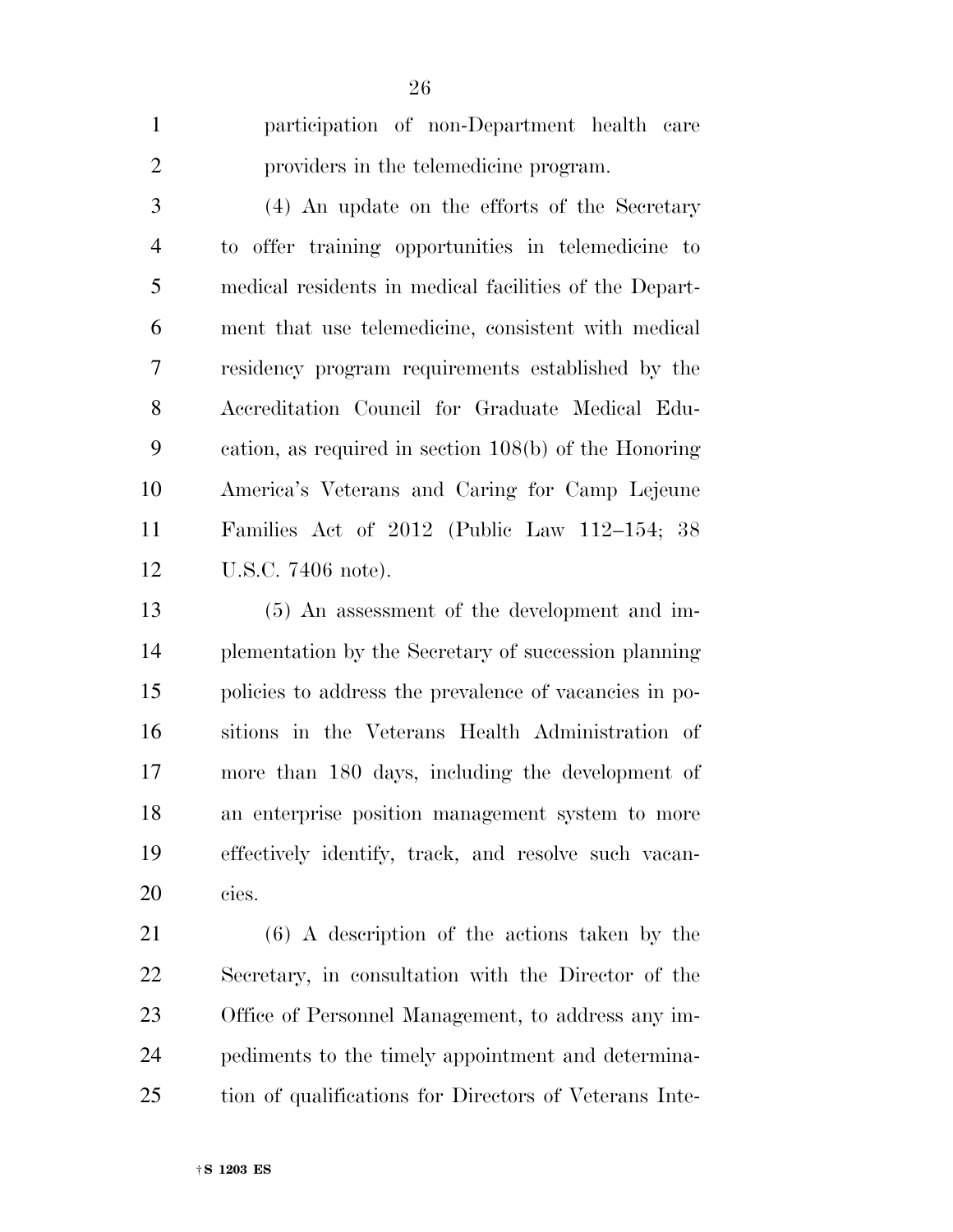grated Service Networks and Medical Directors of the Department. **TITLE II—COMPENSATION AND OTHER BENEFITS MATTERS Subtitle A—Benefits Claims Submission SEC. 201. PARTICIPATION OF VETERANS SERVICE ORGANI- ZATIONS IN TRANSITION ASSISTANCE PRO-GRAM.** 

 (a) SENSE OF CONGRESS.—It is the sense of Con- gress that the Secretary of Defense, in collaboration with the Secretary of Labor, the Secretary of Homeland Secu- rity, and the Secretary of Veterans Affairs, should estab- lish a process by which a representative of a veterans serv- ice organization may be present at any portion of the pro- gram carried out under section 1144 of title 10, United States Code, relating to the submittal of claims to the Sec- retary of Veterans Affairs for compensation under chapter 11 or 13 of title 38, United States Code.

(b) REPORT.—

21 (1) IN GENERAL.—Not later than 18 months after the date of the enactment of this Act, the Sec- retary of Defense shall submit to Congress a report on participation of veterans service organizations in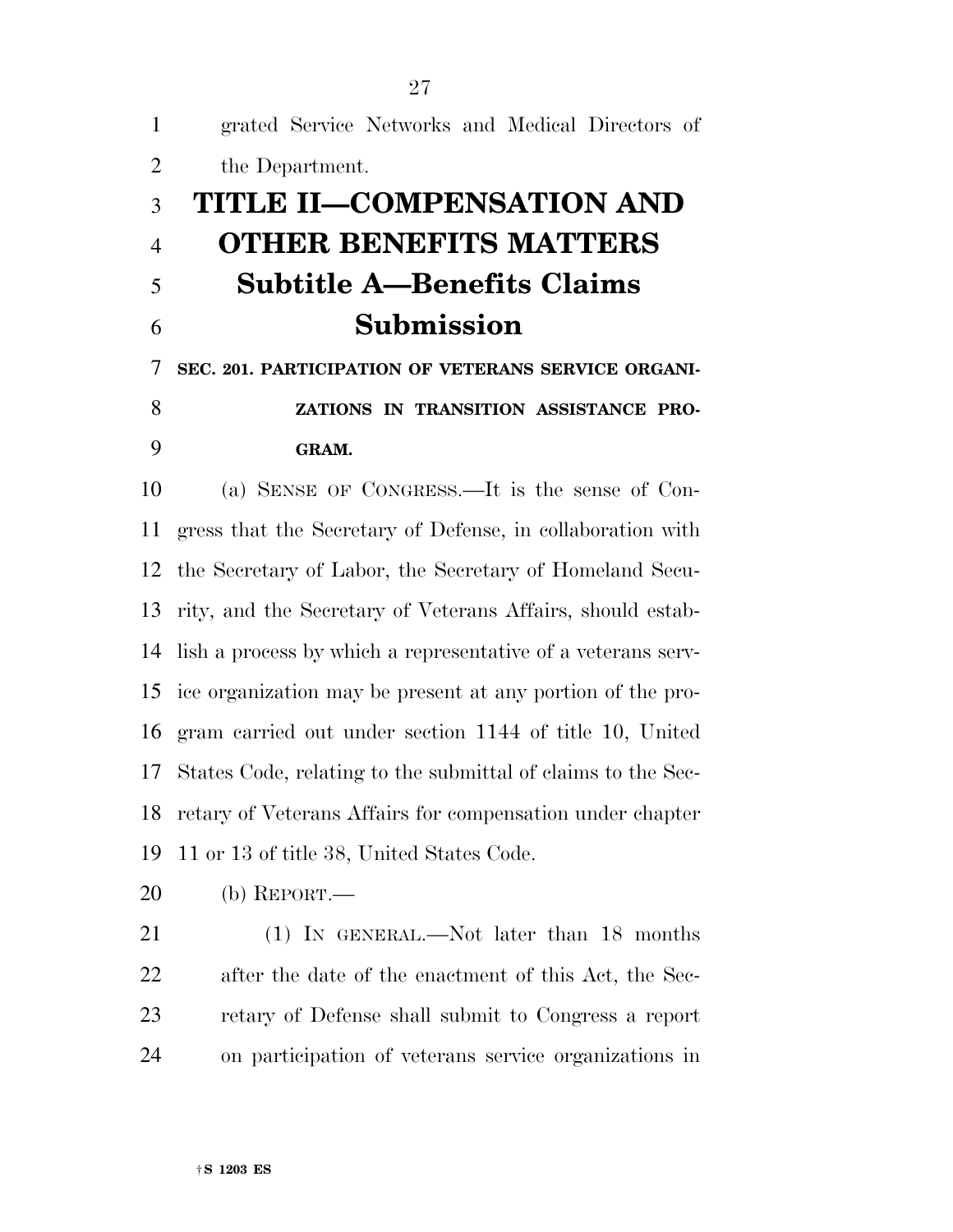| $\mathbf{1}$   | the program carried out under section 1144 of title        |
|----------------|------------------------------------------------------------|
| $\overline{2}$ | 10, United States Code.                                    |
| 3              | (2) CONTENTS.—The report required by para-                 |
| $\overline{4}$ | graph (1) shall include the following:                     |
| 5              | (A) An assessment of the compliance of fa-                 |
| 6              | cilities of the Department of Defense with the             |
| 7              | directives included in the memorandum of the               |
| 8              | Secretary of Defense entitled "Installation Ac-            |
| 9              | cess and Support Services for Nonprofit Non-               |
| 10             | Federal Entities" and dated December 23,                   |
| 11             | 2014.                                                      |
| 12             | (B) The number of military bases that                      |
| 13             | have complied with such directives.                        |
| 14             | (C) How many veterans service organiza-                    |
| 15             | tions have been present at a portion of a pro-             |
| 16             | gram as described in subsection (a).                       |
| 17             | (c) VETERANS SERVICE ORGANIZATION DEFINED.                 |
| 18             | In this section, the term "veterans service organization"  |
| 19             | means any organization recognized by the Secretary for     |
| 20             | the representation of veterans under section 5902 of title |
| 21             | 38.                                                        |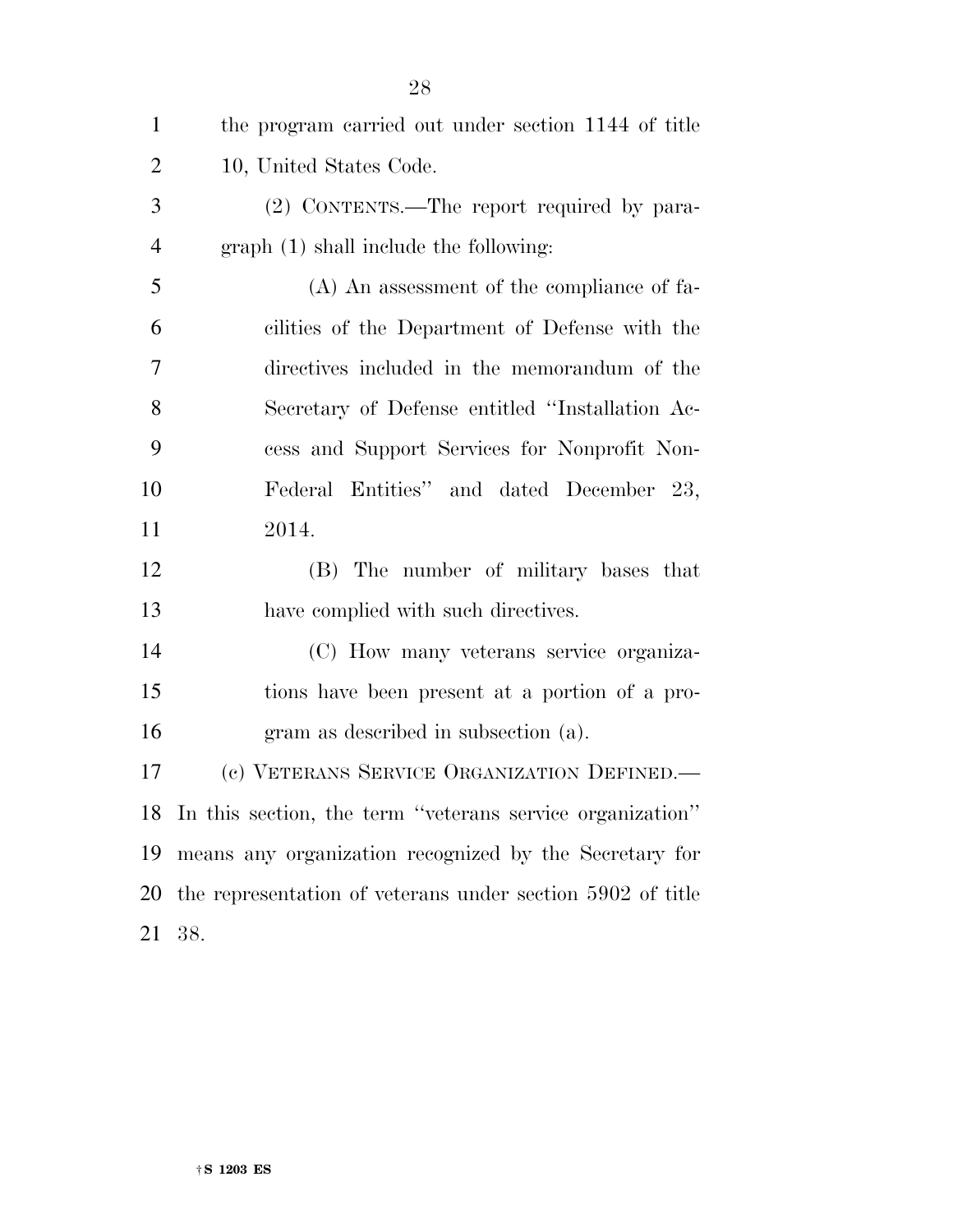| 1              | SEC. 202. REQUIREMENT THAT SECRETARY OF VETERANS       |
|----------------|--------------------------------------------------------|
| $\overline{2}$ | AFFAIRS PUBLISH THE AVERAGE TIME RE-                   |
| 3              | QUIRED TO ADJUDICATE TIMELY AND UN-                    |
| $\overline{4}$ | <b>TIMELY APPEALS.</b>                                 |
| 5              | (a) PUBLICATION REQUIREMENT.—                          |
| 6              | $(1)$ IN GENERAL.—On an ongoing basis, the             |
| 7              | Secretary of Veterans Affairs shall make available to  |
| 8              | the public the following:                              |
| 9              | (A) The average length of time to adju-                |
| 10             | dicate a timely appeal.                                |
| 11             | (B) The average length of time to adju-                |
| 12             | dicate an untimely appeal.                             |
| 13             | (2) EFFECTIVE DATE.-Paragraph (1) shall                |
| 14             | take effect on the date that is one year after the     |
| 15             | date of the enactment of this Act and shall apply      |
| 16             | until the date that is three years after the date of   |
| 17             | the enactment of this Act.                             |
| 18             | $(b)$ REPORT.—                                         |
| 19             | $(1)$ In GENERAL.—Not later than 39 months             |
| 20             | after the date of the enactment of this Act, the Sec-  |
| 21             | retary shall submit to the Committee on Veterans'      |
| 22             | Affairs of the Senate and the Committee on Vet-        |
| 23             | erans' Affairs of the House of Representatives a re-   |
| 24             | port on whether publication pursuant to subsection     |
| 25             | $(a)(1)$ has had an effect on the number of timely ap- |
| 26             | peals filed.                                           |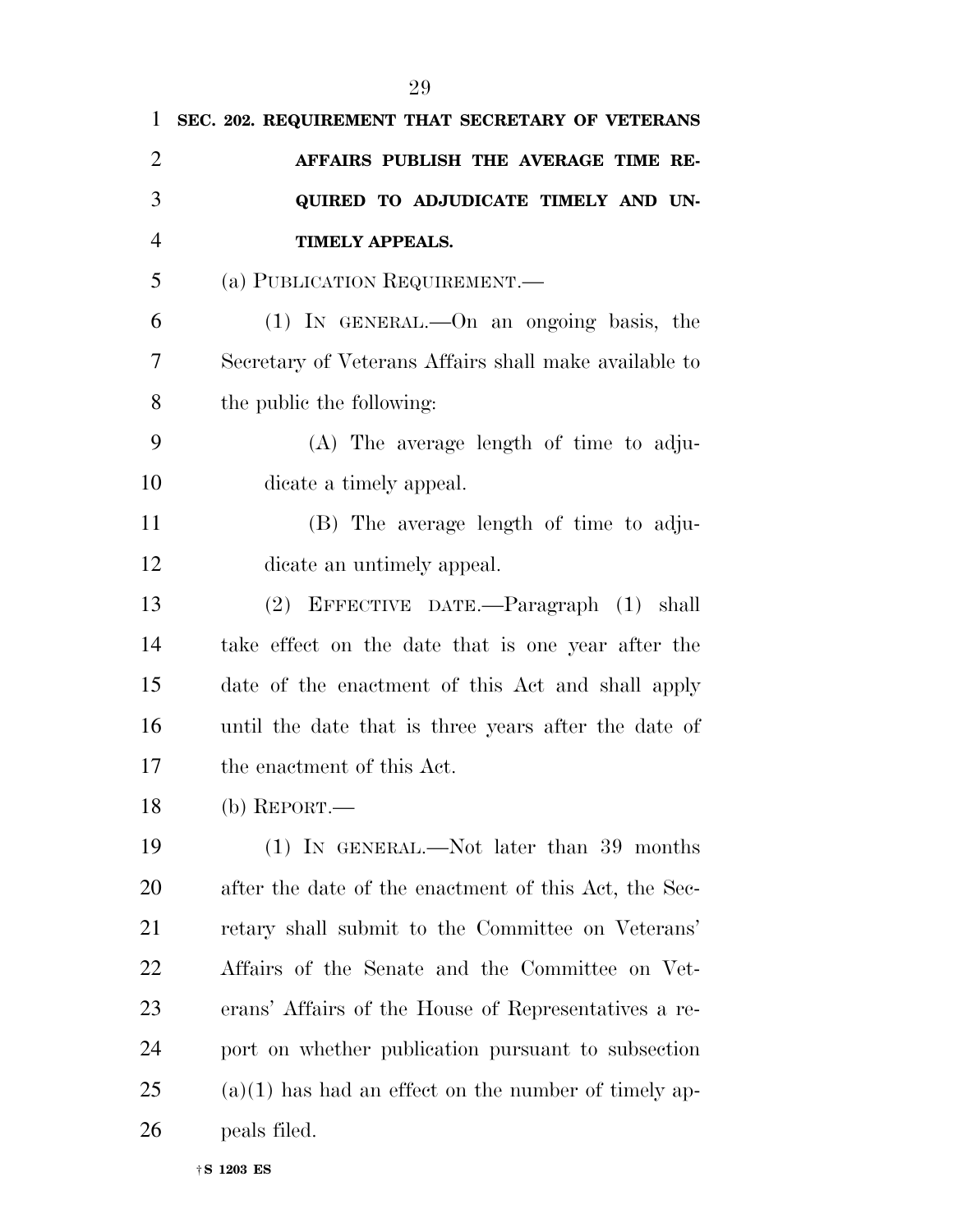| $\mathbf{1}$   | (2) CONTENTS.—The report required by para-             |
|----------------|--------------------------------------------------------|
| $\overline{2}$ | graph (1) shall include the following:                 |
| 3              | (A) The number of appeals and timely ap-               |
| $\overline{4}$ | peals that were filed during the one-year period       |
| 5              | ending on the effective date specified in sub-         |
| 6              | section $(a)(2)$ .                                     |
| 7              | (B) The number of appeals and timely ap-               |
| 8              | peals that were filed during the one-year period       |
| 9              | ending on the date that is two years after the         |
| 10             | effective date specified in subsection $(a)(2)$ .      |
| 11             | (c) DEFINITIONS.—In this section:                      |
| 12             | (1) APPEAL.—The term "appeal" means a no-              |
| 13             | tice of disagreement filed pursuant to section         |
| 14             | $7105(a)$ of title 38, United States Code, in response |
| 15             | to notice of the result of an initial review or deter- |
| 16             | mination regarding a claim for a benefit under a law   |
| 17             | administered by the Secretary of Veterans Affairs.     |
| 18             | (2) TIMELY.—The term "timely" with respect             |
| 19             | to an appeal means that the notice of disagreement     |
| 20             | was filed not more than 180 days after the date of     |
| 21             | mailing of the notice of the result of the initial re- |
| 22             | view or determination described in paragraph (1).      |
| 23             | (3) UNTIMELY.—The term "untimely" with re-             |
| 24             | spect to an appeal means the notice of disagreement    |
| 25             | was filed more than 180 days after the date of mail-   |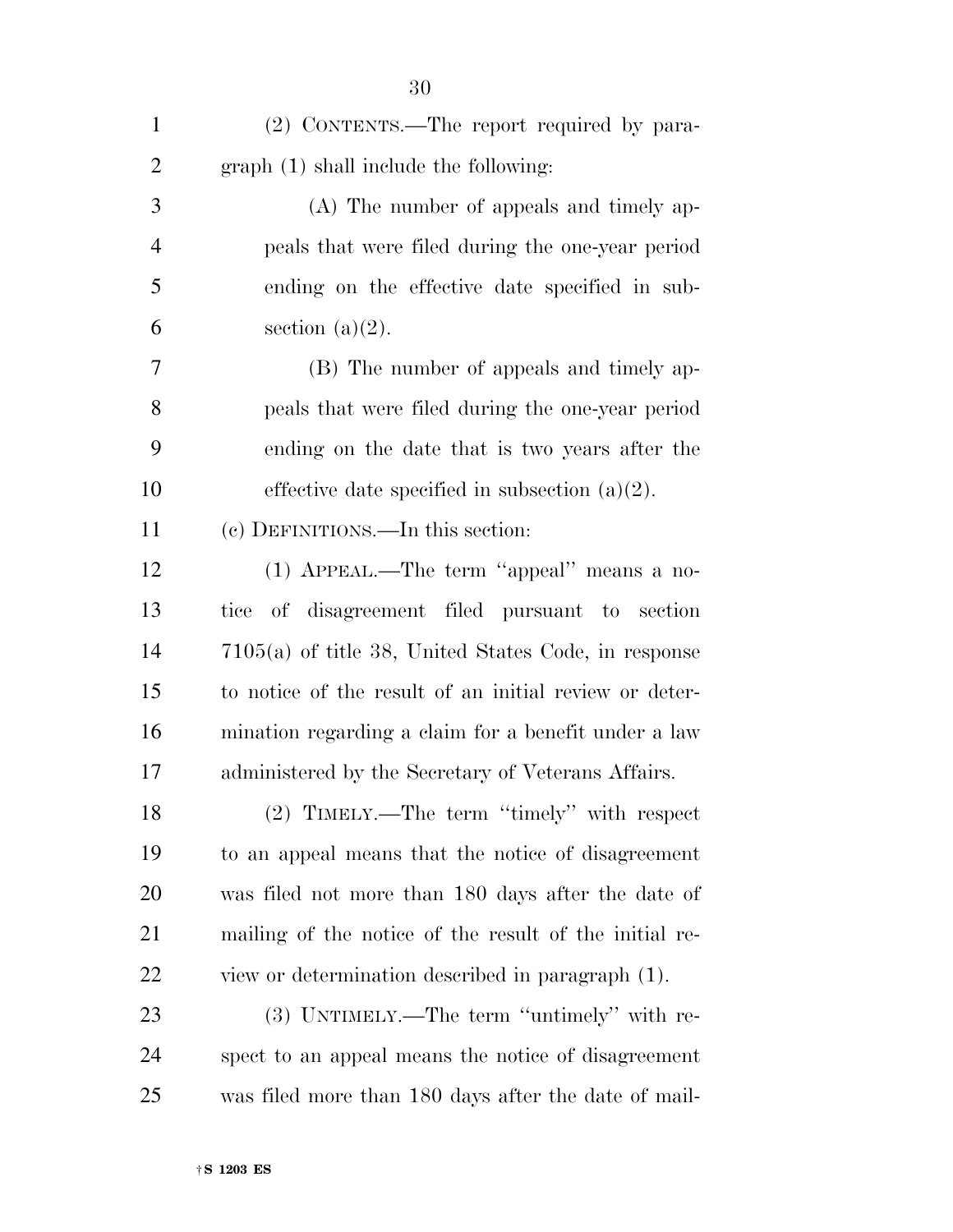| $\mathbf{1}$   | ing of the notice of the result of the initial review    |
|----------------|----------------------------------------------------------|
| $\overline{2}$ | or determination described in paragraph (1).             |
| 3              | SEC. 203. DETERMINATION OF MANNER OF APPEARANCE          |
| $\overline{4}$ | FOR HEARINGS BEFORE BOARD OF VET-                        |
| 5              | <b>ERANS' APPEALS.</b>                                   |
| 6              | (a) IN GENERAL.—Section 7107 of title 38, United         |
| 7              | States Code, is amended—                                 |
| 8              | $(1)$ by striking subsection $(e)$ ;                     |
| 9              | $(2)$ by redesignating subsections $(d)$ and $(f)$ as    |
| 10             | subsections $(f)$ and $(g)$ , respectively;              |
| 11             | (3) by inserting after subsection (c) the fol-           |
| 12             | lowing new subsections (d) and (e):                      |
| 13             | " $(d)(1)$ Subject to paragraph $(2)$ , a hearing before |
| 14             | the Board shall be conducted, as the Board considers ap- |
| 15             | propriate—                                               |
| 16             | $\lq\lq$ (A) in person; or                               |
| 17             | "(B) through picture and voice transmission, by          |
| 18             | electronic or other means, in such manner that the       |
| 19             | appellant is not present in the same location as the     |
| 20             | member or members of the Board during the hear-          |
| 21             | ing.                                                     |
| 22             | $\lq(2)$ Upon request by an appellant, a hearing before  |
| 23             | the Board shall be conducted, as the appellant considers |
| 24             | appropriate—                                             |
| 25             | $\lq\lq$ (A) in person; or                               |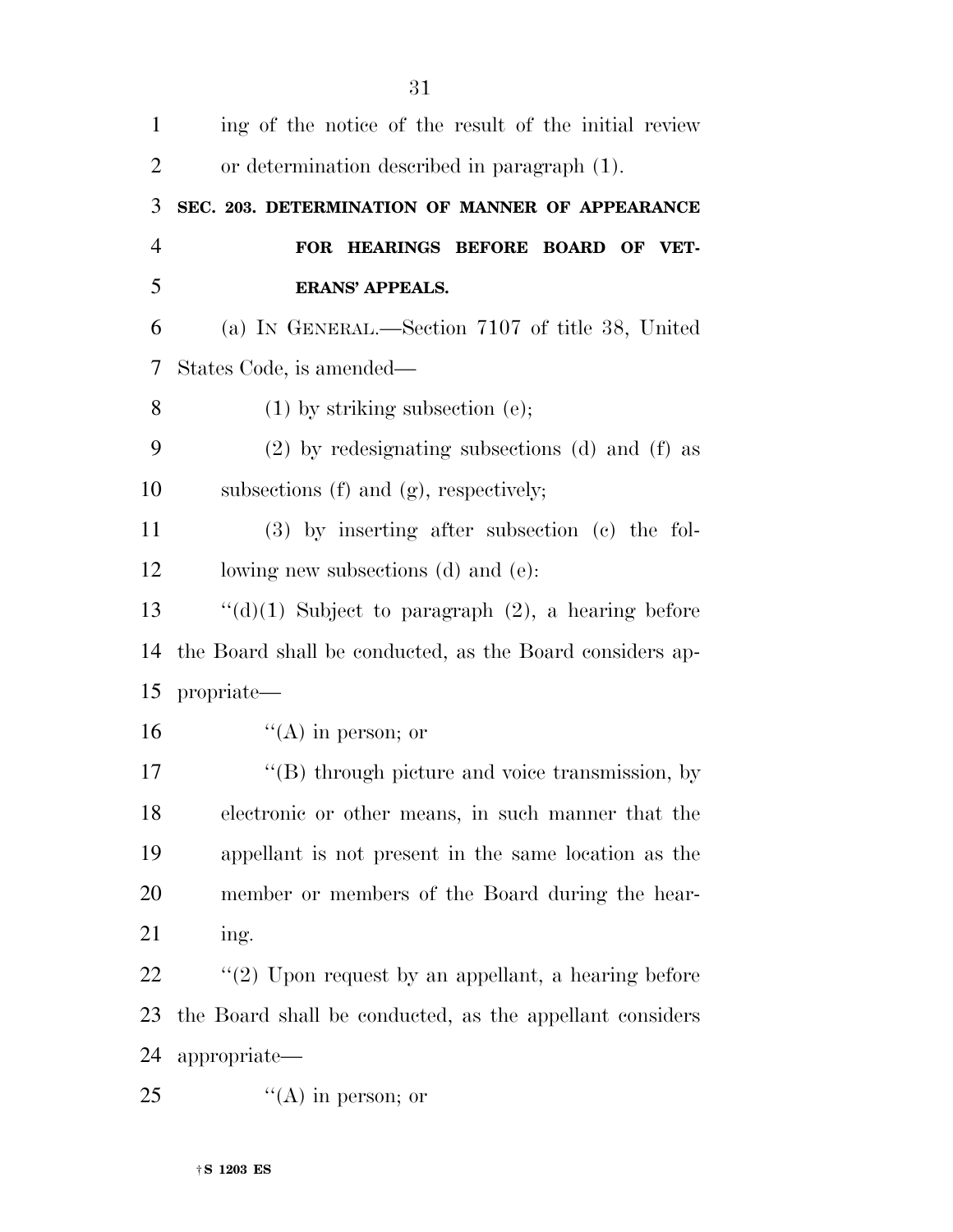1 ''(B) through picture and voice transmission as 2 described in paragraph  $(1)(B)$ .

 ''(e)(1) In a case in which a hearing before the Board is to be conducted through picture and voice transmission 5 as described in subsection  $(d)(1)(B)$ , the Secretary shall provide suitable facilities and equipment to the Board or other components of the Department to enable an appel- lant located at an appropriate facility within the area served by a regional office to participate as so described. ''(2) Any hearing conducted through picture and 11 voice transmission as described in subsection  $(d)(1)(B)$  shall be conducted in the same manner as, and shall be considered the equivalent of, a personal hearing.''; and

14 (4) in subsection  $(f)(1)$ , as redesignated by paragraph (2), by striking ''An appellant may re- quest'' and all that follows through ''office of the Department'' and inserting ''In a case in which a hearing before the Board is to be conducted in per- son, the hearing shall be held at the principal loca- tion of the Board or at a facility of the Department located within the area served by a regional office of the Department''.

 (b) CONFORMING AMENDMENT.—Subsection (a)(1) of such section is amended by striking ''in subsection (f)'' 25 and inserting "in subsection  $(g)$ ".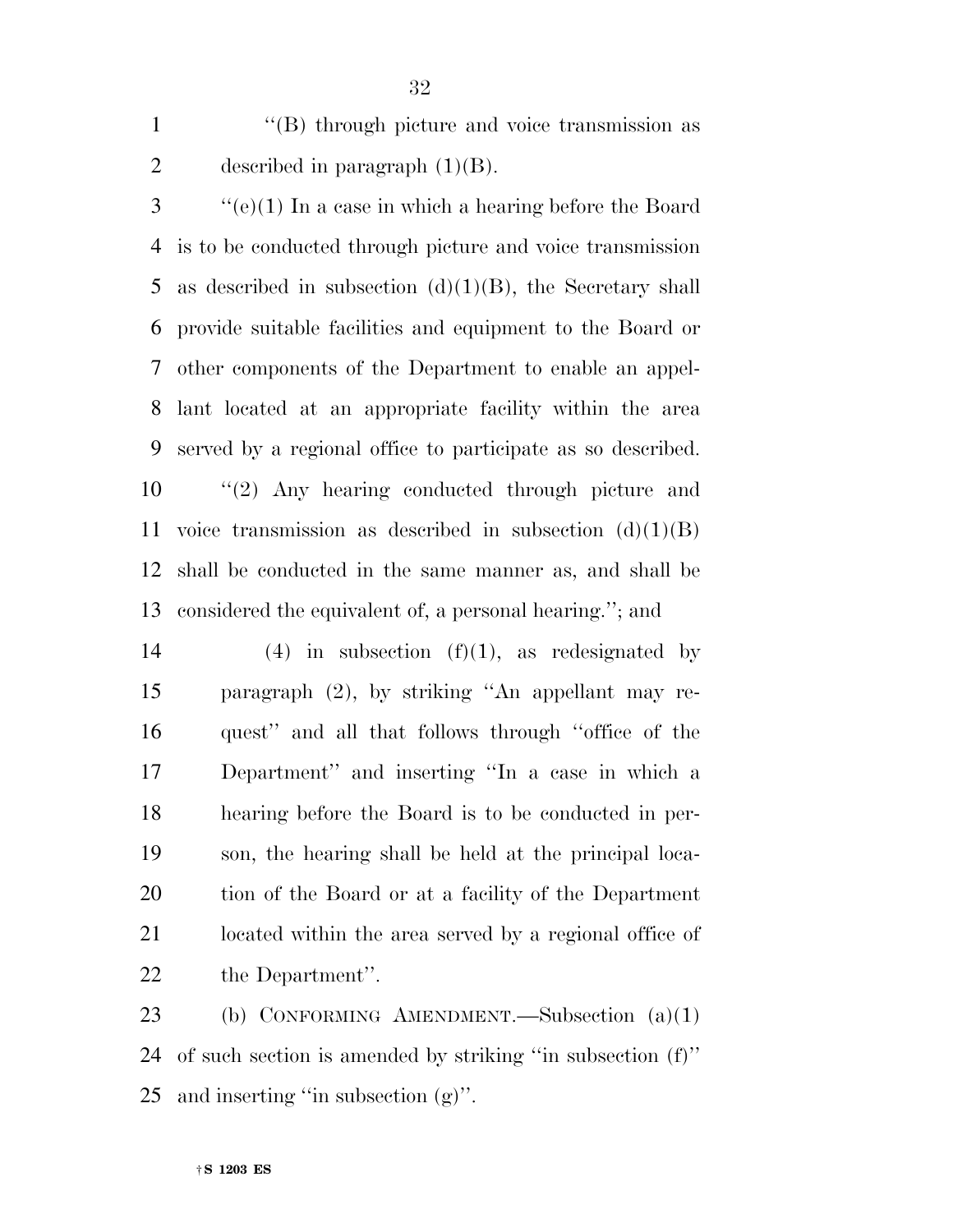(c) EFFECTIVE DATE.—The amendment made by subsection (a) shall apply with respect to cases received by the Board of Veterans' Appeals pursuant to notices of disagreement submitted on or after the date of the enact-ment of this Act.

## **Subtitle B—Practices of Regional Offices Relating to Benefits Claims**

 **SEC. 211. COMPTROLLER GENERAL REVIEW OF CLAIMS PROCESSING PERFORMANCE OF REGIONAL OFFICES OF VETERANS BENEFITS ADMINIS-TRATION.** 

 (a) REVIEW REQUIRED.—Not later than 15 months after the effective date specified in subsection (e), the Comptroller General of the United States shall complete a review of the regional offices of the Veterans Benefits Administration to help the Veterans Benefits Administra- tion achieve more consistent performance in the processing of claims for disability compensation.

 (b) ELEMENTS.—The review required by subsection (a) shall include the following:

(1) An identification of the following:

 (A) The factors, including management practices, that distinguish higher performing re- gional offices from other regional offices with respect to claims for disability compensation.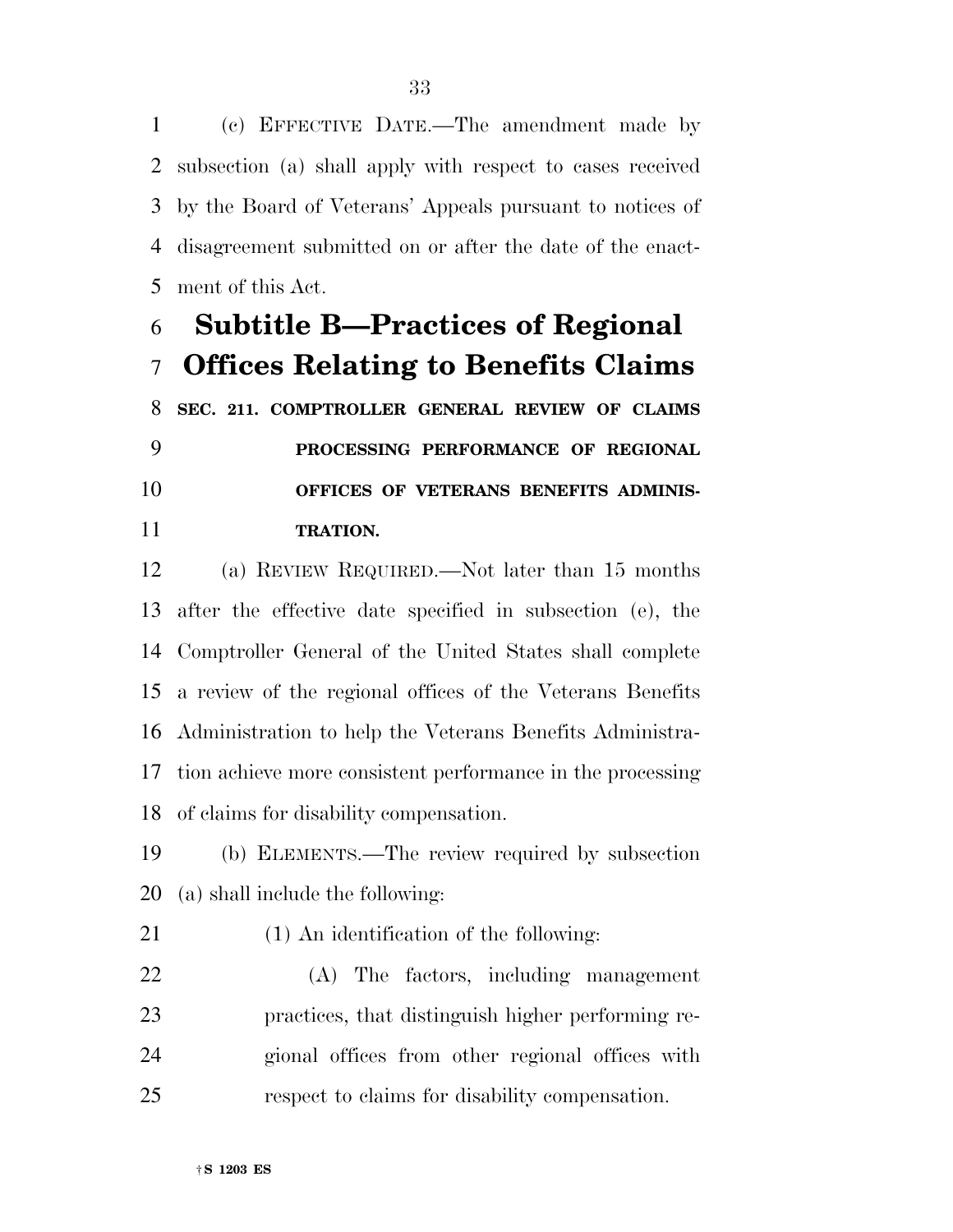| $\mathbf{1}$   | (B) The best practices employed by higher                  |
|----------------|------------------------------------------------------------|
| 2              | performing regional offices that distinguish the           |
| 3              | performance of such offices from other regional            |
| $\overline{4}$ | offices.                                                   |
| 5              | (C) Such other management practices or                     |
| 6              | tools as the Comptroller General determines                |
| 7              | could be used to improve the performance of re-            |
| 8              | gional offices.                                            |
| 9              | $(2)$ An assessment of the effectiveness of com-           |
| 10             | munication with respect to the processing of claims        |
| 11             | for disability compensation between the regional of-       |
| 12             | fices and veterans service organizations and case-         |
| 13             | workers employed by Members of Congress.                   |
| 14             | (c) REPORT.—Not later than 15 months after the ef-         |
| 15             | fective date specified in subsection (e), the Comptroller  |
| 16             | General shall submit to the Committee on Veterans' Af-     |
| 17             | fairs of the Senate and the Committee on Veterans' Af-     |
| 18             | fairs of the House of Representatives a report on the re-  |
| 19             | sults of the review completed under subsection (a).        |
| 20             | (d) VETERANS SERVICE ORGANIZATION DEFINED.                 |
| 21             | In this section, the term "veterans service organization"  |
| 22             | means any organization recognized by the Secretary for     |
| 23             | the representation of veterans under section 5902 of title |
| 24             | 38, United States Code.                                    |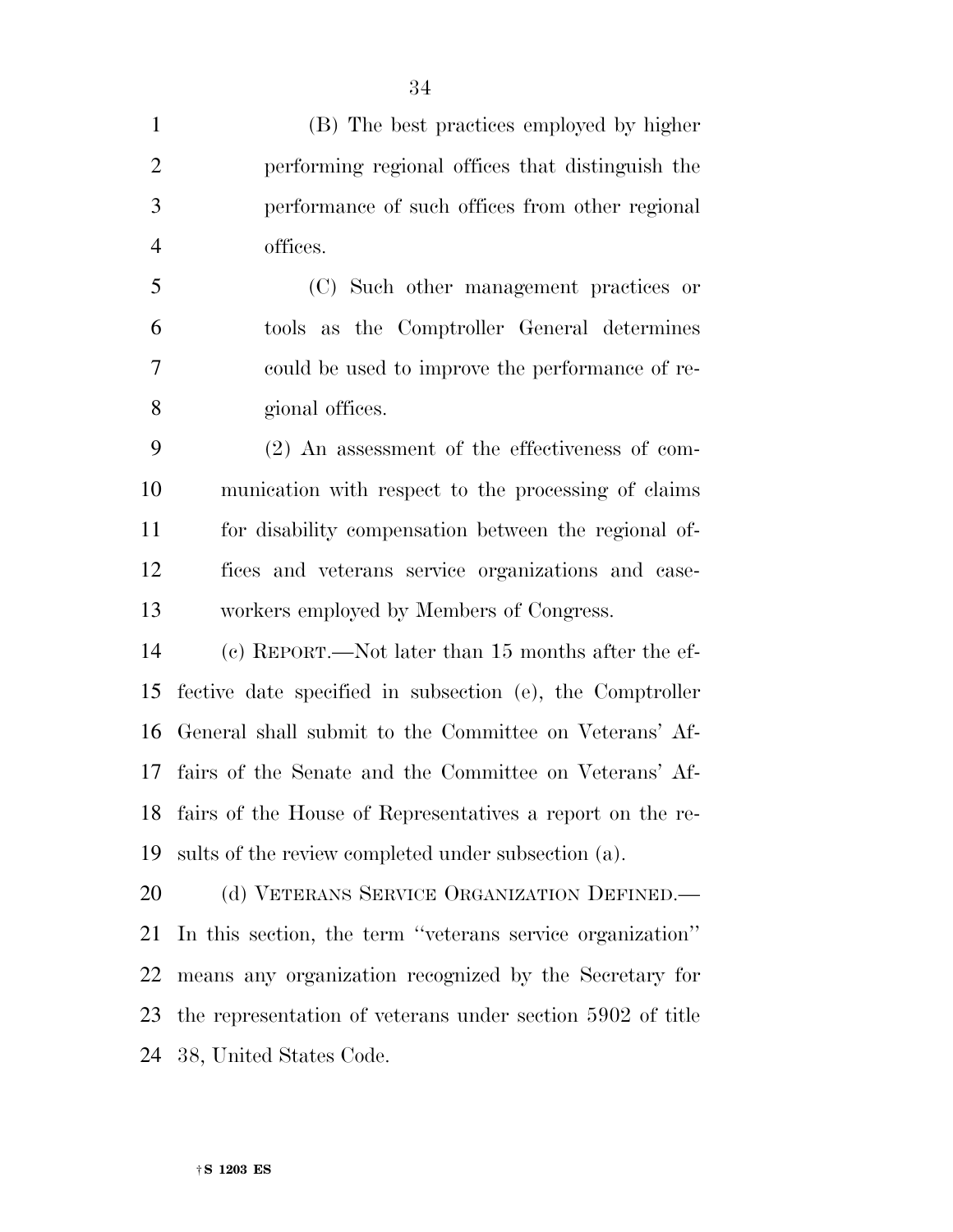(e) EFFECTIVE DATE.—This section shall take effect on the date that is 270 days after the date of the enact-ment of this Act.

## **SEC. 212. INCLUSION IN ANNUAL BUDGET SUBMISSION OF INFORMATION ON CAPACITY OF VETERANS BENEFITS ADMINISTRATION TO PROCESS BENEFITS CLAIMS.**

 (a) IN GENERAL.—Along with the supporting infor- mation included in the budget submitted to Congress by the President pursuant to section 1105(a) of title 31, United States Code, the President shall include informa- tion on the capacity of the Veterans Benefits Administra- tion to process claims for benefits under the laws adminis- tered by the Secretary of Veterans Affairs, including infor- mation described in subsection (b), during the fiscal year covered by the budget with which the information is sub-mitted.

 (b) INFORMATION DESCRIBED.—The information de-scribed in this subsection is the following:

 (1) An estimate of the average number of claims for benefits under the laws administered by the Secretary, excluding such claims completed dur- ing mandatory overtime, that a single full-time equivalent employee of the Administration can proc-ess in a year, based on the following: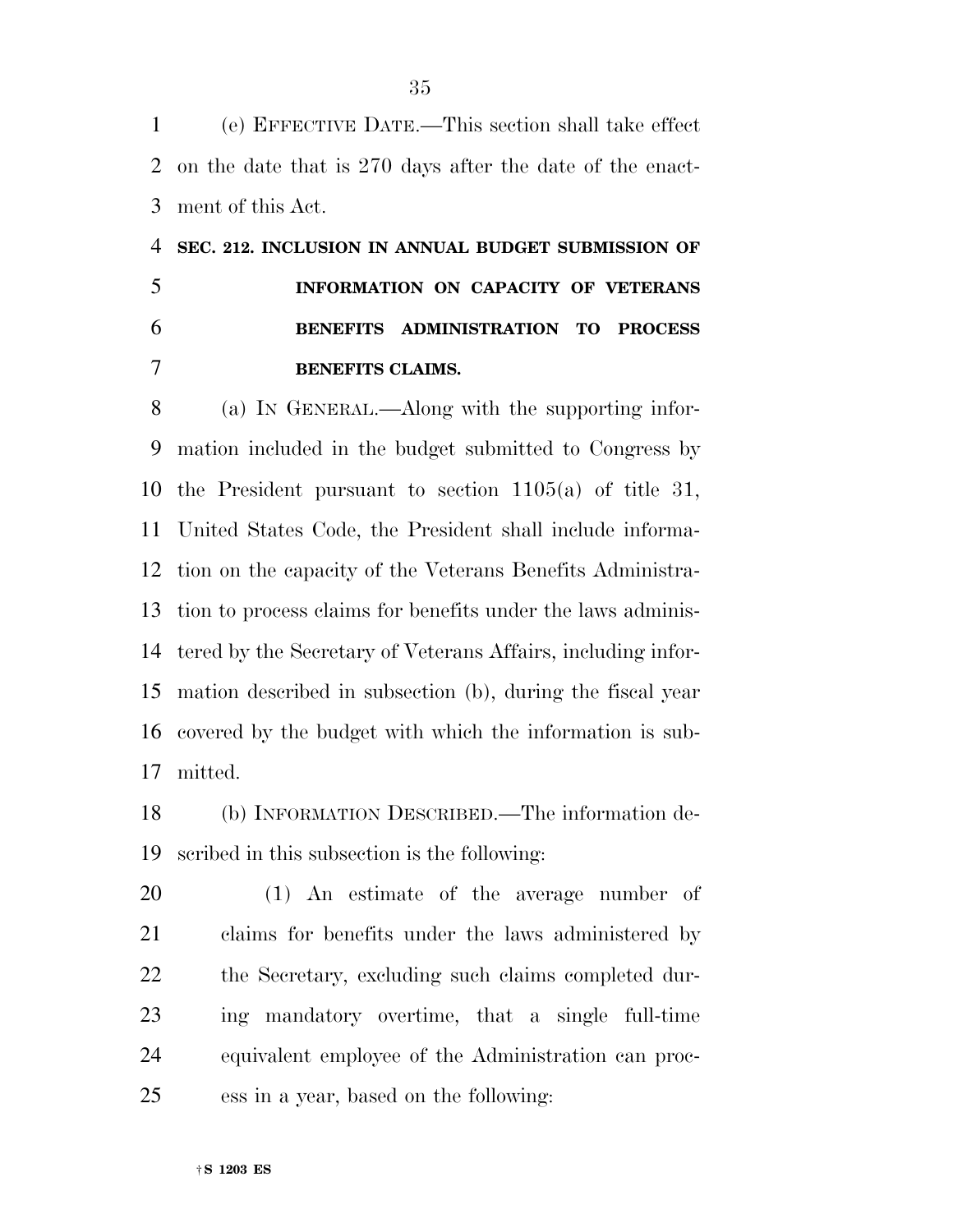| $\mathbf{1}$   | (A) A time and motion study that the Sec-                               |
|----------------|-------------------------------------------------------------------------|
| $\overline{2}$ | retary shall conduct on the processing of such                          |
| 3              | claims.                                                                 |
| $\overline{4}$ | (B) Such other information relating to                                  |
| 5              | such claims as the Secretary considers appro-                           |
| 6              | priate.                                                                 |
| 7              | $(2)$ A description of the actions the Secretary                        |
| 8              | will take to improve the processing of such claims.                     |
| 9              | (3) An assessment of the actions identified by                          |
| 10             | the Secretary under paragraph $(2)$ in the previous                     |
| 11             | year and an identification of the effects of those ac-                  |
| 12             | tions.                                                                  |
| 13             | (c) EFFECTIVE DATE.—This section shall apply with                       |
| 14             | respect to any budget submitted as described in subsection              |
| 15             | (a) with respect to any fiscal year after fiscal year 2017.             |
| 16             | SEC. 213. REPORT ON STAFFING LEVELS AT REGIONAL OF-                     |
| 17             | FICES OF DEPARTMENT OF VETERANS AF-                                     |
| 18             | <b>TRANSITION TO</b><br><b>NATIONAL</b><br><b>FAIRS</b><br><b>AFTER</b> |
| 19             | WORK QUEUE.                                                             |
| 20             | Not later than 15 months after the date of the enact-                   |
| 21             | ment of this Act, the Secretary of Veterans Affairs shall               |
| 22             | submit to the Committee on Veterans' Affairs of the Sen-                |
| 23             | ate and the Committee on Veterans' Affairs of the House                 |
| 24             | of Representatives a report on the criteria and procedures              |
| 25             | that the Secretary will use to determine appropriate staff-             |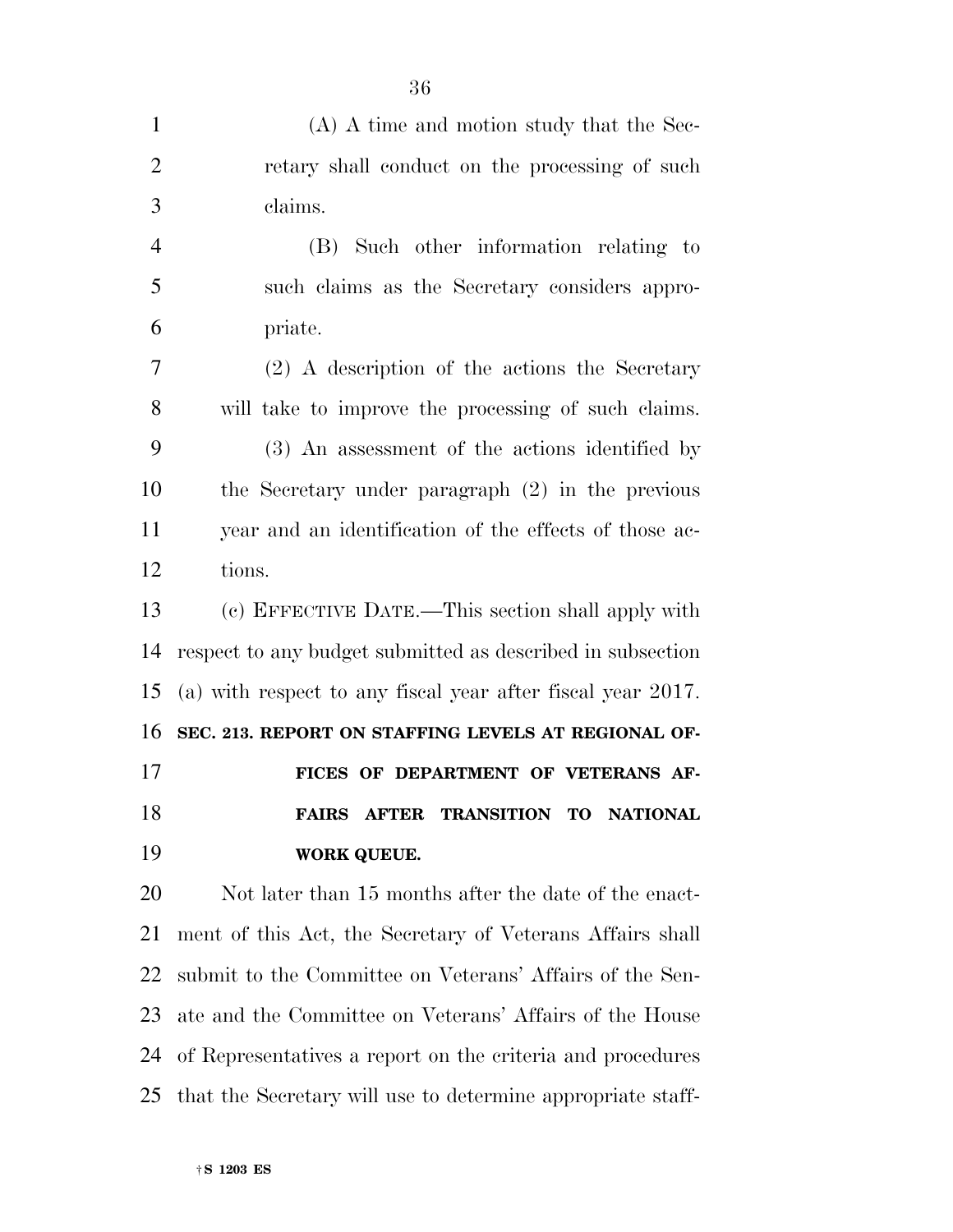ing levels at the regional offices of the Department once the Department has transitioned to using the National Work Queue for the distribution of the claims processing workload.

 **SEC. 214. ANNUAL REPORT ON PROGRESS IN IMPLE- MENTING VETERANS BENEFITS MANAGE-MENT SYSTEM.** 

 (a) IN GENERAL.—Not later than each of one year, two years, and three years after the date of the enactment of this Act, the Secretary of Veterans Affairs shall submit to Congress a report on the progress of the Secretary in implementing the Veterans Benefits Management System. (b) CONTENTS.—Each report required by subsection

(a) shall include the following:

 (1) An assessment of the current functionality of the Veterans Benefits Management System.

 (2) Recommendations submitted to the Sec- retary by employees of the Department of Veterans Affairs who are involved in processing claims for benefits under the laws administered by the Sec- retary, including veterans service representatives, rating veterans service representatives, and decision review officers, for such legislative or administrative action as the employees consider appropriate to im-prove the processing of such claims.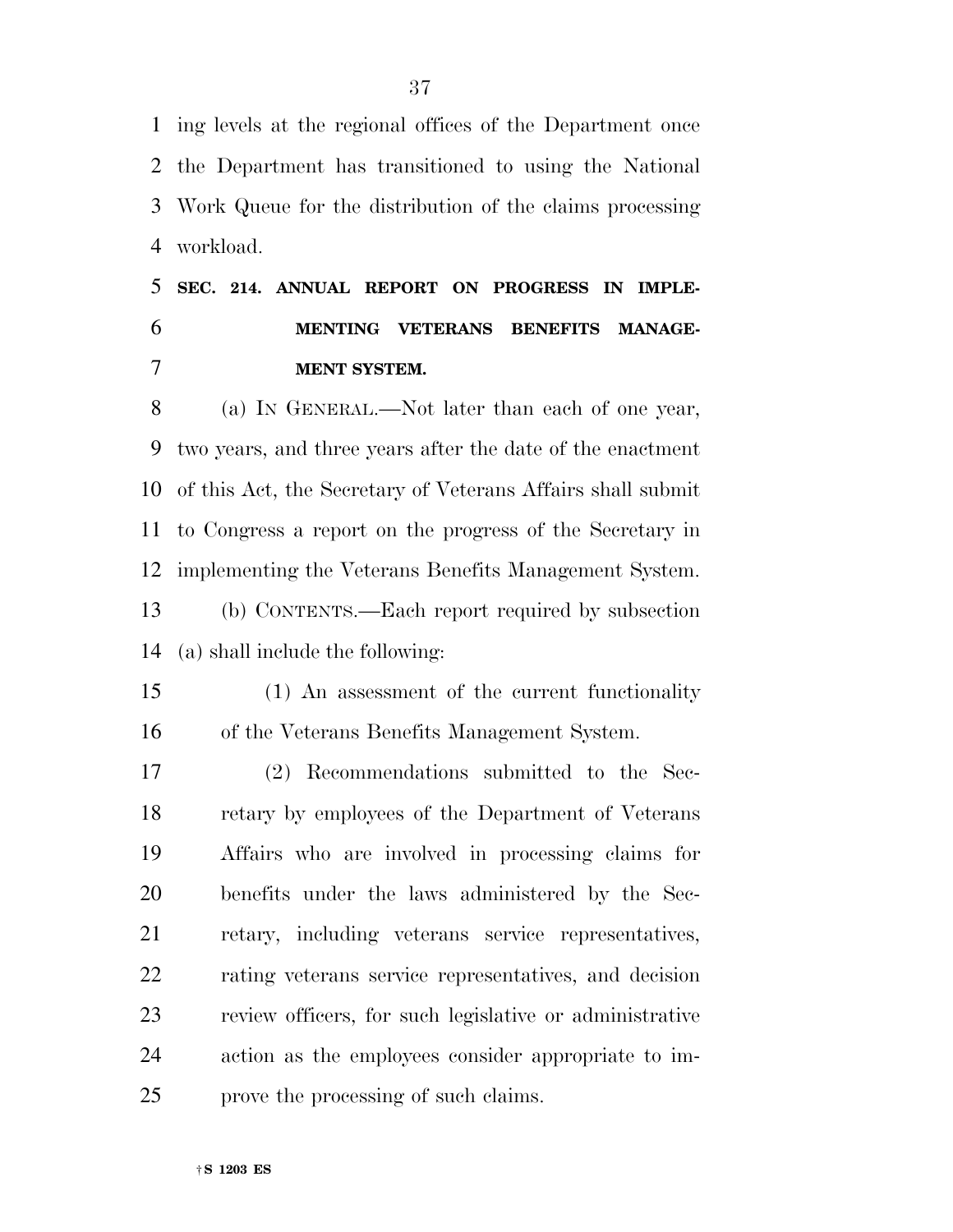(3) Recommendations submitted to the Sec- retary by veterans service organizations who use the Veterans Benefits Management System for such leg- islative or administrative action as the veterans serv- ice organizations consider appropriate to improve such system.

 (c) VETERANS SERVICE ORGANIZATION DEFINED.— In this section, the term ''veterans service organization'' means any organization recognized by the Secretary for the representation of veterans under section 5902 of title 38, United States Code.

## **SEC. 215. REPORT ON PLANS OF SECRETARY OF VETERANS AFFAIRS TO REDUCE INVENTORY OF NON-RATING WORKLOAD.**

 Not later than 120 days after the date of the enact- ment of this Act, the Secretary of Veterans Affairs shall submit to the Committee on Veterans' Affairs of the Sen- ate and the Committee on Veterans' Affairs of the House of Representatives a report that details the plans of the Secretary to reduce the inventory of work items listed in the Monday Morning Workload Report under End Prod- ucts 130, 137, 173, 290, 400, 600, 607, 690, 930, and 960.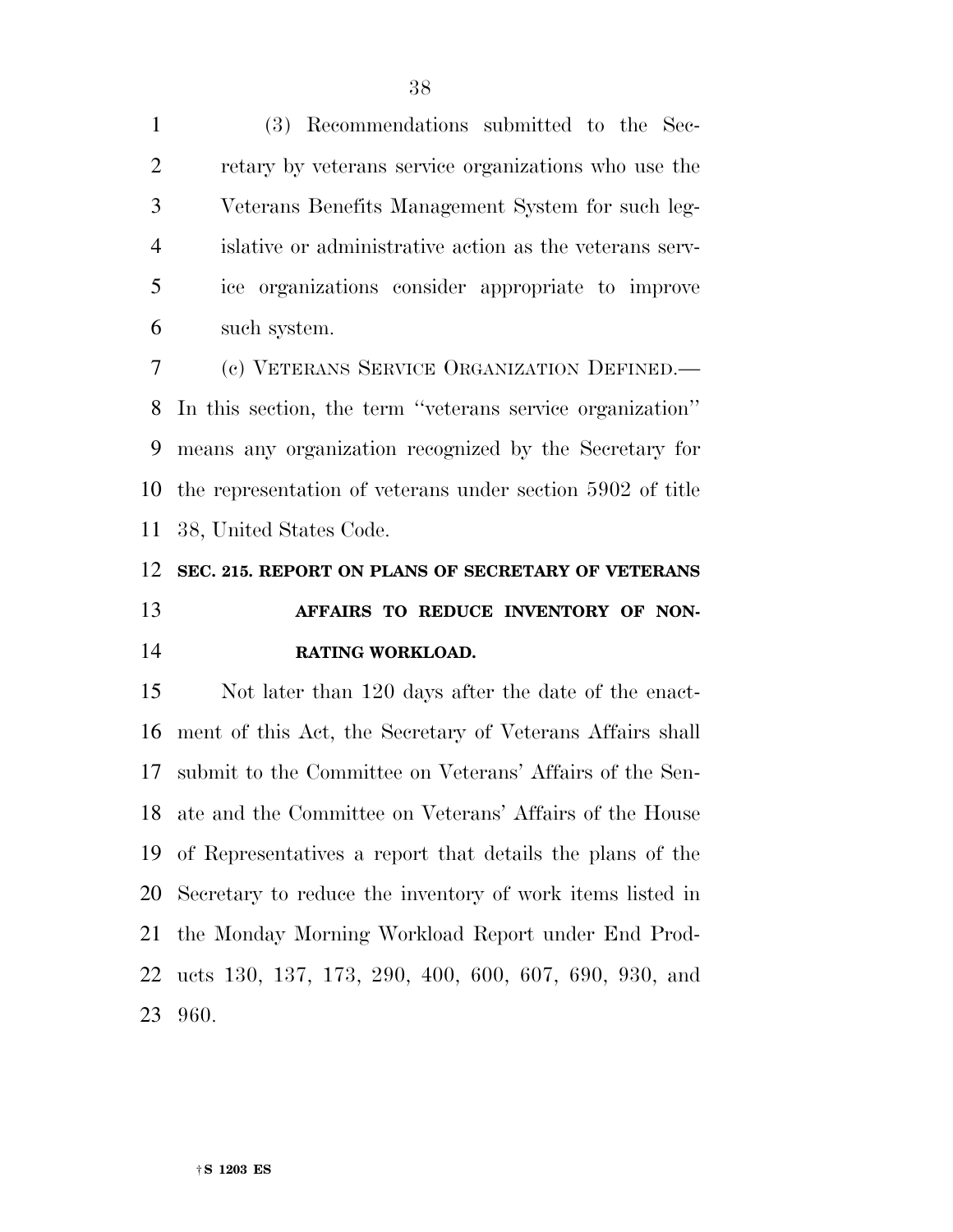| $\mathbf{1}$   | SEC. 216. SENSE OF CONGRESS ON INCREASED TRANS-           |
|----------------|-----------------------------------------------------------|
| $\overline{2}$ | PARENCY RELATING TO CLAIMS FOR BENE-                      |
| 3              | FITS AND APPEALS OF DECISIONS RELATING                    |
| $\overline{4}$ | TO BENEFITS IN MONDAY MORNING WORK-                       |
| 5              | <b>LOAD REPORT.</b>                                       |
| 6              | It is the sense of Congress that the Secretary of Vet-    |
| 7              | erans Affairs should include in each Monday Morning       |
| 8              | Workload Report published by the Secretary the following: |
| 9              | (1) With respect to each regional office of the           |
| 10             | Department of Veterans Affairs, the following:            |
| 11             | (A) The number of fully developed claims                  |
| 12             | for benefits under the laws administered by the           |
| 13             | Secretary that have been received.                        |
| 14             | (B) The number of claims described in                     |
| 15             | subparagraph (A) that are pending a decision.             |
| 16             | (C) The number of claims described in                     |
| 17             | subparagraph $(A)$ that have been pending a de-           |
| 18             | cision for more than 125 days.                            |
| 19             | (2) Enhanced information on appeals of deci-              |
| <b>20</b>      | sions relating to claims for benefits under the laws      |
| 21             | administered by the Secretary that are pending, in-       |
| 22             | cluding information contained in the reports of the       |
| 23             | Department entitled "Appeals Pending" and "Ap-            |
|                |                                                           |

peals Workload By Station''.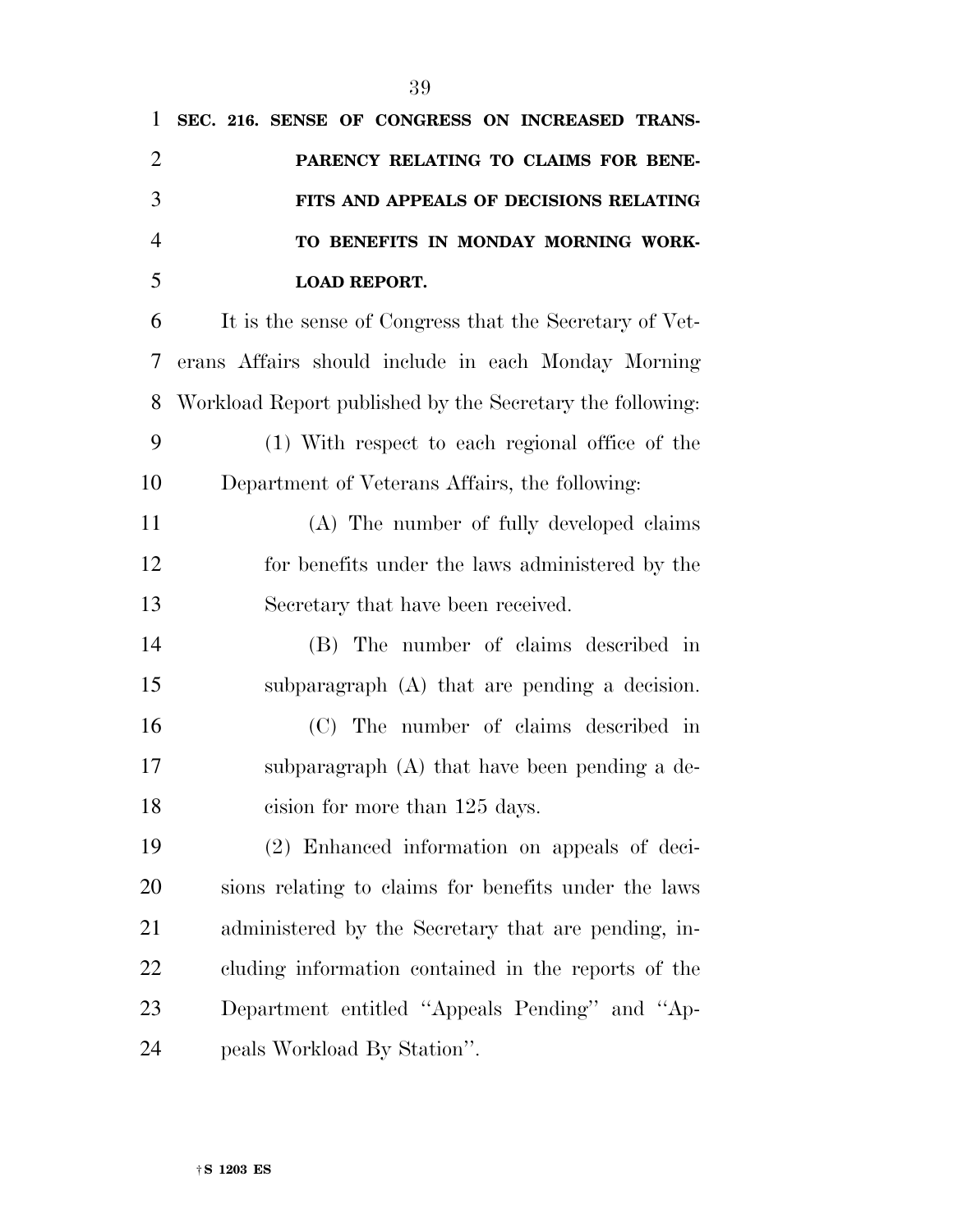| $\mathbf{1}$   | <b>Subtitle C-Other Benefits Matters</b>               |
|----------------|--------------------------------------------------------|
| $\overline{2}$ | SEC. 221. MODIFICATION OF PILOT PROGRAM FOR USE OF     |
| 3              | CONTRACT PHYSICIANS FOR DISABILITY EX-                 |
| $\overline{4}$ | <b>AMINATIONS.</b>                                     |
| 5              | Section 504 of the Veterans' Benefits Improvement      |
| 6              | Act of 1996 (Public Law 104–275; 38 U.S.C. 5101 note)  |
| 7              | is amended—                                            |
| 8              | $(1)$ by redesignating subsections $(e)$ and $(d)$ as  |
| 9              | subsections (d) and (e), respectively; and             |
| 10             | $(2)$ by inserting after subsection (b) the fol-       |
| 11             | lowing new subsection $(c)$ :                          |
| 12             | "(c) LICENSURE OF CONTRACT PHYSICIANS.—                |
| 13             | "(1) IN GENERAL.—Notwithstanding any law               |
| 14             | regarding the licensure of physicians, a physician de- |
| 15             | scribed in paragraph (2) may conduct an examina-       |
| 16             | tion pursuant to a contract entered into under sub-    |
| 17             | section (a) at any location in any State, the District |
| 18             | of Columbia, or a Commonwealth, territory, or pos-     |
| 19             | session of the United States, so long as the examina-  |
| 20             | tion is within the scope of the authorized duties      |
| 21             | under such contract.                                   |
| 22             | "(2) PHYSICIAN DESCRIBED.—A physician de-              |
| 23             | scribed in this paragraph is a physician who-          |
| 24             | $\lq\lq$ has a current license to practice the         |
| 25             | health care profession of the physician; and           |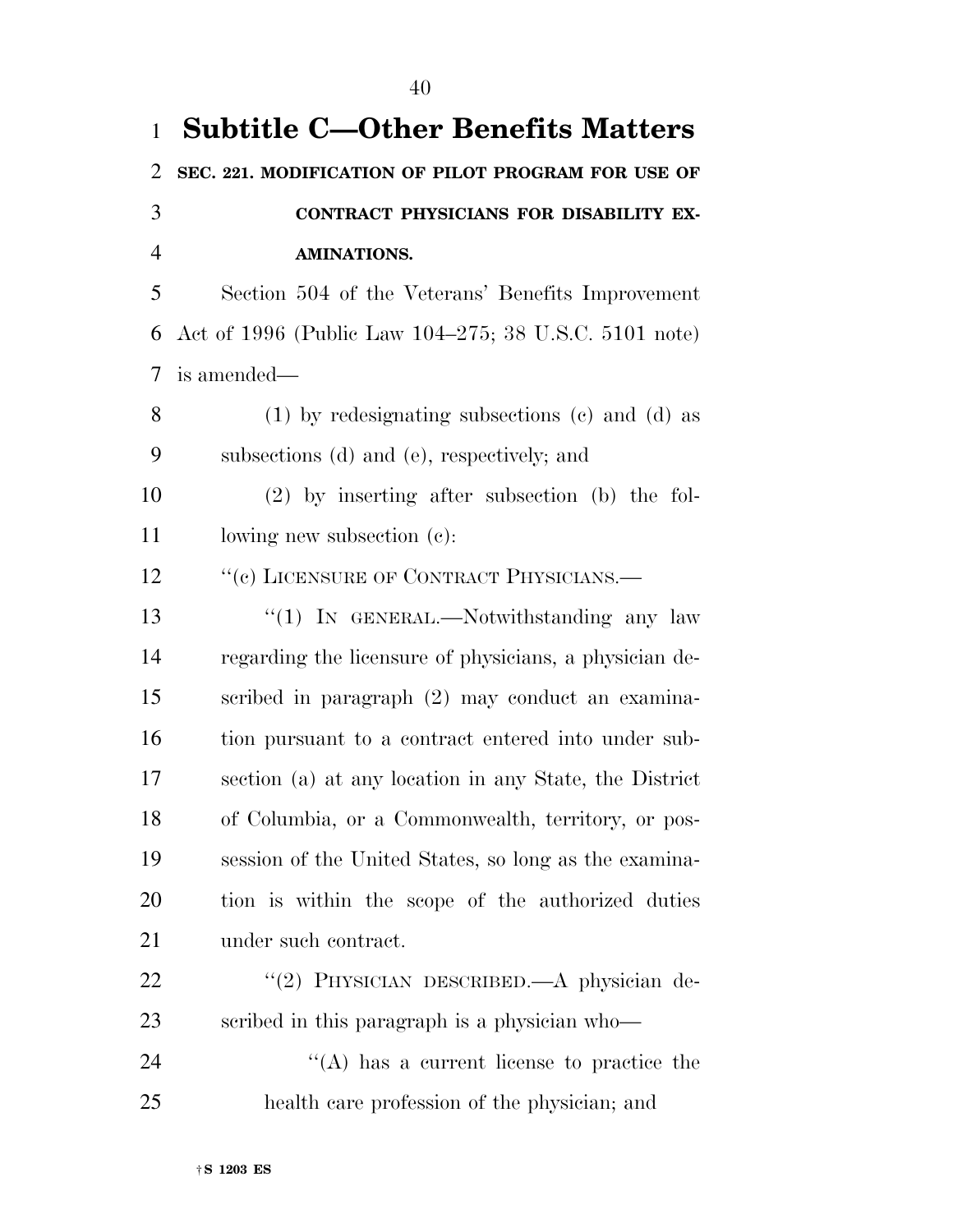| $\mathbf{1}$   | $\lq\lq$ (B) is performing authorized duties for           |
|----------------|------------------------------------------------------------|
| $\overline{2}$ | the Department of Veterans Affairs pursuant to             |
| 3              | a contract entered into under subsection (a).".            |
| $\overline{4}$ | SEC. 222. DEVELOPMENT OF PROCEDURES TO INCREASE            |
| 5              | COOPERATION WITH NATIONAL GUARD BU-                        |
| 6              | REAU.                                                      |
| 7              | (a) IN GENERAL.—The Secretary of Veterans Affairs          |
| 8              | and the Chief of the National Guard Bureau shall jointly   |
| 9              | develop and implement procedures, including requirements   |
| 10             | relating to timeliness, to improve the timely provision to |
| 11             | the Secretary of such information in the possession of the |
| 12             | Chief as the Secretary requires to process claims sub-     |
| 13             | mitted to the Secretary for benefits under the laws admin- |
| 14             | istered by the Secretary.                                  |
| 15             | (b) REPORT.—Not later than one year after the im-          |
| 16             | plementation of the procedures under subsection (a), the   |
| 17             | Secretary and the Chief shall jointly submit to Congress   |
| 18             | a report describing—                                       |
| 19             | $(1)$ the requests for information relating to             |
| 20             | records of members of the National Guard made by           |
| 21             | the Secretary to the Chief pursuant to such proce-         |
| 22             | dures; and                                                 |
| 23             | $(2)$ the timeliness of the responses of the Chief         |
| 24             | to such requests.                                          |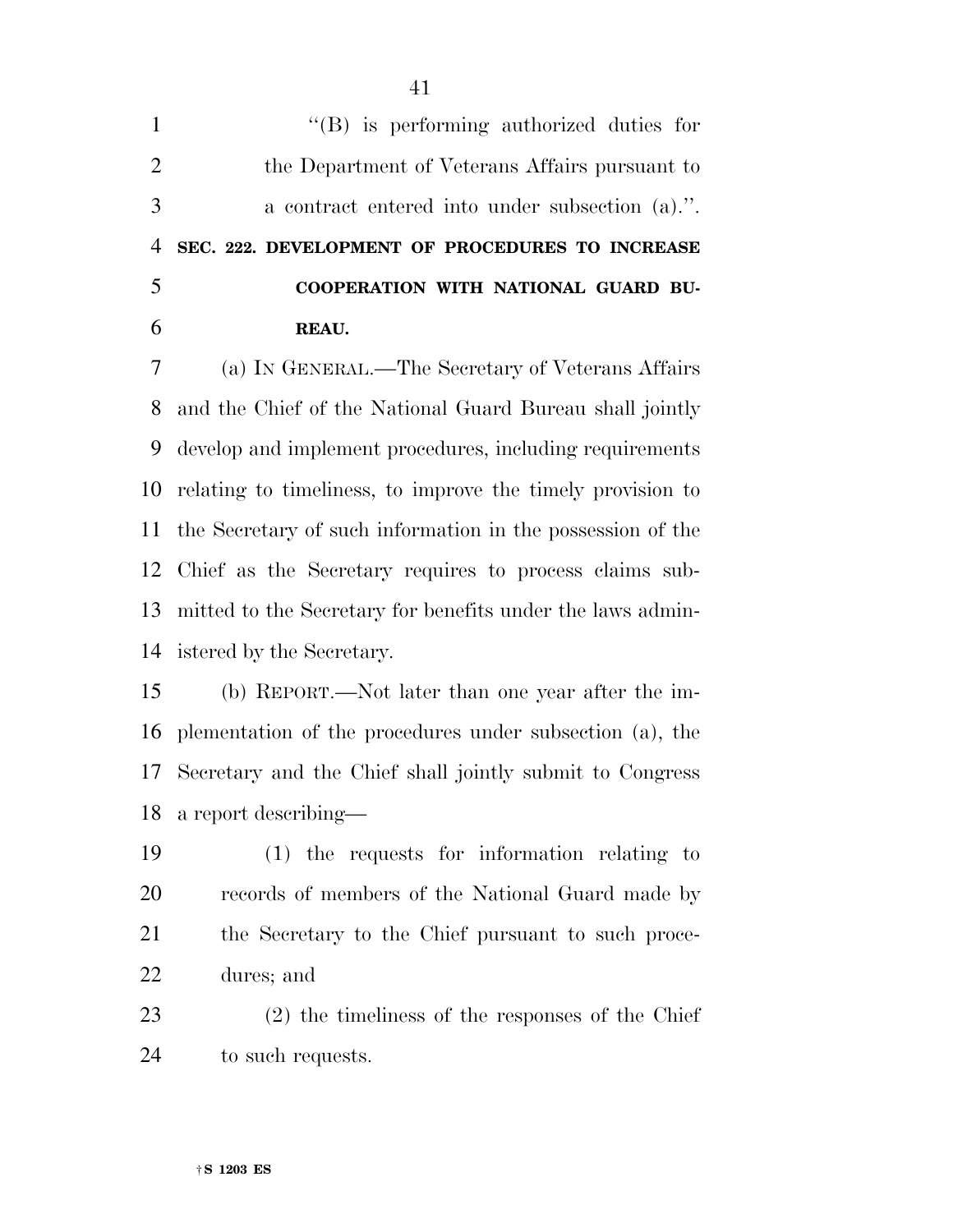## **SEC. 223. REVIEW OF DETERMINATION OF CERTAIN SERV-**

## **ICE IN PHILIPPINES DURING WORLD WAR II.**

 (a) IN GENERAL.—The Secretary of Veterans Af- fairs, in consultation with the Secretary of Defense and such military historians as the Secretary of Defense rec- ommends, shall review the process used to determine whether a covered individual served in support of the Armed Forces of the United States during World War II in accordance with section 1002(d) of title X of Division A of the American Recovery and Reinvestment Act of 2009 (Public Law 111–5; 38 U.S.C. 107 note) for pur- poses of determining whether such covered individual is eligible for payments described in such section.

 (b) COVERED INDIVIDUALS.—In this section, a cov- ered individual is any individual who timely submitted a claim for benefits under subsection (c) of section 1002 of title X of Division A of the American Recovery and Rein- vestment Act of 2009 (Public Law 111–5; 38 U.S.C. 107 note) based on service as described in subsection (d) of that section.

 (c) REPORT.—Not later than 90 days after the date of the enactment of this Act, the Secretary of Veterans Affairs shall submit to the Committee on Veterans' Affairs of the Senate and the Committee on Veterans' Affairs of the House of Representatives a report detailing any find-ings, actions taken, or recommendations for legislative ac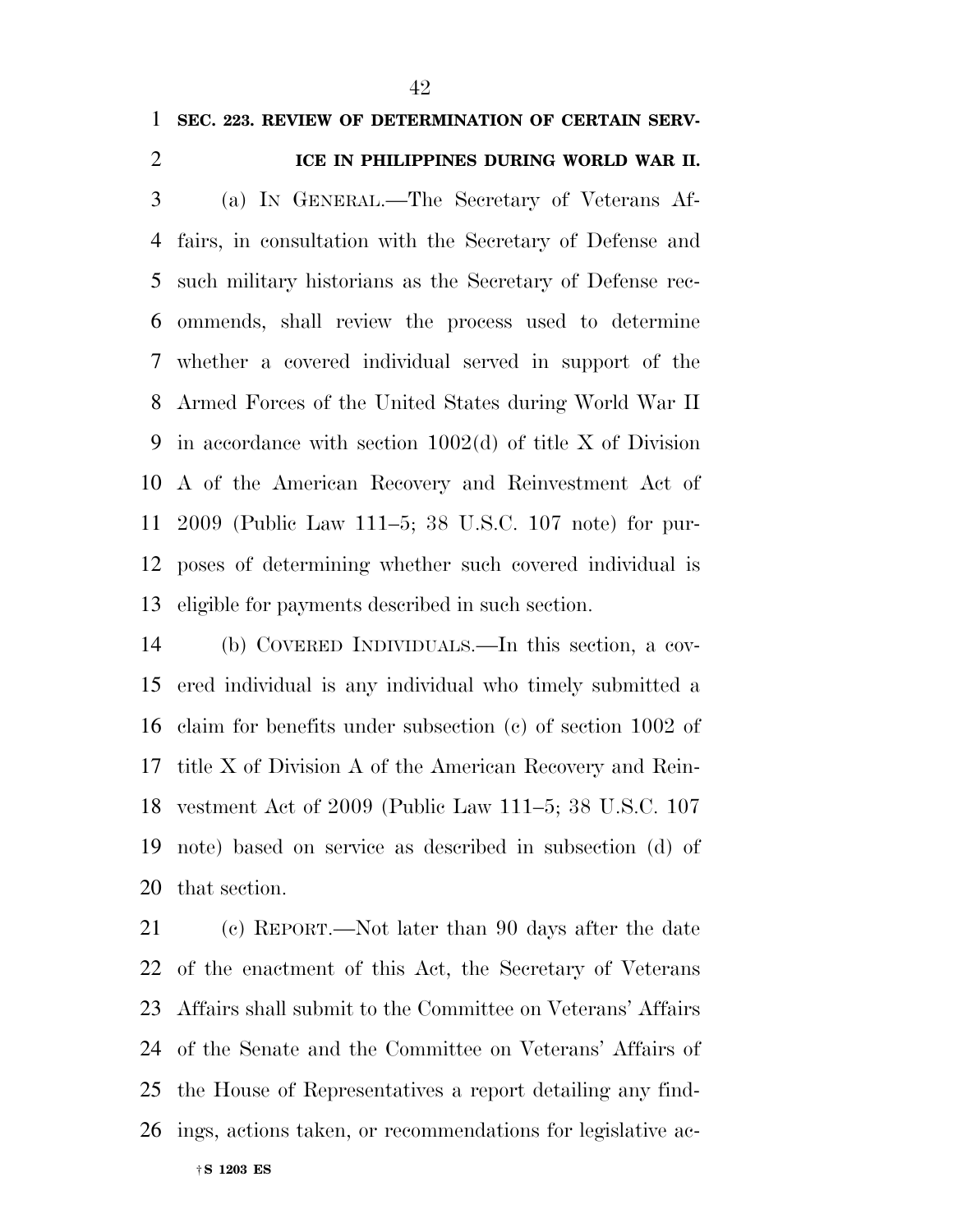tion with respect to the review conducted under subsection (a).

 (d) PROHIBITION ON BENEFITS FOR DISQUALIFYING CONDUCT UNDER NEW PROCESS PURSUANT TO RE- VIEW.—If pursuant to the review conducted under sub- section (a) the Secretary of Veterans Affairs determines to establish a new process for the making of payments as described in that subsection, the process shall include mechanisms to ensure that individuals are not treated as covered individuals for purposes of such payments if such individuals engaged in any disqualifying conduct during service described in that subsection, including collabora-tion with the enemy or criminal conduct.

 **SEC. 224. SENSE OF CONGRESS ON SUBMITTAL OF INFOR- MATION RELATING TO CLAIMS FOR DISABIL- ITIES INCURRED OR AGGRAVATED BY MILI-TARY SEXUAL TRAUMA.** 

 (a) IN GENERAL.—It is the sense of Congress that the Secretary of Veterans Affairs should submit to Con- gress information on the covered claims submitted to the Secretary during each fiscal year, including the informa-tion specified in subsection (b).

 (b) ELEMENTS.—The information specified in this subsection with respect to each fiscal year is the following: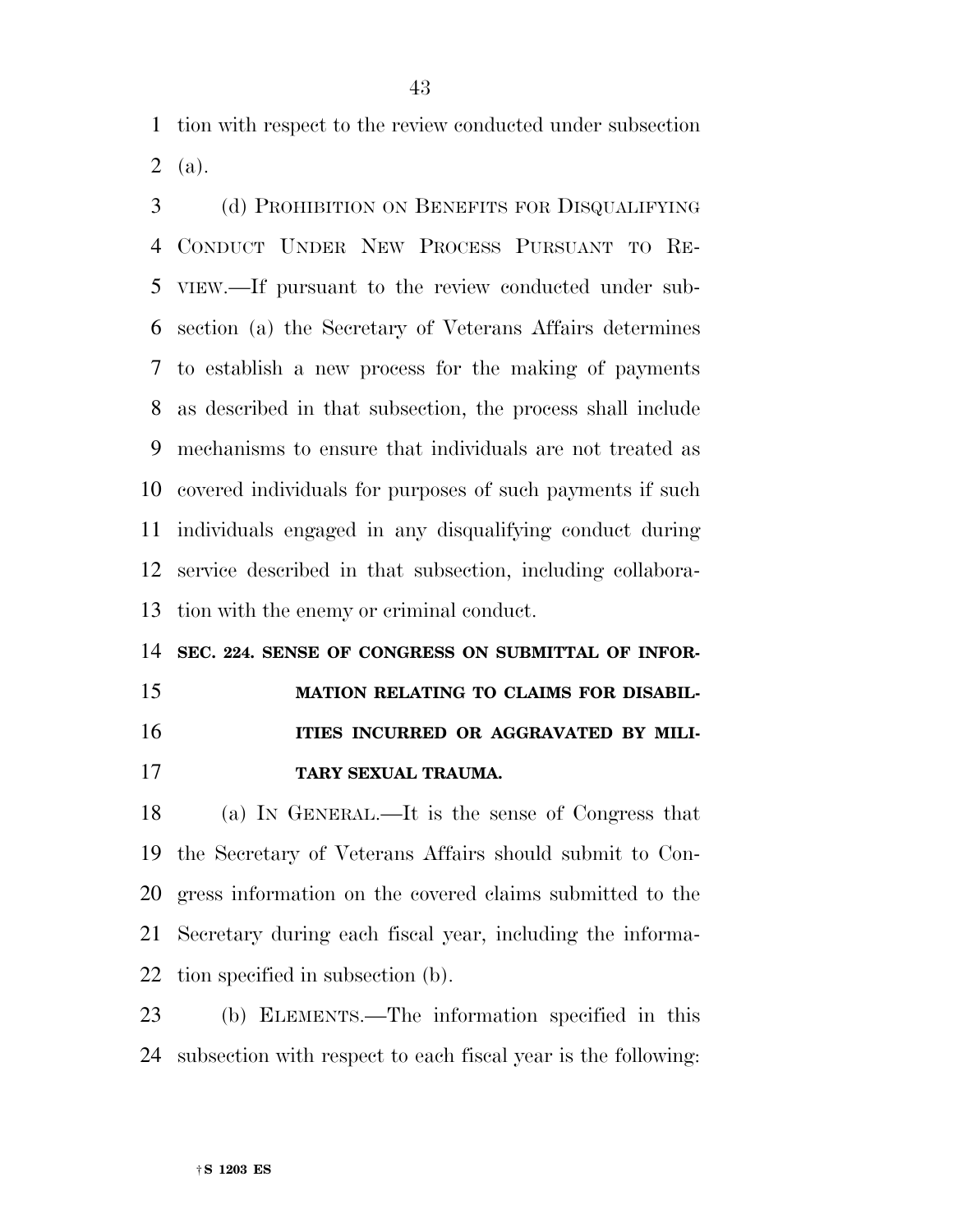| $\mathbf{1}$   | (1) The number of covered claims submitted to        |
|----------------|------------------------------------------------------|
| $\overline{2}$ | or considered by the Secretary during such fiscal    |
| 3              | year.                                                |
| $\overline{4}$ | $(2)$ Of the covered claims under paragraph $(1)$ ,  |
| 5              | the number and percentage of such claims—            |
| 6              | (A) submitted by each gender;                        |
| 7              | that were approved, including the<br>(B)             |
| 8              | number and percentage of such approved claims        |
| 9              | submitted by each gender; and                        |
| 10             | (C) that were denied, including the number           |
| 11             | and percentage of such denied claims submitted       |
| 12             | by each gender.                                      |
| 13             | $(3)$ Of the covered claims under paragraph $(1)$    |
| 14             | that were approved, the number and percentage, list- |
| 15             | ed by each gender, of claims assigned to each rating |
| 16             | percentage of disability.                            |
| 17             | $(4)$ Of the covered claims under paragraph $(1)$    |
| 18             | that were denied—                                    |
| 19             | (A) the three most common reasons given              |
| 20             | by the Secretary under section $5104(b)(1)$ of       |
| 21             | title 38, United States Code, for such denials;      |
| 22             | and                                                  |
| 23             | (B) the number of denials that were based            |
| 24             | on the failure of a veteran to report for a med-     |
| 25             | ical examination.                                    |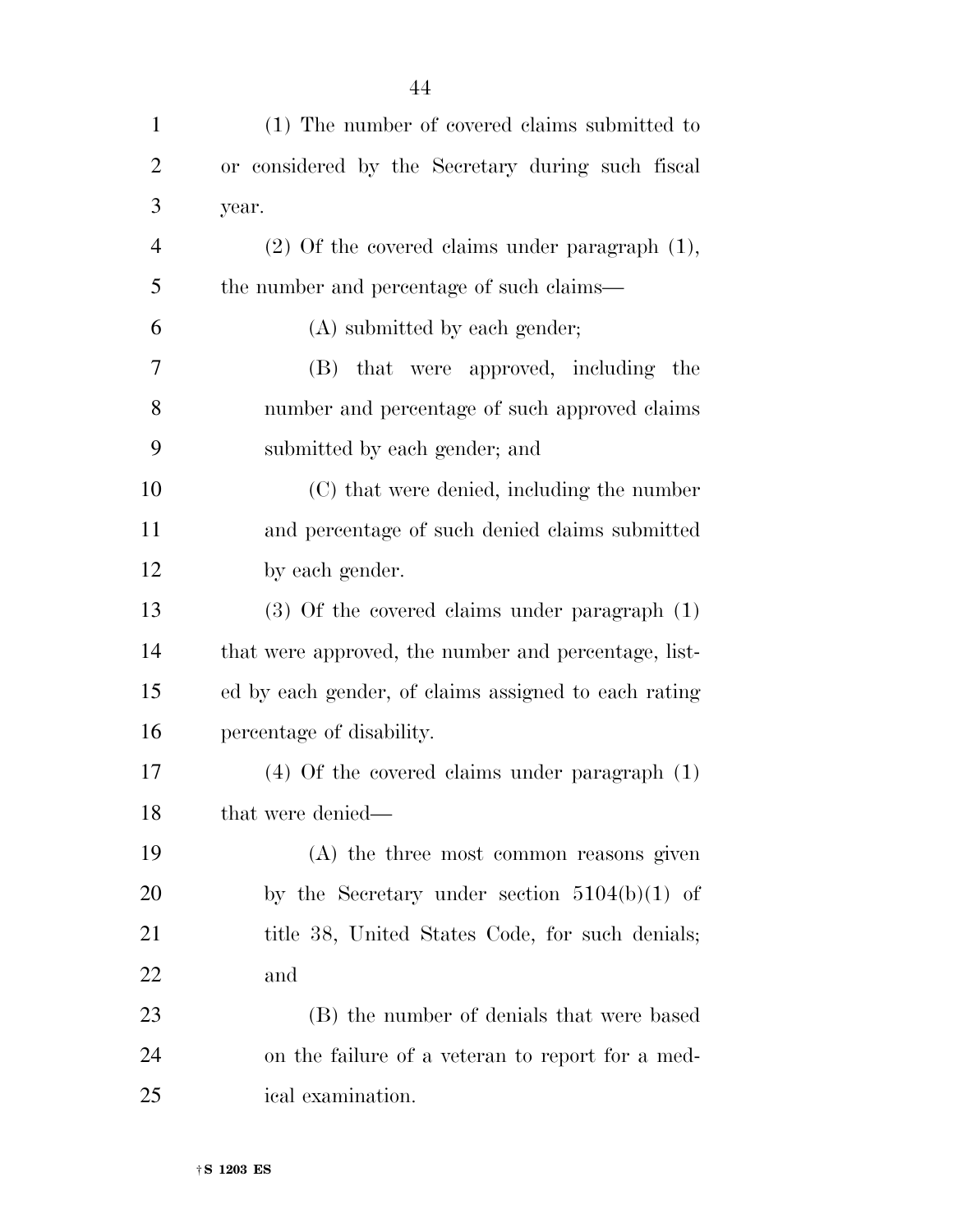| $\mathbf{1}$   | $(5)$ Of the covered claims under paragraph $(1)$   |
|----------------|-----------------------------------------------------|
| $\overline{2}$ | that were resubmitted to the Secretary after denial |
| 3              | in a previous adjudication—                         |
| $\overline{4}$ | (A) the number of such claims submitted             |
| 5              | to or considered by the Secretary during such       |
| 6              | fiscal year;                                        |
| $\overline{7}$ | (B) the number and percentage of such               |
| 8              | claims—                                             |
| 9              | (i) submitted by each gender;                       |
| 10             | (ii) that were approved, including the              |
| 11             | number and percentage of such approved              |
| 12             | claims submitted by each gender; and                |
| 13             | (iii) that were denied, including the               |
| 14             | number and percentage of such denied                |
| 15             | claims submitted by each gender;                    |
| 16             | (C) the number and percentage, listed by            |
| 17             | each gender, of claims assigned to each rating      |
| 18             | percentage of disability; and                       |
| 19             | (D) of such claims that were again de-              |
| 20             | $nied$ —                                            |
| 21             | (i) the three most common reasons                   |
| 22             | given by the Secretary under section                |
| 23             | $5104(b)(1)$ of such title for such denials;        |
| 24             | and                                                 |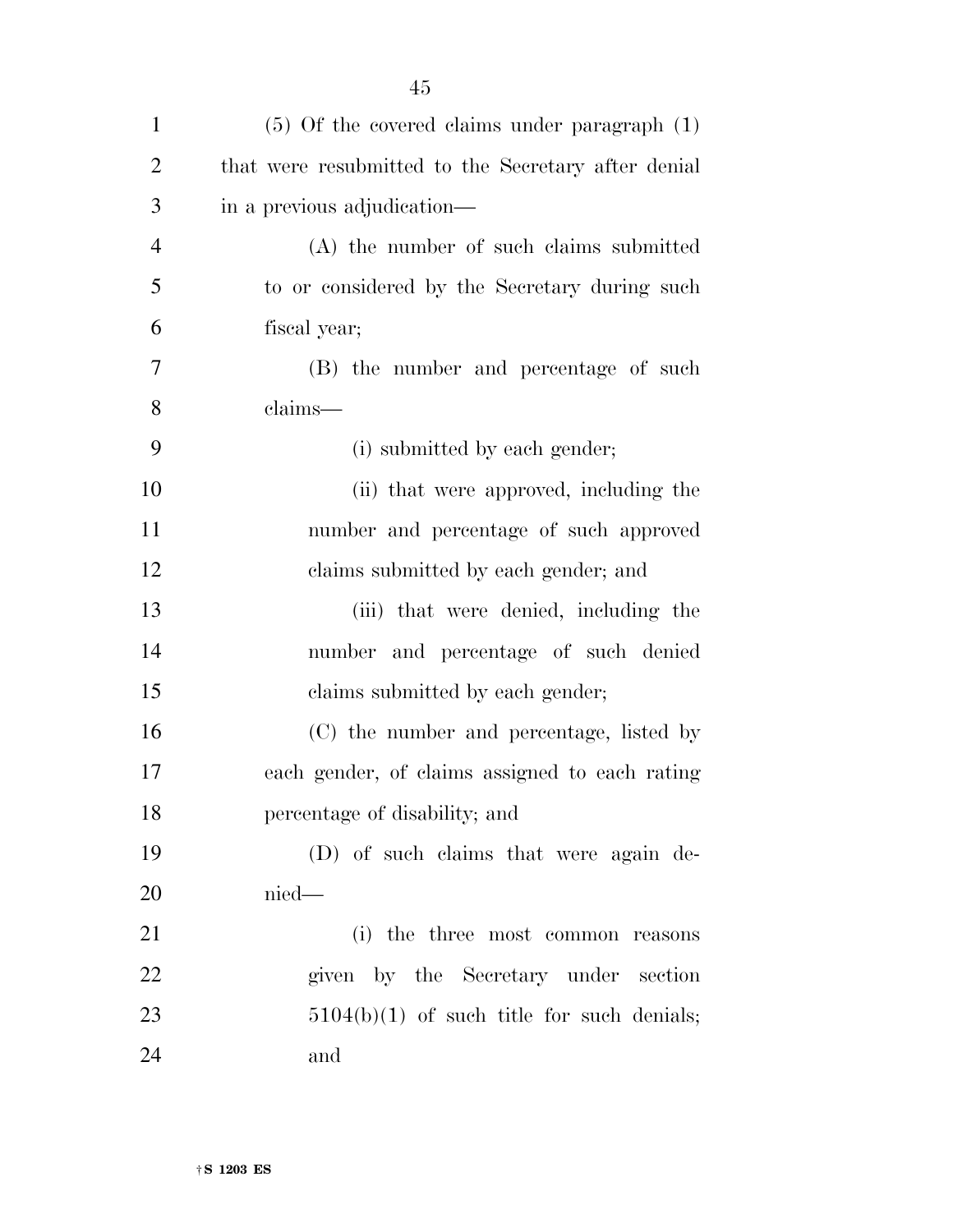| $\mathbf{1}$   | (ii) the number of denials that were                 |
|----------------|------------------------------------------------------|
| $\overline{2}$ | based on the failure of a veteran to report          |
| 3              | for a medical examination.                           |
| $\overline{4}$ | $(6)$ The number of covered claims that, as of       |
| 5              | the end of such fiscal year, are pending and, sepa-  |
| 6              | rately, the number of such claims on appeal.         |
| 7              | (7) The average number of days that covered          |
| 8              | claims take to complete beginning on the date on     |
| 9              | which the claim is submitted.                        |
| 10             | (c) DEFINITIONS.—In this section:                    |
| 11             | (1) COVERED CLAIMS.—The term "covered                |
| 12             | claims" means claims for disability compensation     |
| 13             | submitted to the Secretary based on post-traumatic   |
| 14             | stress disorder alleged to have been incurred or ag- |
| 15             | gravated by military sexual trauma.                  |
| 16             | (2) MILITARY SEXUAL TRAUMA.—The term                 |
| 17             | "military sexual trauma" shall have the meaning      |
| 18             | specified by the Secretary for purposes of this sec- |
| 19             | tion and shall include "sexual harassment" (as so    |
| 20             | specified).                                          |
|                |                                                      |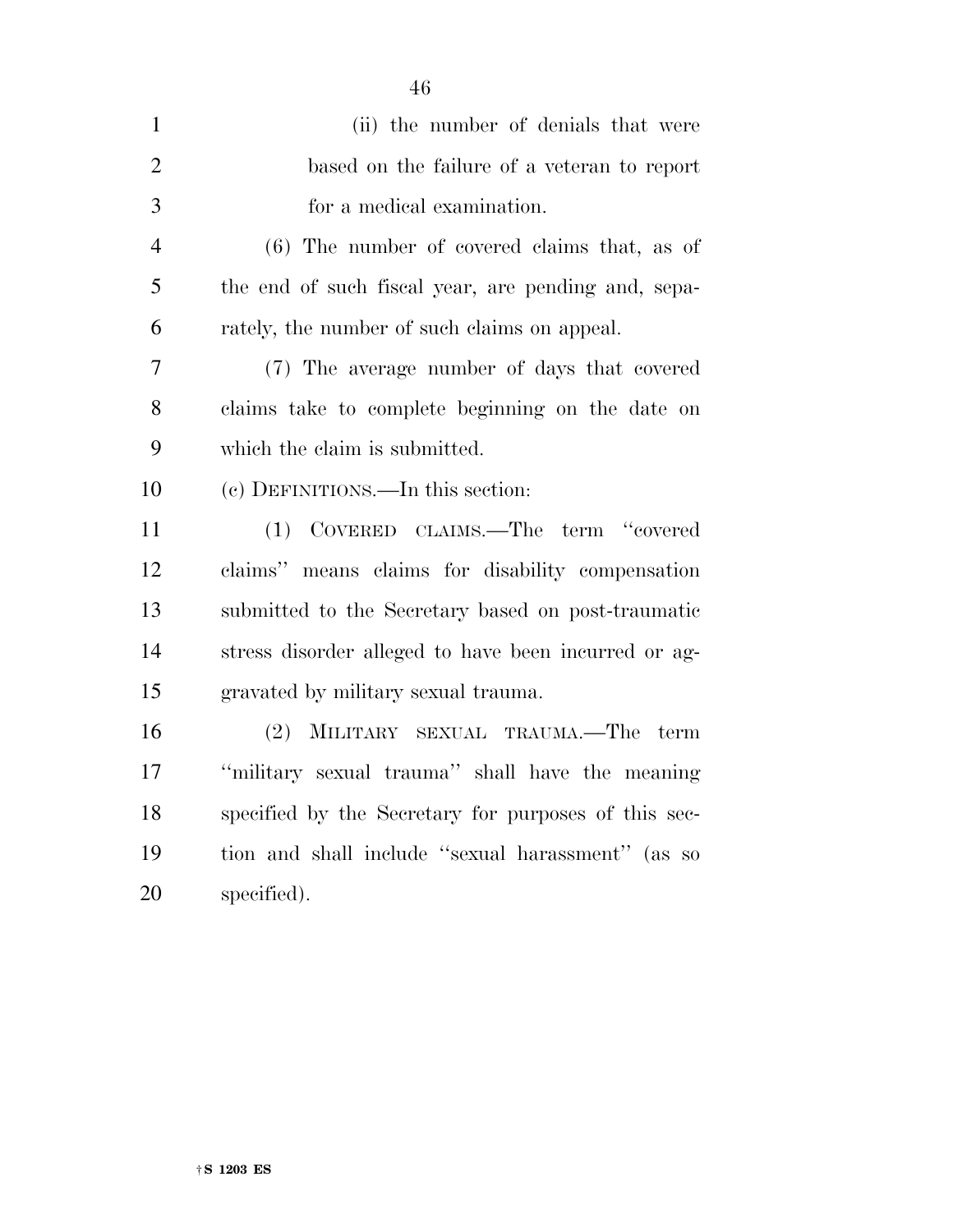|                | 1 TITLE III-EDUCATION MATTERS                                |
|----------------|--------------------------------------------------------------|
| 2              | SEC. 301. RETENTION OF ENTITLEMENT TO EDUCATIONAL            |
| 3              | ASSISTANCE DURING CERTAIN ADDITIONAL                         |
| $\overline{4}$ | PERIODS OF ACTIVE DUTY.                                      |
| 5              | (a) EDUCATIONAL ASSISTANCE ALLOWANCE.-Sec-                   |
| 6              | tion $16131(c)(3)(B)(i)$ of title 10, United States Code, is |
| 7              | amended by striking "or 12304" and inserting "12304,         |
| 8              | $12304a$ , or $12304b$ ".                                    |
| 9              | (b) EXPIRATION DATE.—Section $16133(b)(4)$ of                |
| 10             | such title is amended by striking "or 12304" and inserting   |
| 11             | " $12304$ , $12304a$ , or $12304b$ ".                        |
| 12             | SEC. 302. REPORTS ON PROGRESS OF STUDENTS RECEIV-            |
|                |                                                              |
|                | ING POST-9/11 EDUCATIONAL ASSISTANCE.                        |
| 13<br>14       | (a) IN GENERAL.—Chapter 33 of title 38, United               |
| 15             | States Code, is amended—                                     |
| 16             | $(1)$ in subsection $3325(e)$ —                              |
| 17             | (A) in paragraph $(2)$ , by striking "and"                   |
| 18             | after the semicolon;                                         |
| 19             | (B) by redesignating paragraph (3) as                        |
| 20             | paragraph $(4)$ ; and                                        |
| 21             | $(C)$ by inserting after paragraph $(2)$ the                 |
| 22             | following new paragraph $(3)$ :                              |
| 23             | $(3)$ the information received by the Secretary              |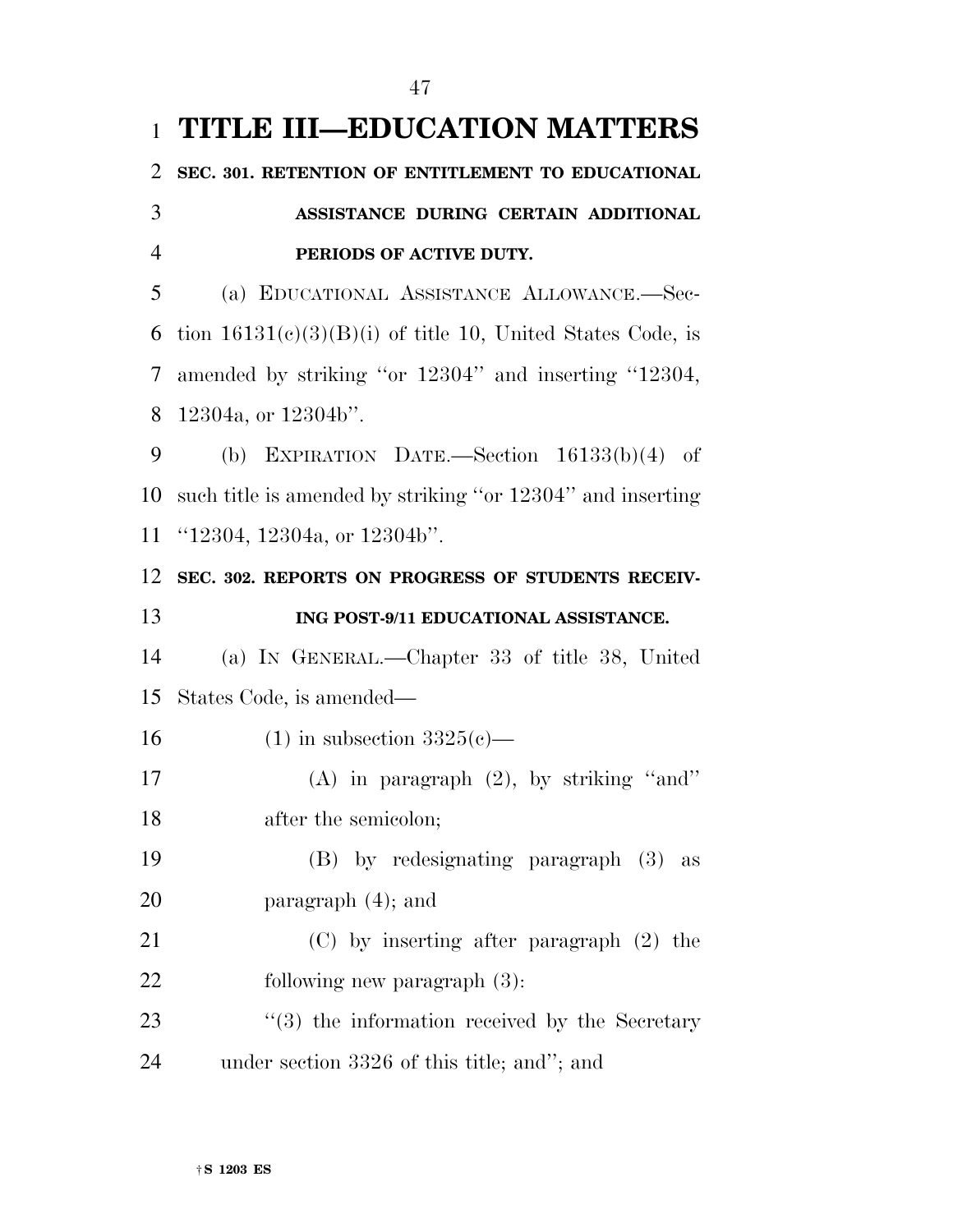(2) by adding at the end the following new sec-tion:

## **''§ 3326. Report on student progress**

 ''As a condition on approval under chapter 36 of this title of a course offered by an educational institution (as defined in section 3452 of this title), each year, each edu- cational institution (as so defined) that received a payment in that year on behalf of an individual entitled to edu- cational assistance under this chapter shall submit to the Secretary such information regarding the academic progress of the individual as the Secretary may require.''.

 (b) CLERICAL AMENDMENT.—The table of sections at the beginning of such chapter is amended by adding at the end the following new item:

''3326. Report on student progress.''.

 (c) EFFECTIVE DATE.—The amendments made by this section shall take effect on the date that is one year after the date of the enactment of this Act.

 **SEC. 303. SECRETARY OF DEFENSE REPORT ON LEVEL OF EDUCATION ATTAINED BY THOSE WHO TRANSFER ENTITLEMENT TO POST-9/11 EDU-CATIONAL ASSISTANCE.** 

22 (a) In GENERAL.—Section  $3325(b)(1)$  of title 38, United States Code, is amended—

 (1) in subparagraph (B), by striking ''and'' after the semicolon; and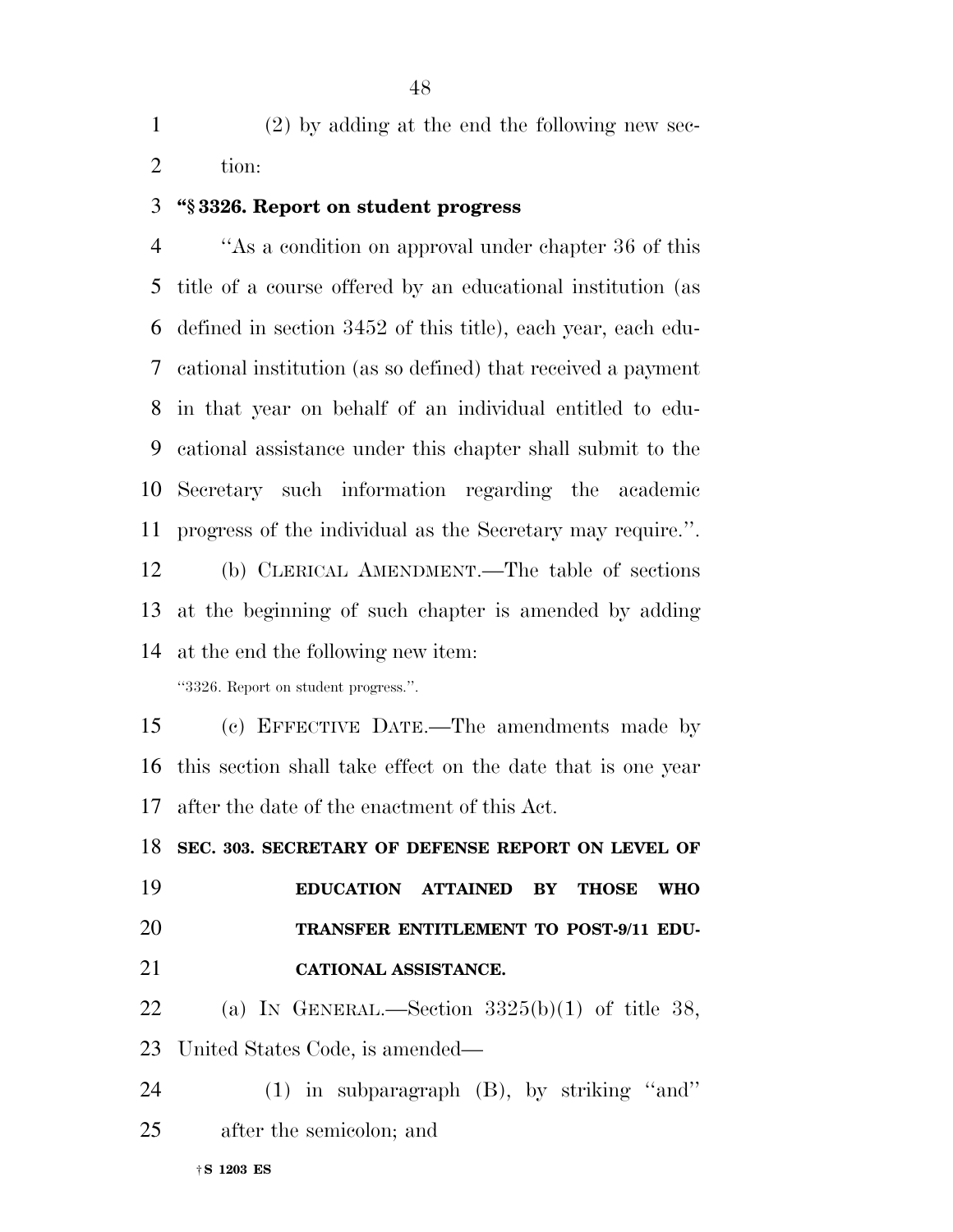| $\mathbf{1}$   | (2) by adding at the end the following new sub-                                          |
|----------------|------------------------------------------------------------------------------------------|
| $\overline{2}$ | paragraph:                                                                               |
| 3              | $\lq\lq$ . Indicating the highest level of edu-                                          |
| $\overline{4}$ | cation attained by each individual who transfers                                         |
| 5              | a portion of the individual's entitlement to edu-                                        |
| 6              | cational assistance under section 3319 of this                                           |
| 7              | title; and".                                                                             |
| 8              | (b) EFFECTIVE DATE.—The amendments made by                                               |
| 9              | subsection (a) shall take effect on the date that is one                                 |
| 10             | year after the date of the enactment of this Act.                                        |
|                | SEC. 304. REPORTS ON EDUCATIONAL LEVELS ATTAINED                                         |
| 11             |                                                                                          |
|                | <b>CERTAIN</b><br><b>MEMBERS</b><br>OF<br><b>THE</b><br><b>ARMED</b><br>${\bf B}{\bf Y}$ |
| 12<br>13       | FORCES AT TIME OF SEPARATION FROM THE                                                    |
| 14             | <b>ARMED FORCES.</b>                                                                     |
| 15             | (a) ANNUAL REPORTS REQUIRED. Each Secretary                                              |
|                | concerned shall submit to Congress each year a report on                                 |
| 16             | 17 the educational levels attained by members of the Armed                               |
|                | 18 Forces described in subsection (b) under the jurisdiction                             |
| 19             | of such Secretary who separated from the Armed Forces                                    |
| 20             | during the preceding year.                                                               |
| 21             | (b) COVERED MEMBERS.—The members of the                                                  |
| 22             | Armed Forces described in this subsection are members                                    |

benefits to family members pursuant to section 3319 of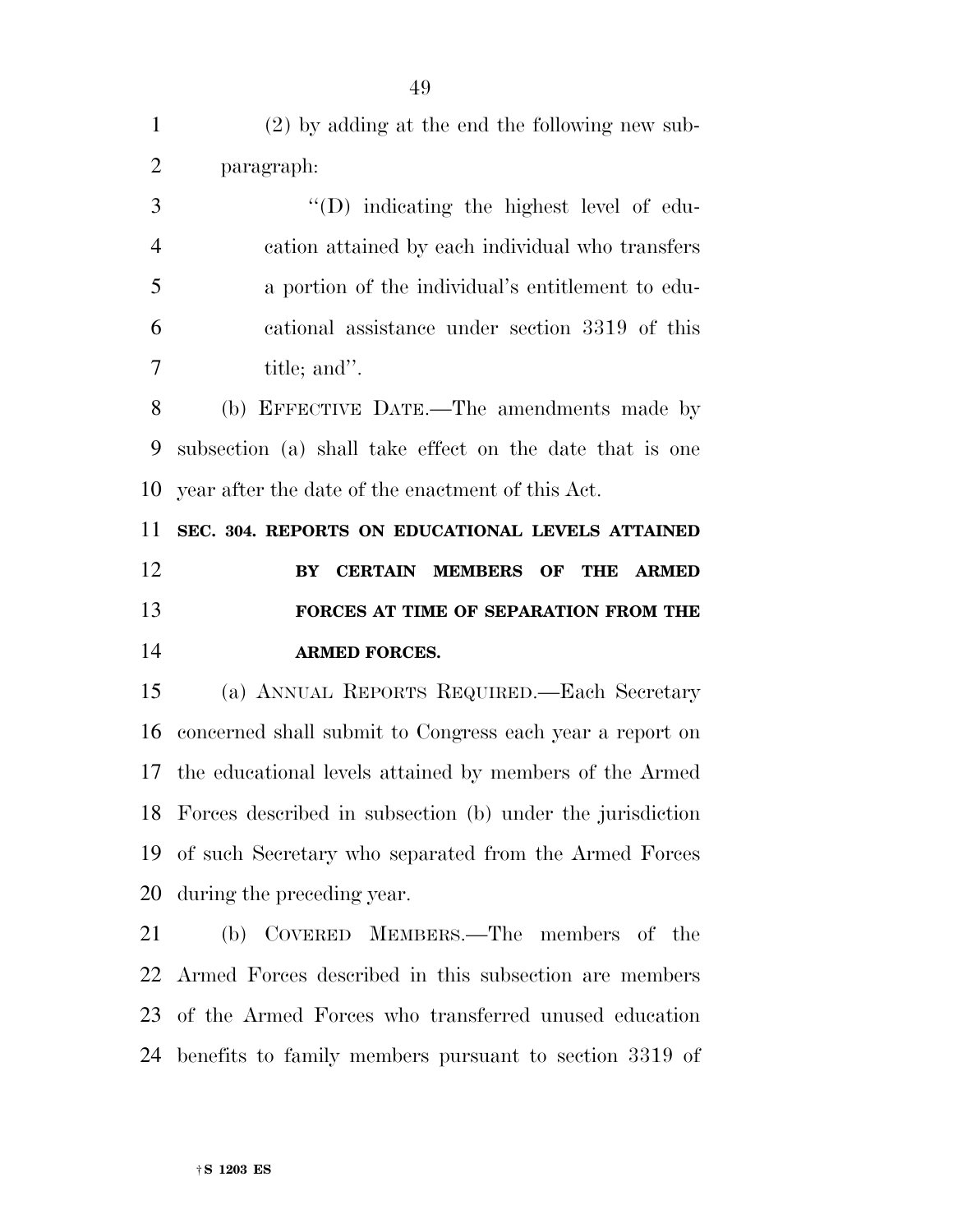title 38, United States Code, while serving as members of the Armed Forces.

 (c) SECRETARY CONCERNED DEFINED.—In this sec- tion, the term ''Secretary concerned'' has the meaning given that term in section 101 of title 38, United States Code.

 (d) EFFECTIVE DATE.—This section shall take effect on the date that is one year after the date of the enact-ment of this Act.

## **TITLE IV—EMPLOYMENT AND**

**TRANSITION MATTERS** 

 **SEC. 401. REQUIRED COORDINATION BETWEEN DIRECTORS FOR VETERANS' EMPLOYMENT AND TRAIN-**

 **ING WITH STATE DEPARTMENTS OF LABOR AND VETERANS AFFAIRS.** 

 (a) IN GENERAL.—Section 4103 of title 38, United States Code, is amended by adding at the end the fol-lowing new subsection:

19 "(c) COORDINATION WITH STATE DEPARTMENTS OF LABOR AND VETERANS AFFAIRS.—Each Director for Vet- erans' Employment and Training for a State shall coordi- nate the Director's activities under this chapter with the State department of labor and the State department of veterans affairs.''.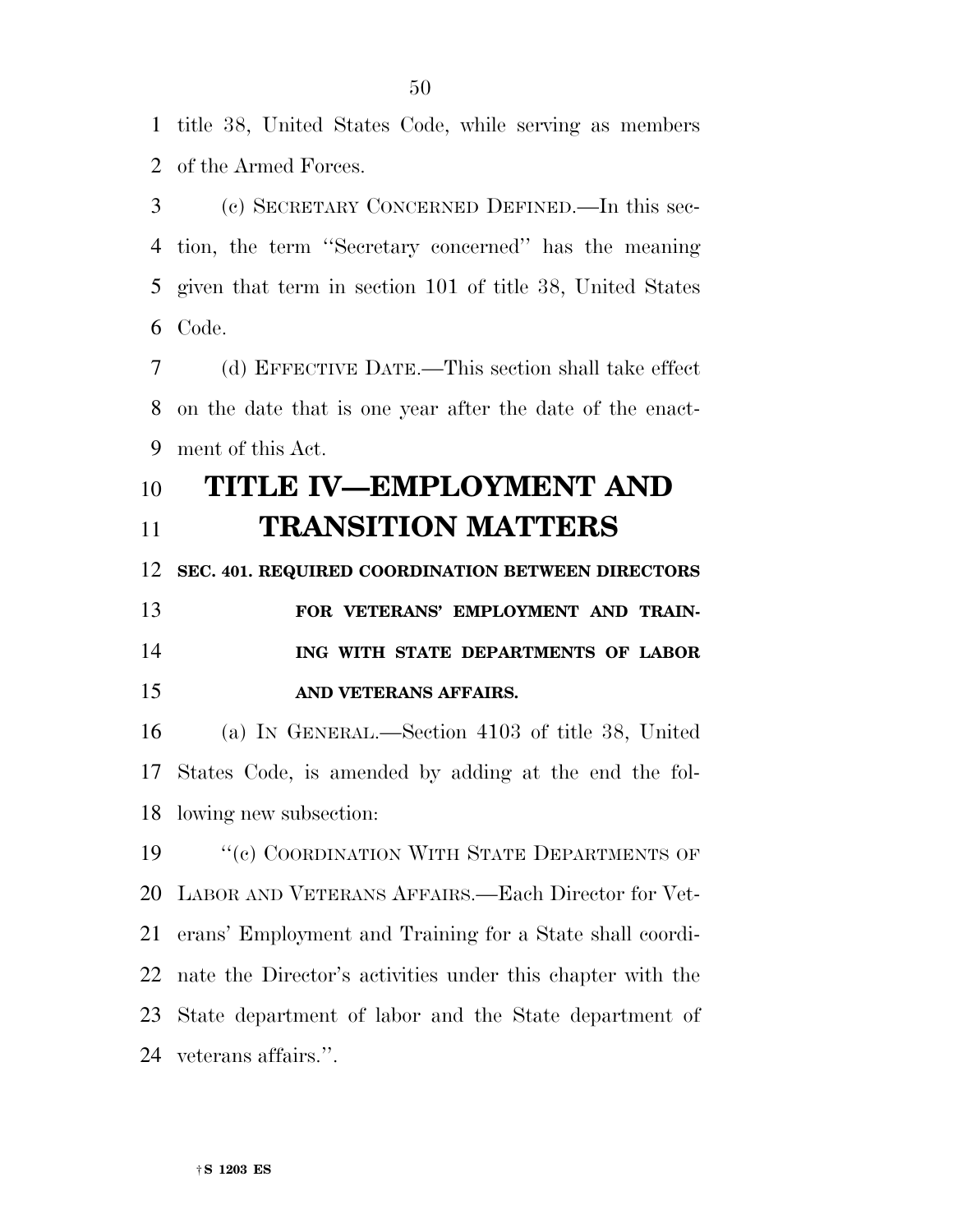(b) EFFECTIVE DATE.—The amendment made by subsection (a) shall take effect on the date that is one year after the date of the enactment of this Act.

## **SEC. 402. REPORT ON JOB FAIRS ATTENDED BY ONE-STOP**

## **CAREER CENTER EMPLOYEES AT WHICH SUCH EMPLOYEES ENCOUNTER VETERANS.**

 (a) IN GENERAL.—Section 136(d)(1) of the Work- force Investment Act of 1998 (29 U.S.C. 2871(d)(1)) is amended by adding at the end the following new sentence: ''The report also shall include information, for the year preceding the year the report is submitted, on the number of job fairs attended by One-Stop Career Center employees at which the employees had contact with a veteran, and the number of veterans contacted at each such job fair.''. (b) EFFECTIVE DATE.—The amendment made by subsection (a) shall take effect on the date that is one year after the date of the enactment of this Act.

## **SEC. 403. REVIEW OF CHALLENGES FACED BY EMPLOYERS**

 **SEEKING TO HIRE VETERANS AND SHARING OF INFORMATION AMONG FEDERAL AGEN-CIES THAT SERVE VETERANS.** 

(a) REVIEW.—

 (1) IN GENERAL.—The Secretary of Labor, in consultation with the Secretary of Defense and the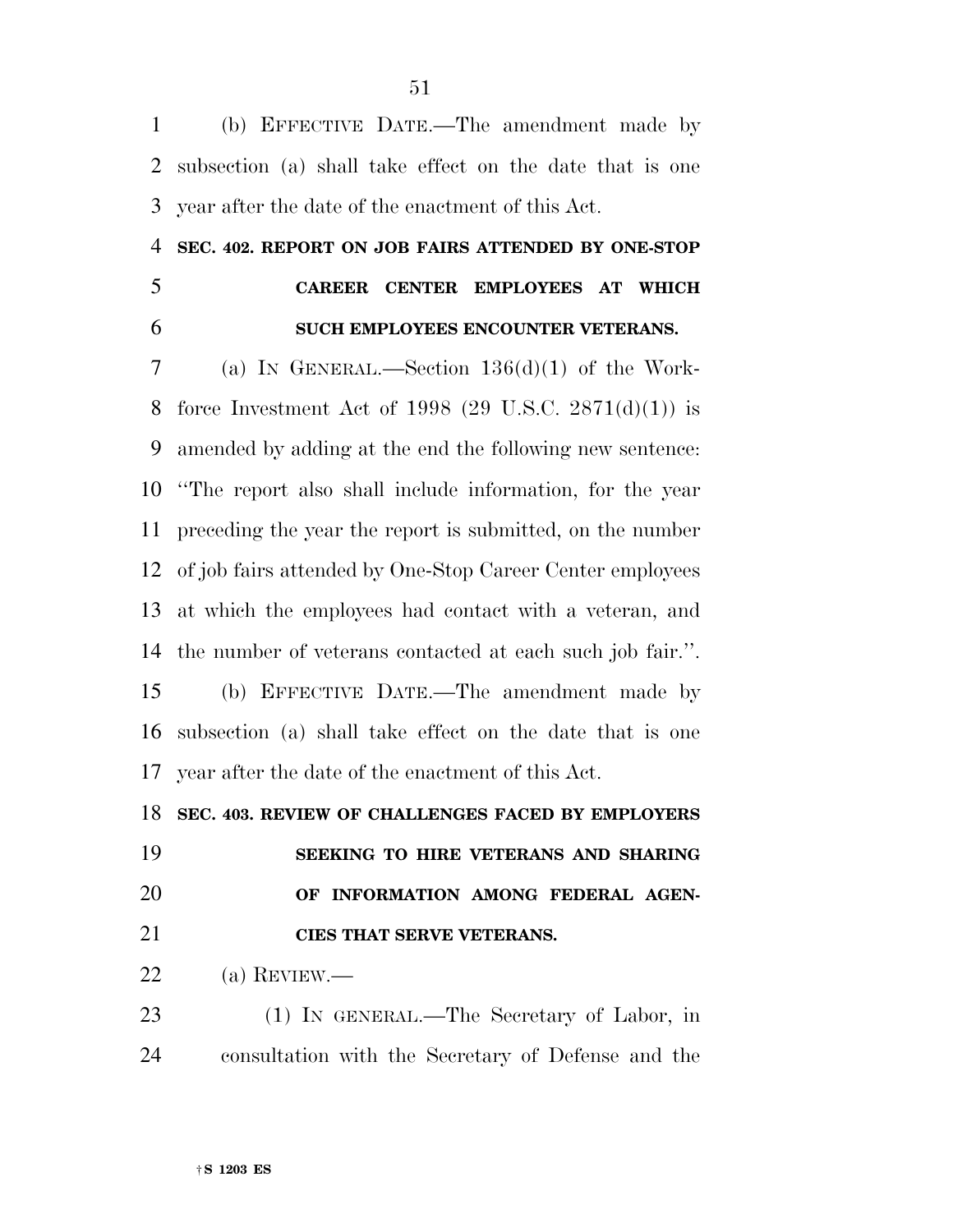| $\mathbf{1}$   | Secretary of Veterans Affairs, shall conduct a review |
|----------------|-------------------------------------------------------|
| $\overline{2}$ | $of$ —                                                |
| 3              | (A) the challenges faced by employers                 |
| $\overline{4}$ | seeking to hire veterans; and                         |
| 5              | (B) information sharing among Federal                 |
| 6              | departments and agencies that serve veterans          |
| $\overline{7}$ | and members of the Armed Forces who are sep-          |
| 8              | arating from service.                                 |
| 9              | (2) MATTERS REVIEWED.—In conducting the               |
| 10             | review required by paragraph (1), the Secretary of    |
| 11             | Labor shall examine the following:                    |
| 12             | (A) The barriers employers face in gaining            |
| 13             | information identifying veterans who are seek-        |
| 14             | ing jobs.                                             |
| 15             | (B) The extent and quality of information             |
| 16             | sharing among Federal departments and agen-           |
| 17             | cies that serve veterans and members of the           |
| 18             | Armed Forces who are separating from service,         |
| 19             | including how the departments and agencies            |
| 20             | may more easily connect employers with such           |
| 21             | veterans and members.                                 |
| 22             | $(b)$ REPORT.—                                        |
| 23             | $(1)$ IN GENERAL.—Not later than 120 days             |
| 24             | after the effective date specified in subsection (c), |

the Secretary of Labor shall submit to the appro-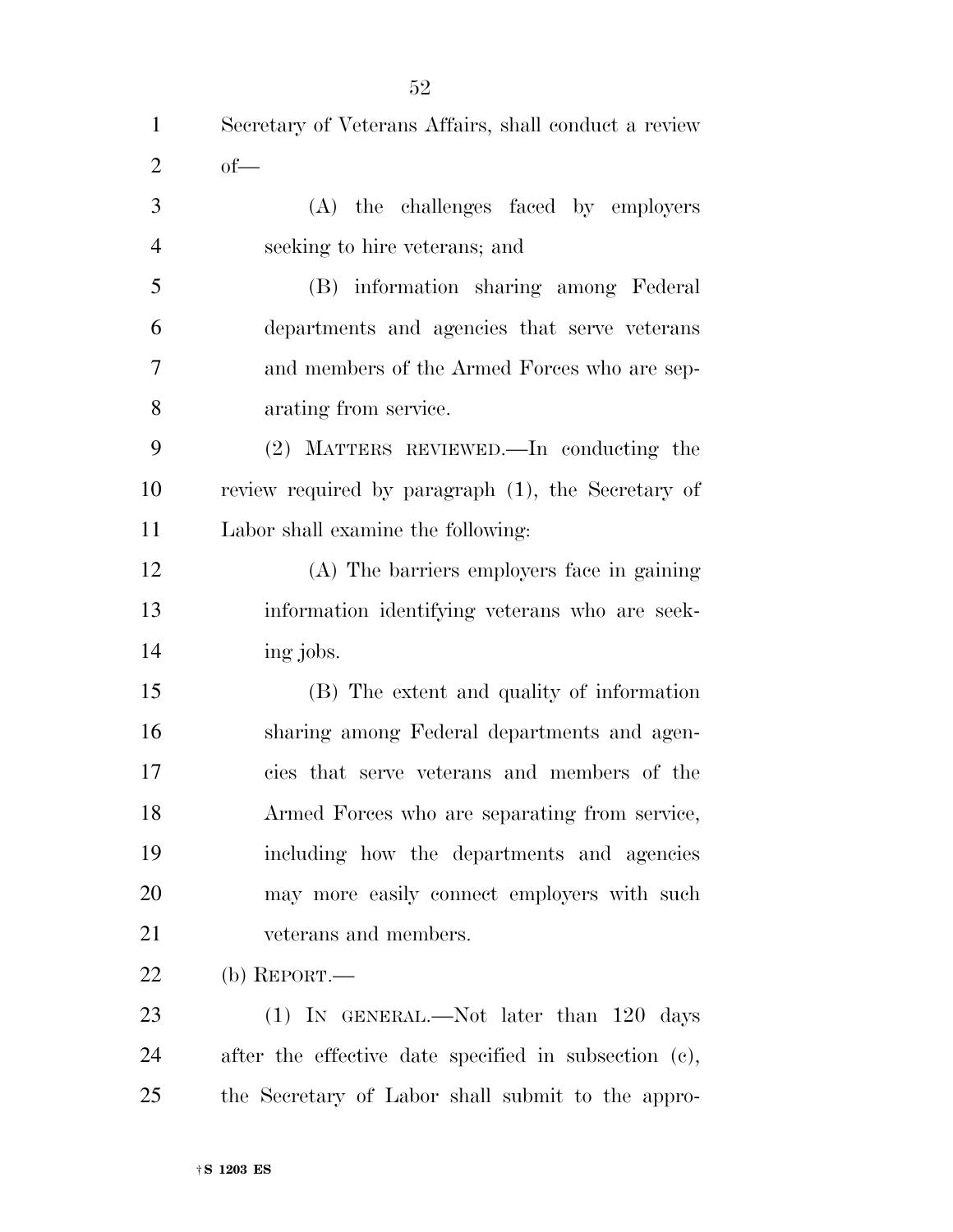| $\mathbf{1}$   | priate committees of Congress a report on the review      |
|----------------|-----------------------------------------------------------|
| $\overline{2}$ | conducted under subsection (a).                           |
| 3              | (2) CONTENTS.—The report required by para-                |
| $\overline{4}$ | graph (1) shall include the following:                    |
| 5              | (A) Recommendations for addressing the                    |
| 6              | barriers described in subsection $(a)(2)(A)$ .            |
| 7              | (B) Recommendations for improving infor-                  |
| 8              | mation sharing described in subsection                    |
| 9              | (a)(2)(B).                                                |
| 10             | (3) APPROPRIATE COMMITTEES OF CONGRESS                    |
| 11             | DEFINED.—In this subsection, the term "appro-             |
| 12             | priate committees of Congress" means—                     |
| 13             | (A) the Committee on Armed Services and                   |
| 14             | the Committee on Veterans' Affairs of the Sen-            |
| 15             | ate; and                                                  |
| 16             | (B) the Committee on Armed Services and                   |
| 17             | Committee on Veterans' Affairs of the<br>the              |
| 18             | House of Representatives.                                 |
| 19             | (c) EFFECTIVE DATE.—This section shall take effect        |
| 20             | on the date that is one year after the date of the enact- |
| 21             | ment of this Act.                                         |
| 22             | SEC. 404. REVIEW OF TRANSITION GPS PROGRAM CORE           |
| 23             | <b>CURRICULUM.</b>                                        |
| 24             | (a) REVIEW.—                                              |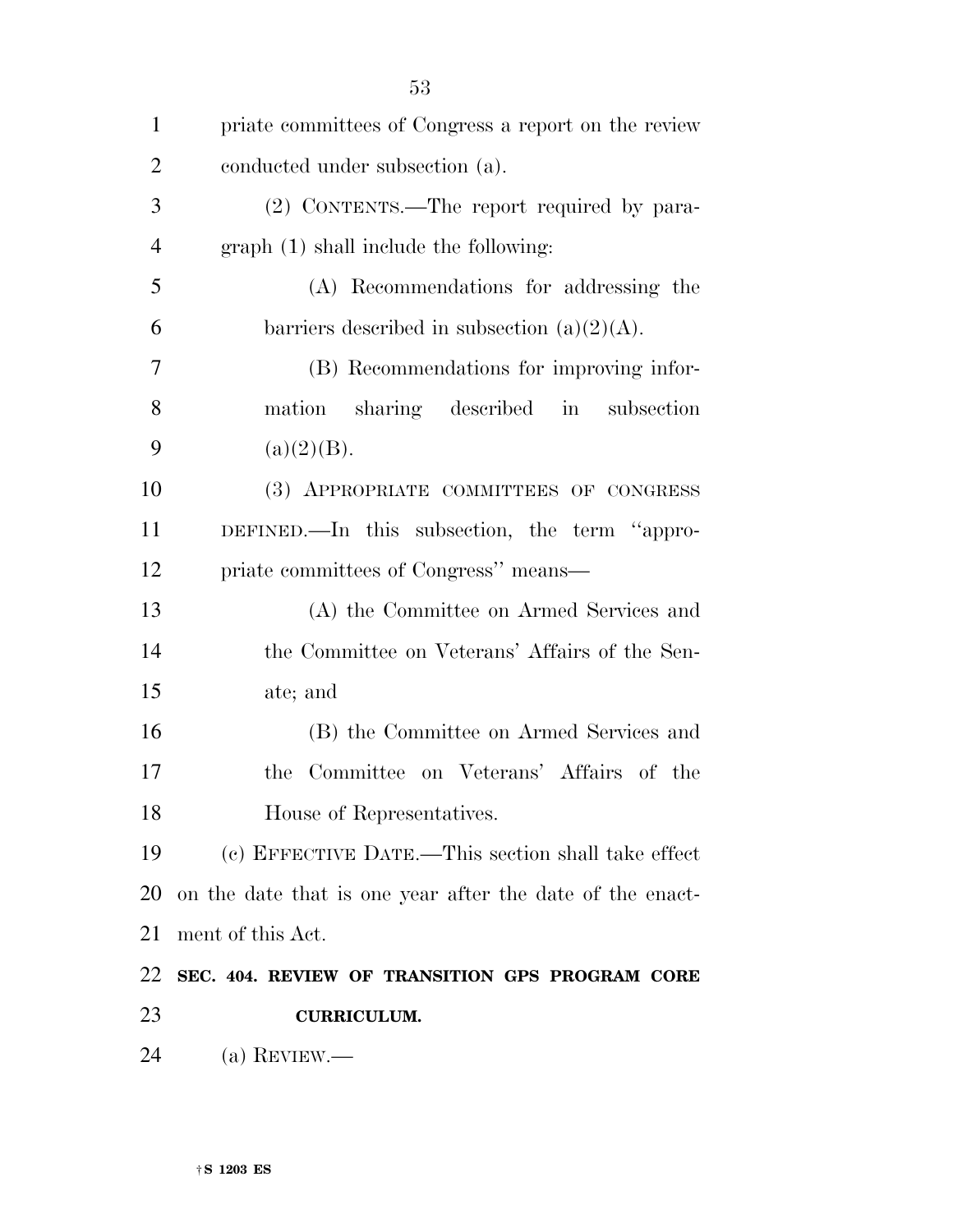| $\mathbf{1}$   | (1) IN GENERAL.—The Secretary of Defense, in        |
|----------------|-----------------------------------------------------|
| $\overline{2}$ | consultation with the Secretary of Veterans Affairs |
| 3              | and the Secretary of Labor, shall conduct a review  |
| $\overline{4}$ | of the Department of Defense Transition GPS Pro-    |
| 5              | gram Core Curriculum in effect on the date of the   |
| 6              | enactment of this Act.                              |
| 7              | (2) MATTERS REVIEWED.—The review shall ex-          |
| 8              | amine the following:                                |
| 9              | (A) The Department of Defense Transition            |
| 10             | GPS Program Core Curriculum in effect on the        |
| 11             | date of the enactment of this Act.                  |
| 12             | (B) The roles and responsibilities of each          |
| 13             | Federal department participating in the Transi-     |
| 14             | tion GPS Program and whether the various            |
| 15             | roles and responsibilities of the Federal depart-   |
| 16             | ments are adequately aligned with one another.      |
| 17             | (C) The allotment of time spent on issues           |
| 18             | under the jurisdiction of each Federal depart-      |
| 19             | ment participating in the Transition GPS Pro-       |
| 20             | gram and whether the allotment is adequate to       |
| 21             | provide members of the Armed Forces with all        |
| 22             | the information the members need regarding          |
| 23             | important benefits that can assist members in       |
| 24             | transitioning out of military service.              |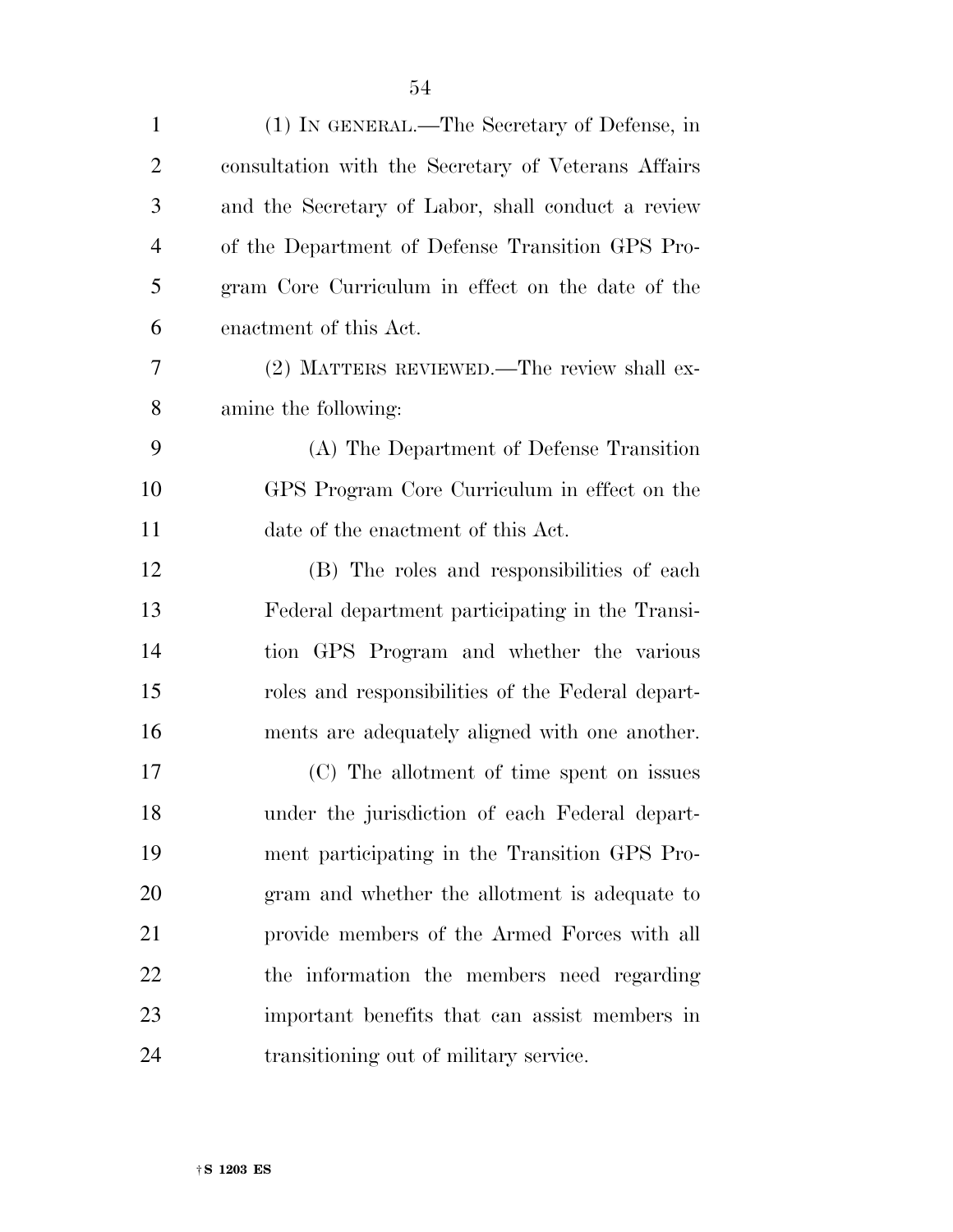| $\mathbf{1}$   | (D) Whether any of the information in the             |
|----------------|-------------------------------------------------------|
| $\overline{2}$ | three optional tracks in the Transition GPS           |
| 3              | Program Core Curriculum should be addressed           |
| $\overline{4}$ | more appropriately in mandatory tracks rather         |
| 5              | than optional tracks.                                 |
| 6              | (E) The benefits of and obstacles to estab-           |
| 7              | $\lambda$                                             |
| 8              | (i) a standard implementation plan of                 |
| 9              | long-term outcome measures for the Tran-              |
| 10             | sition GPS Program; and                               |
| 11             | (ii) a comprehensive system of metrics                |
| 12             | for such measures.                                    |
| 13             | (b) REPORT.—                                          |
| 14             | (1) IN GENERAL.—Not later than 120 days               |
| 15             | after the date of the enactment of this Act, the Sec- |
| 16             | retary of Defense, in consultation with the Secretary |
| 17             | of Veterans Affairs and the Secretary of Labor, shall |
| 18             | submit to the appropriate committees of Congress a    |
| 19             | report on the review conducted under subsection (a).  |
| 20             | (2) CONTENTS.—The report required by para-            |
| 21             | graph (1) shall include the following:                |
| 22             | (A) Recommendations for improving the                 |
| 23             | Department of Defense Transition GPS Pro-             |
| 24             | gram Core Curriculum in order to more accu-           |
| 25             | rately address the needs of members of the            |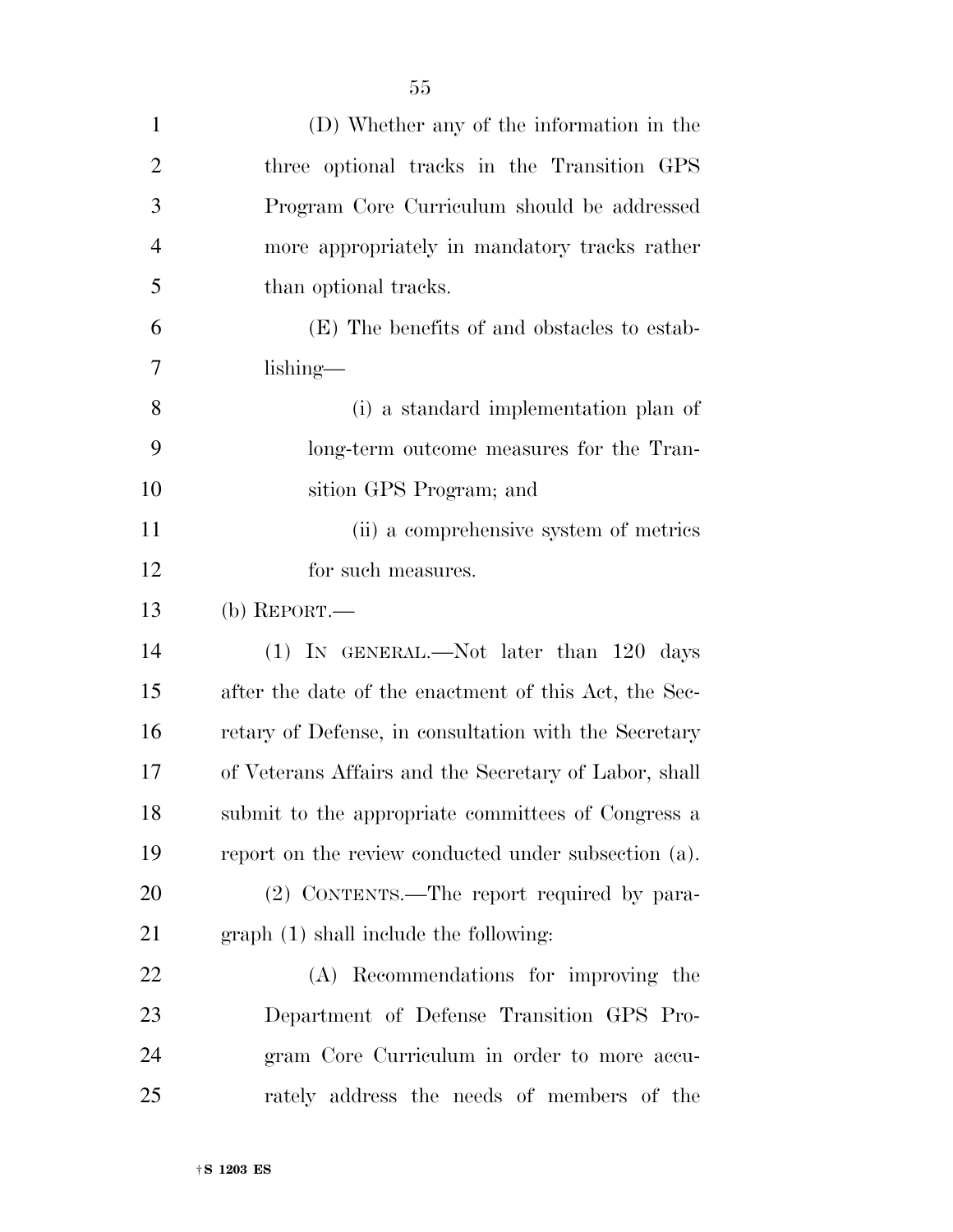| $\mathbf{1}$   | Armed Forces transitioning out of military         |
|----------------|----------------------------------------------------|
| $\overline{2}$ | service.                                           |
| 3              | (B) Recommendations for improving the              |
| $\overline{4}$ | roles and responsibilities described in subsection |
| 5              | (a)(2)(B).                                         |
| 6              | (C) Recommendations for improving the              |
| 7              | allotment of time described in subsection          |
| 8              | $(a)(2)(C)$ .                                      |
| 9              | (D) Such recommendations as the Sec-               |
| 10             | retary of Defense may have regarding the op-       |
| 11             | tional and mandatory tracks in the Transition      |
| 12             | GPS Program Core Curriculum.                       |
| 13             | (E) Such recommendations as the Sec-               |
| 14             | retary of Defense may have with respect to the     |
| 15             | outcome measures and metrics described in sub-     |
| 16             | section $(a)(2)(E)$ .                              |
| 17             | (F) Identification of such other areas of          |
| 18             | concern as the Secretary of Defense may have       |
| 19             | with respect to the Transition GPS Program         |
| 20             | and such recommendations for legislative or ad-    |
| 21             | ministrative action as the Secretary may have      |
| 22             | to address such concerns.                          |
| 23             | (3) APPROPRIATE COMMITTEES OF CONGRESS             |
| 24             | DEFINED.—In this subsection, the term "appro-      |
| 25             | priate committees of Congress" means-              |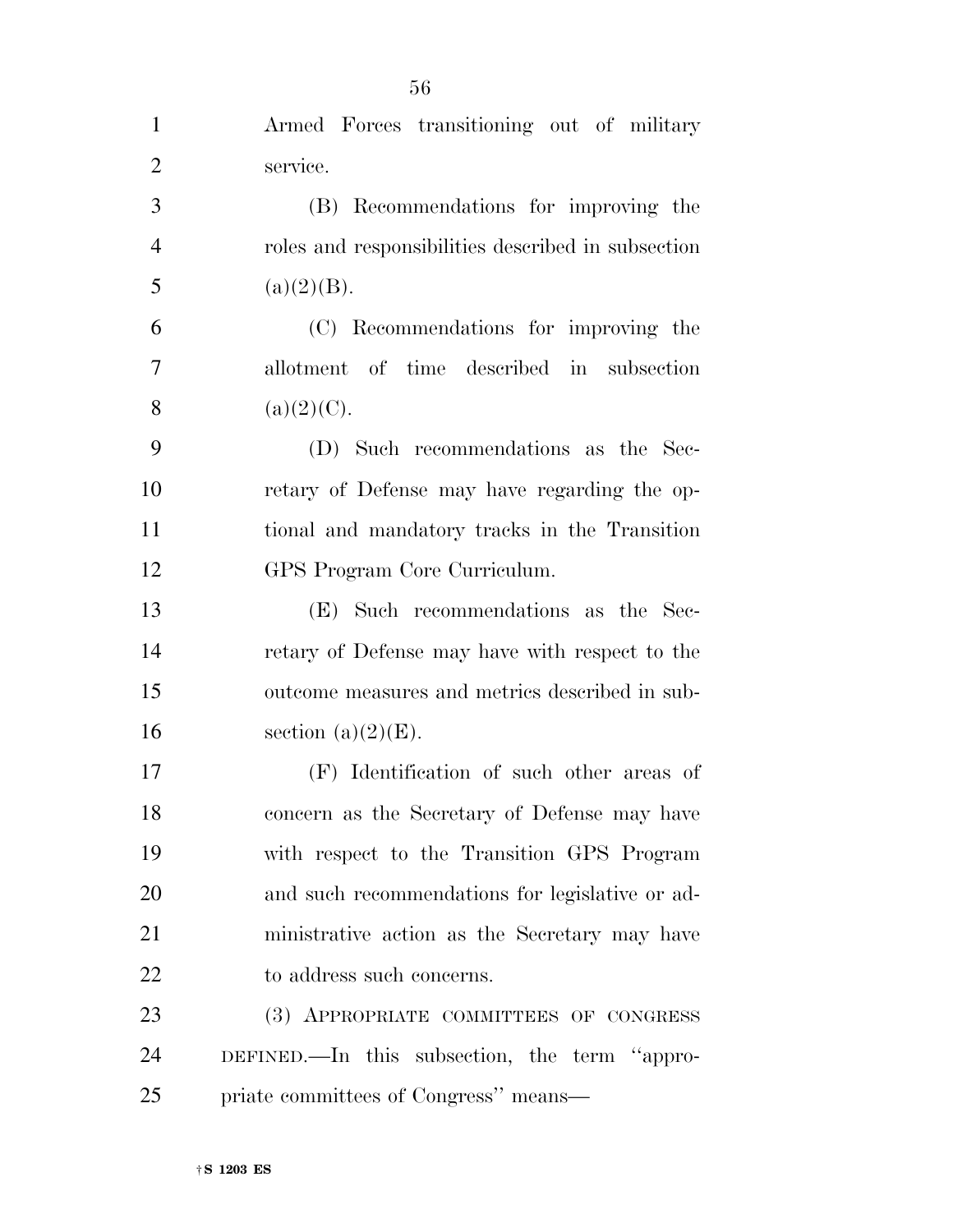| $\mathbf{1}$   | (A) the Committee on Armed Services and                      |
|----------------|--------------------------------------------------------------|
| $\overline{2}$ | the Committee on Veterans' Affairs of the Sen-               |
| 3              | ate; and                                                     |
| $\overline{4}$ | (B) the Committee on Armed Services and                      |
| 5              | the Committee on Veterans' Affairs of the                    |
| 6              | House of Representatives.                                    |
| 7              | SEC. 405. MODIFICATION OF REQUIREMENT FOR PROVI-             |
| 8              | SION OF PRESEPARATION COUNSELING.                            |
| 9              | (a) CLARIFICATION OF REQUIREMENT FOR 180 CON-                |
| 10             | TINUOUS DAYS OF ACTIVE DUTY SERVICE.—Subpara-                |
| 11             | graph (A) of section $1142(a)(4)$ of title 10, United States |
| 12             | Code, is amended by inserting "continuous" before "180       |
| 13             | $\langle \text{days}'' \rangle$ .                            |
| 14             | (b) EXCLUSION OF TRAINING FROM PERIODS OF AC-                |
| 15             | TIVE DUTY.—Such section is further amended by adding         |
| 16             | at the end the following new subparagraph:                   |
| 17             | "(C) For purposes of subparagraph $(A)$ , the term 'ac-      |
| 18             | tive duty' does not include full-time training duty, annual  |
| 19             | training duty, and attendance, while in the active military  |
| 20             | service, at a school designated as a service school by law   |
| 21             | or by the Secretary concerned.".                             |
|                |                                                              |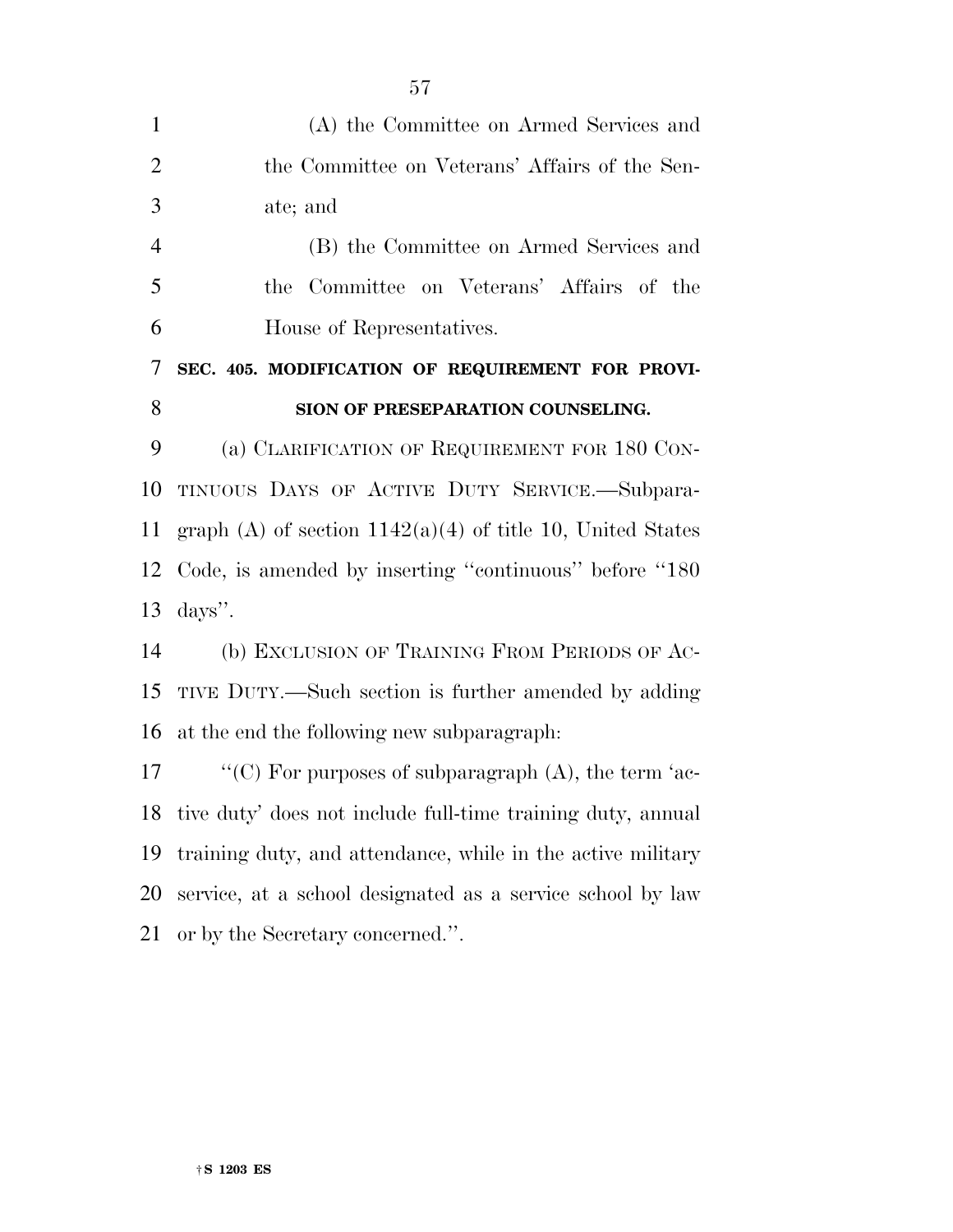| $\mathbf{1}$   | TITLE V—VETERAN SMALL                                  |
|----------------|--------------------------------------------------------|
| $\overline{2}$ | <b>BUSINESS MATTERS</b>                                |
| 3              | SEC. 501. MODIFICATION OF TREATMENT UNDER CON-         |
| $\overline{4}$ | TRACTING GOALS AND PREFERENCES OF DE-                  |
| 5              | <b>PARTMENT</b><br>OF VETERANS AFFAIRS<br><b>FOR</b>   |
| 6              | SMALL BUSINESSES OWNED BY VETERANS OF                  |
| 7              | SMALL BUSINESSES AFTER DEATH OF DIS-                   |
| 8              | <b>ABLED VETERAN OWNERS.</b>                           |
| 9              | (a) IN GENERAL.—Section $8127(h)$ of title 38,         |
| 10             | United States Code, is amended—                        |
| 11             | $(1)$ in paragraph $(3)$ , by striking "rated as"      |
| 12             | and all that follows through "disability." and insert- |
| 13             | ing a period; and                                      |
| 14             | $(2)$ in paragraph $(2)$ , by amending subpara-        |
| 15             | $graph (C)$ to read as follows:                        |
| 16             | $\lq\lq$ (C) The date that —                           |
| 17             | "(i) in the case of a surviving spouse of a            |
| 18             | veteran with a service-connected disability rated      |
| 19             | as 100 percent disabling or who dies as a result       |
| <b>20</b>      | of a service-connected disability, is 10 years         |
| 21             | after the date of the veteran's death; or              |
| 22             | "(ii) in the case of a surviving spouse of a           |
| 23             | veteran with a service-connected disability rated      |
| 24             | as less than 100 percent disabling who does not        |
| 25             | die as a result of a service-connected disability,     |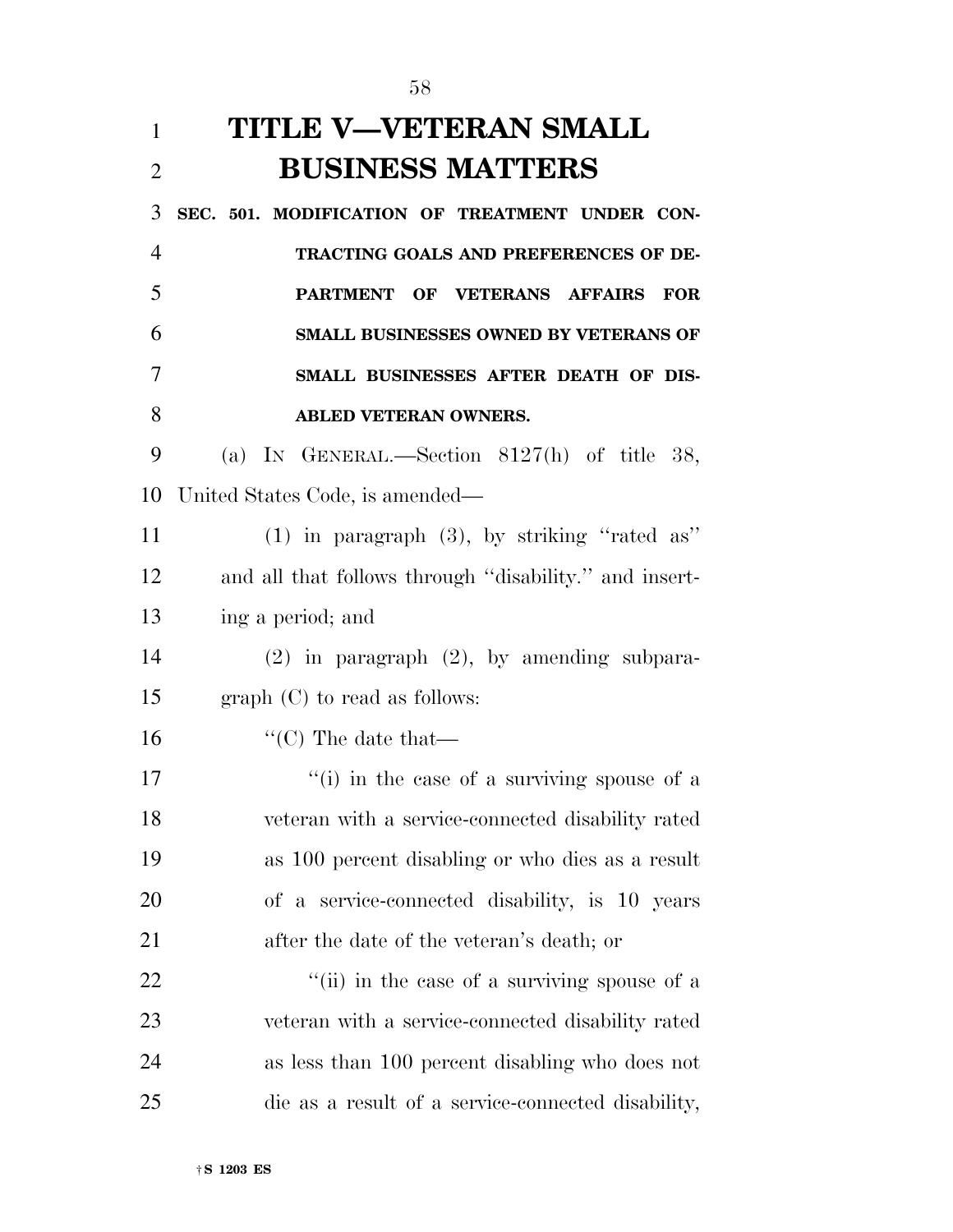| $\mathbf{1}$   | is three years after the date of the veteran's               |
|----------------|--------------------------------------------------------------|
| $\overline{2}$ | death.".                                                     |
| 3              | (b) EFFECTIVE DATE.—The amendments made by                   |
| 4              | subsection (a) shall take effect on the date that is 180     |
| 5              | days after the date of the enactment of this Act and shall   |
| 6              | apply with respect to applications received pursuant to      |
| 7              | section $8127(f)(2)$ of title 38, United States Code, that   |
| 8              | are verified on or after such date.                          |
| 9              | SEC. 502. TREATMENT OF BUSINESSES AFTER DEATHS OF            |
| 10             | SERVICEMEMBER-OWNERS FOR PURPOSES                            |
| 11             | DEPARTMENT OF VETERANS AFFAIRS<br>OF                         |
| 12             | CONTRACTING GOALS AND PREFERENCES.                           |
| 13             | (a) IN GENERAL.—Section 8127 of title 38, United             |
| 14             | States Code, is amended—                                     |
| 15             | (1) by redesignating subsections (i) through (1)             |
| 16             | as subsections (j) through (m), respectively; and            |
| 17             | $(2)$ by inserting after subsection (h) the fol-             |
| 18             | lowing new subsection (i):                                   |
| 19             | "(i) TREATMENT OF BUSINESSES AFTER DEATH OF                  |
| 20             | SERVICEMEMBER-OWNER.— $(1)$ If a member of the Armed         |
| 21             | Forces owns at least 51 percent of a small business con-     |
| 22             | cern and such member is killed in line of duty in the active |
| 23             | military, naval, or air service, the surviving spouse or de- |
| 24             | pendent child of such member who acquires such owner-        |
| 25             | ship rights in such small business concern shall, for the    |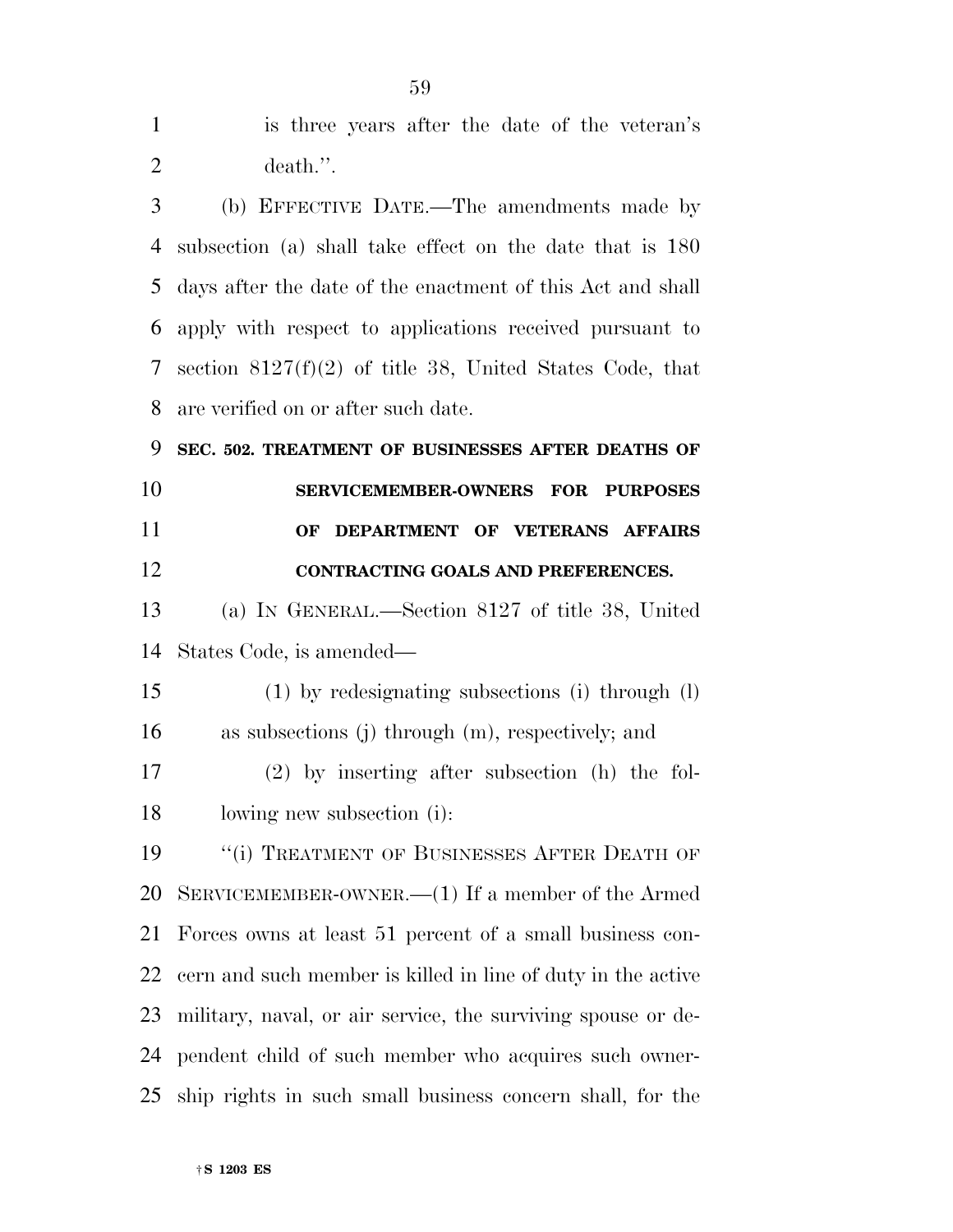period described in paragraph (2), be treated as if the sur- viving spouse or dependent child were a veteran with a service-connected disability for purposes of determining the status of the small business concern as a small busi- ness concern owned and controlled by veterans for pur- poses of contracting goals and preferences under this sec-tion.

8  $\langle$  (2) The period referred to in paragraph (1) is the period beginning on the date on which the member of the Armed Forces dies and ending on the date as follows:

11  $\langle (A) \rangle$  In the case of a surviving spouse, the ear-12 liest of the following dates:

13 ''(i) The date on which the surviving spouse remarries.

15 "(ii) The date on which the surviving spouse relinquishes an ownership interest in the small business concern and no longer owns at least 51 percent of such small business concern. ''(iii) The date that is ten years after the 20 date of the member's death.

21 ''(B) In the case of a dependent child, the ear-22 liest of the following dates:

23  $\frac{1}{2}$  The date on which the surviving de- pendent child relinquishes an ownership interest in the small business concern and no longer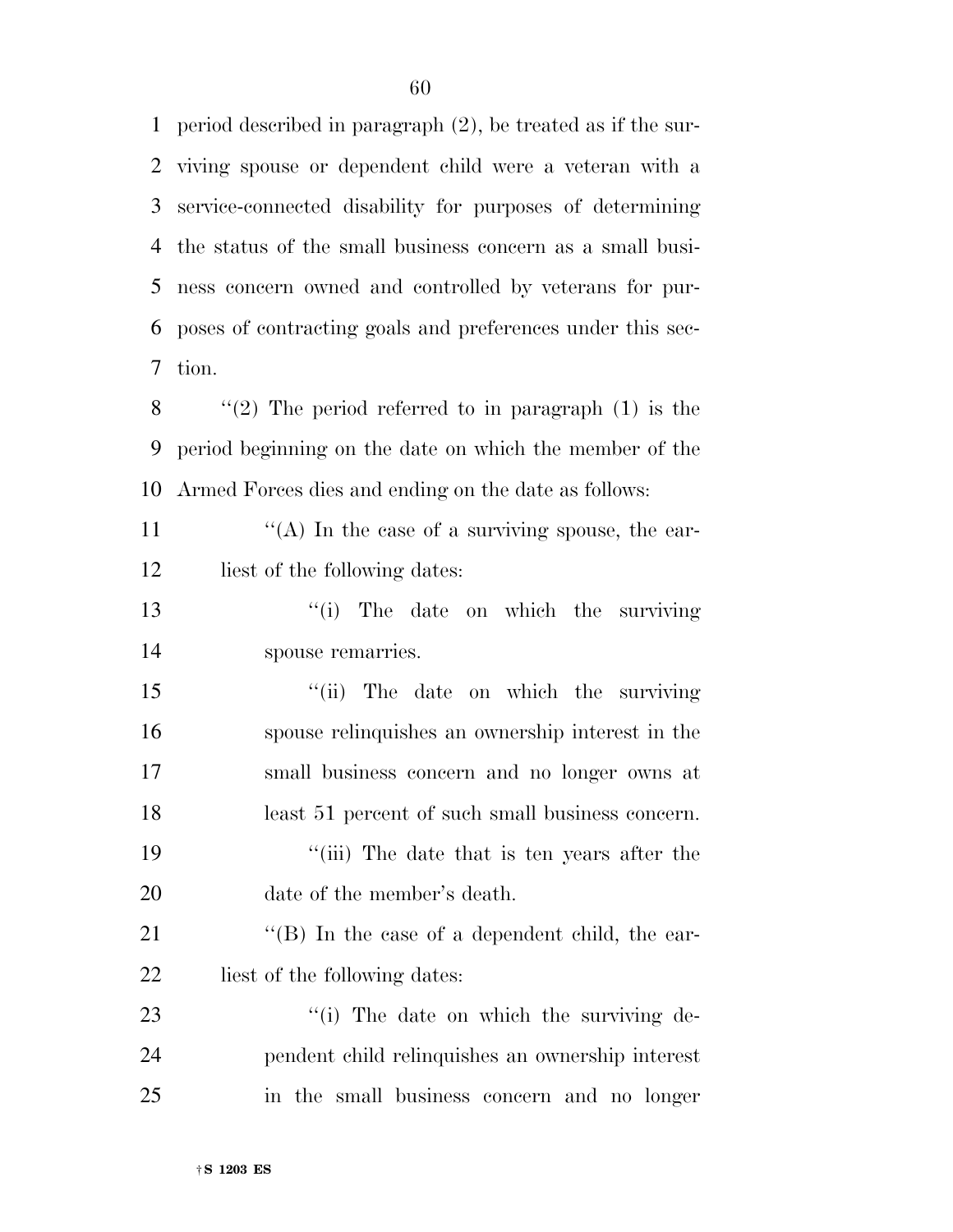| 1              | owns at least 51 percent of such small business                |
|----------------|----------------------------------------------------------------|
| $\overline{2}$ | concern.                                                       |
| 3              | "(ii) The date that is ten years after the                     |
| $\overline{4}$ | date of the member's death.".                                  |
| 5              | EFFECTIVE DATE.—Subsection (i) of section<br>(b)               |
| 6              | 8127 of such title, as added by subsection (a), shall take     |
| 7              | effect on the date of the enactment of this Act and shall      |
| 8              | apply with respect to the deaths of members of the Armed       |
| 9              | Forces occurring on or after such date.                        |
| 10             | TITLE VI–BURIAL MATTERS                                        |
| 11             | SEC. 601. DEPARTMENT OF VETERANS AFFAIRS STUDY ON              |
| 12             | MATTERS RELATING TO BURIAL OF<br>UN-                           |
|                |                                                                |
| 13             | CLAIMED REMAINS OF VETERANS IN NA-                             |
| 14             | <b>TIONAL CEMETERIES.</b>                                      |
| 15             | (a) STUDY AND REPORT REQUIRED.—Not later than                  |
| 16             | one year after the effective date specified in subsection (d), |
| 17             | the Secretary of Veterans Affairs shall—                       |
| 18             | (1) complete a study on matters relating to the                |
| 19             | interring of unclaimed remains of veterans in na-              |
| 20             | tional cemeteries under the control of the National            |
| 21             | Cemetery Administration; and                                   |
| 22             | (2) submit to Congress a report on the findings                |
| 23             | of the Secretary with respect to the study required            |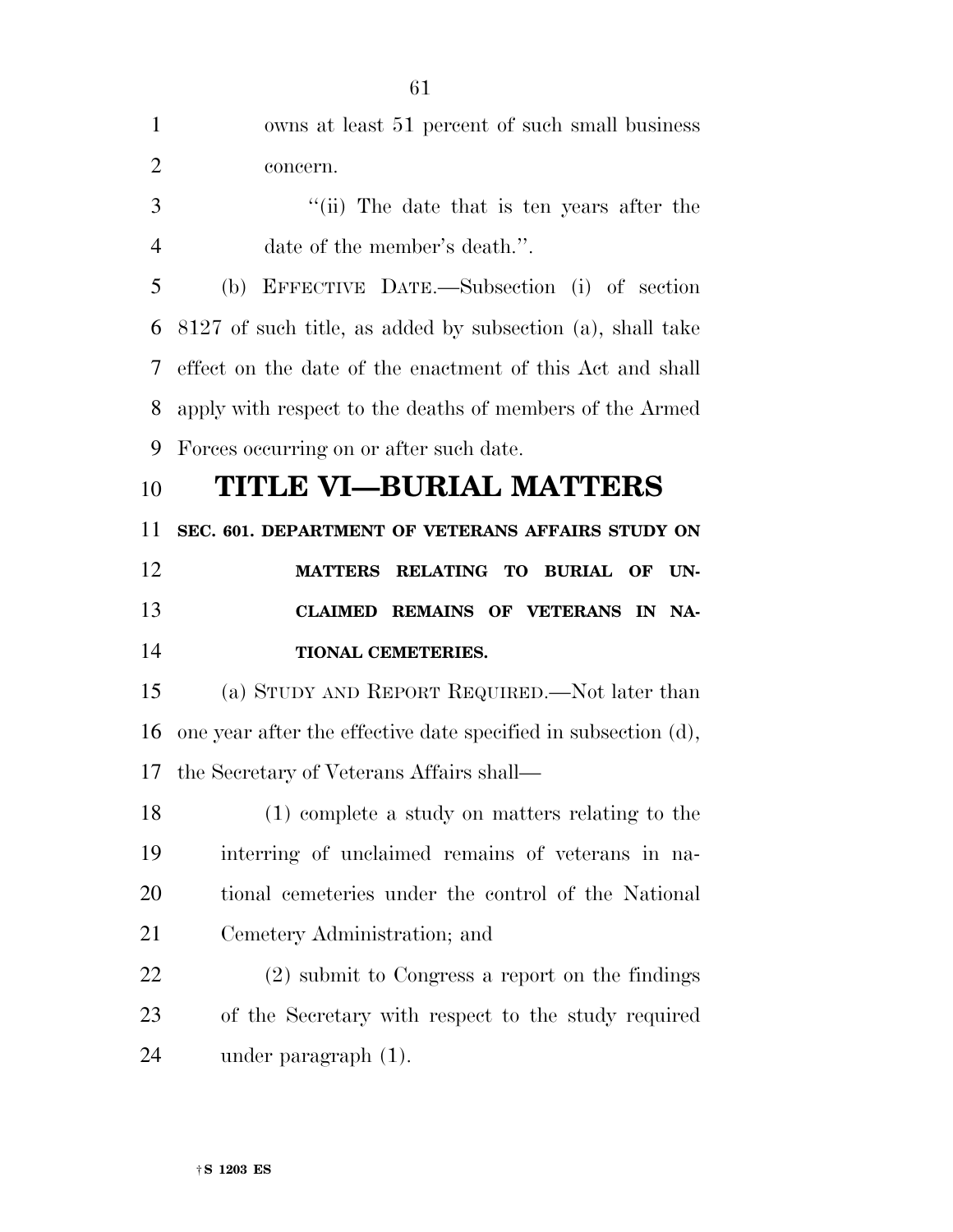(b) MATTERS STUDIED.—The matters studied under 2 subsection  $(a)(1)$  shall include the following:

 (1) Determining the scope of issues relating to unclaimed remains of veterans, including an esti- mate of the number of unclaimed remains of vet-erans.

 (2) Assessing the effectiveness of the proce- dures of the Department of Veterans Affairs for working with persons or entities having custody of unclaimed remains to facilitate interment of un- claimed remains of veterans in national cemeteries under the control of the National Cemetery Adminis-tration.

 (3) Assessing State and local laws that affect the ability of the Secretary to inter unclaimed re- mains of veterans in national cemeteries under the control of the National Cemetery Administration.

 (4) Developing recommendations for such legis- lative or administrative action as the Secretary con-siders appropriate.

(c) METHODOLOGY.—

22 (1) NUMBER OF UNCLAIMED REMAINS. In es- timating the number of unclaimed remains of vet-24 erans under subsection  $(b)(1)$ , the Secretary may re-view such subset of applicable entities as the Sec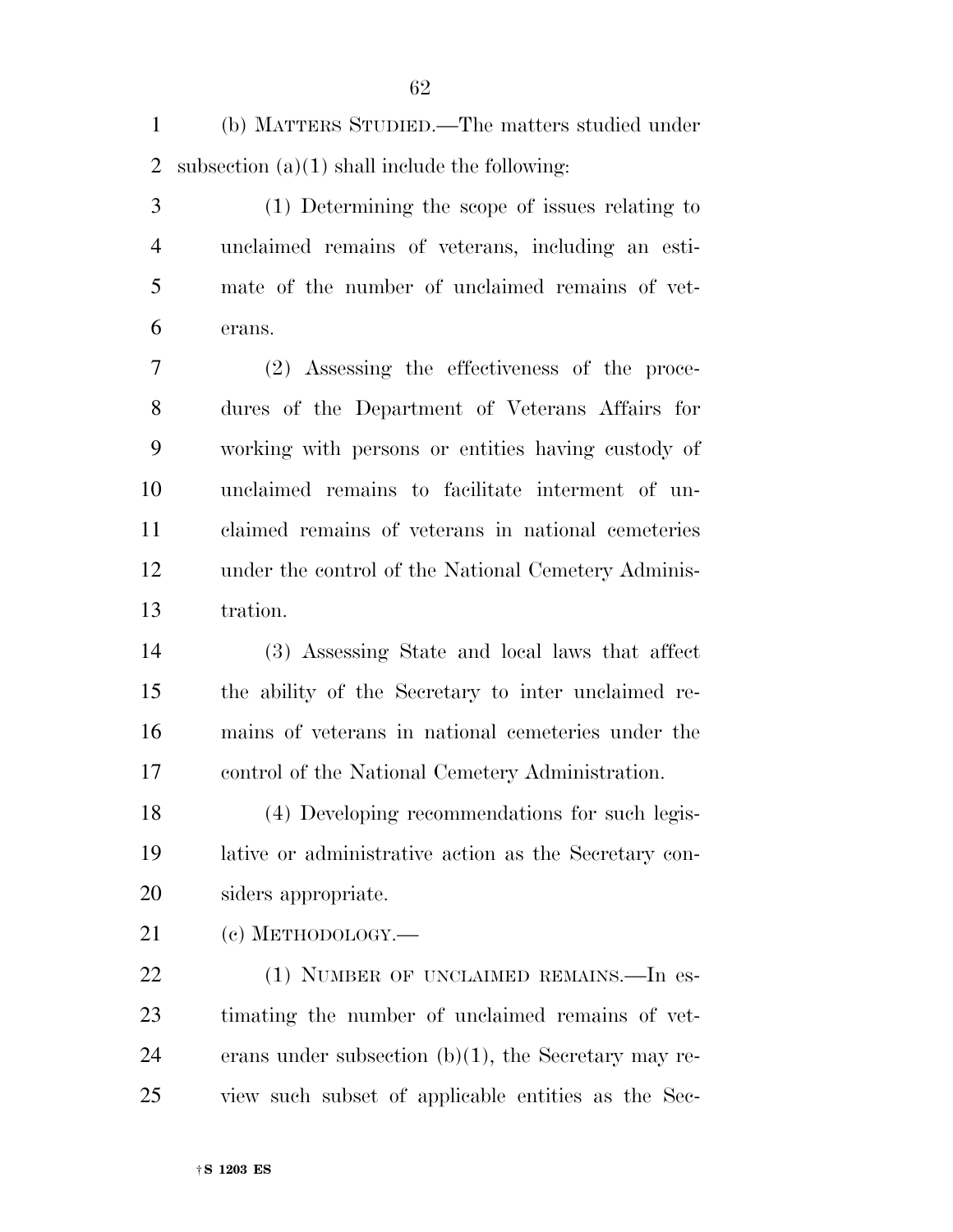retary considers appropriate, including a subset of funeral homes and coroner offices that possess un-claimed veterans remains.

 (2) ASSESSMENT OF STATE AND LOCAL LAWS.—In assessing State and local laws under sub- section (b)(3), the Secretary may assess such sample of applicable State and local laws as the Secretary considers appropriate in lieu of reviewing all applica-ble State and local laws.

 (d) EFFECTIVE DATE.—This section shall take effect on the date that is one year after the date of the enact-ment of this Act.

## **TITLE VII—OTHER MATTERS**

**SEC. 701. HONORING AS VETERANS CERTAIN PERSONS** 

**WHO PERFORMED SERVICE IN THE RESERVE** 

## **COMPONENTS OF THE ARMED FORCES.**

 Any person who is entitled under chapter 1223 of title 10, United States Code, to retired pay for nonregular service or, but for age, would be entitled under such chap- ter to retired pay for nonregular service shall be honored as a veteran but shall not be entitled to any benefit by reason of this honor.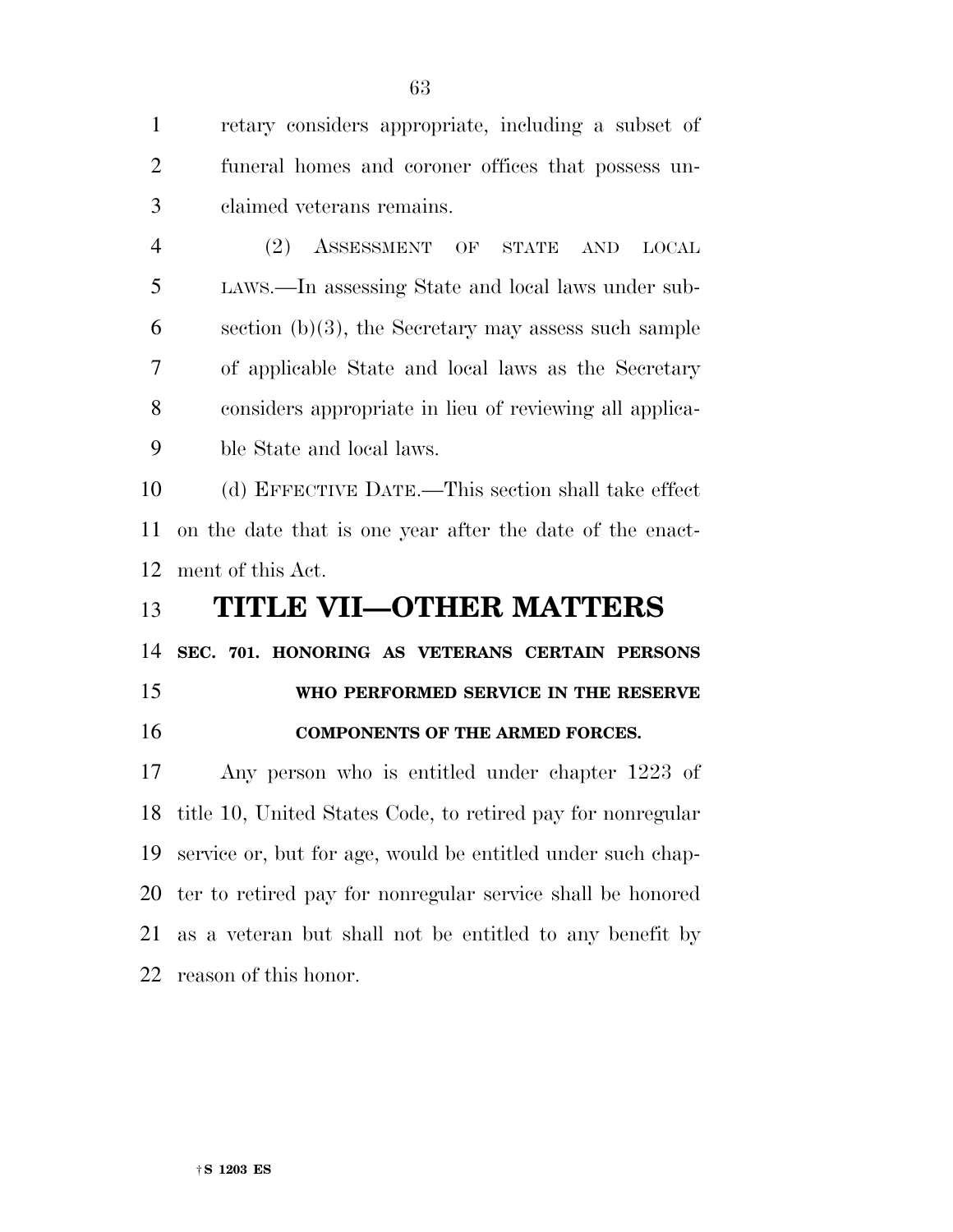## **SEC. 702. REPORT ON LAOTIAN MILITARY SUPPORT OF ARMED FORCES OF THE UNITED STATES DURING VIETNAM WAR.**

 (a) IN GENERAL.—Not later than one year after the effective date specified in subsection (c), the Secretary of Veterans Affairs, in consultation with the Secretary of De- fense and such agencies and individuals as the Secretary of Veterans Affairs considers appropriate, shall submit to the appropriate committees of Congress a report on—

 (1) the extent to which Laotian military forces provided combat support to the Armed Forces of the United States between February 28, 1961, and May 15, 1975;

 (2) whether the current classification by the Ci- vilian/Military Service Review Board of the Depart- ment of Defense of service by individuals of Hmong ethnicity is appropriate; and

 (3) such recommendations as the Secretary of Veterans Affairs may have for legislative action.

 (b) APPROPRIATE COMMITTEES OF CONGRESS.—In this section, the term ''appropriate committees of Con-gress'' means—

 (1) the Committee on Armed Services and the Committee on Veterans' Affairs of the Senate; and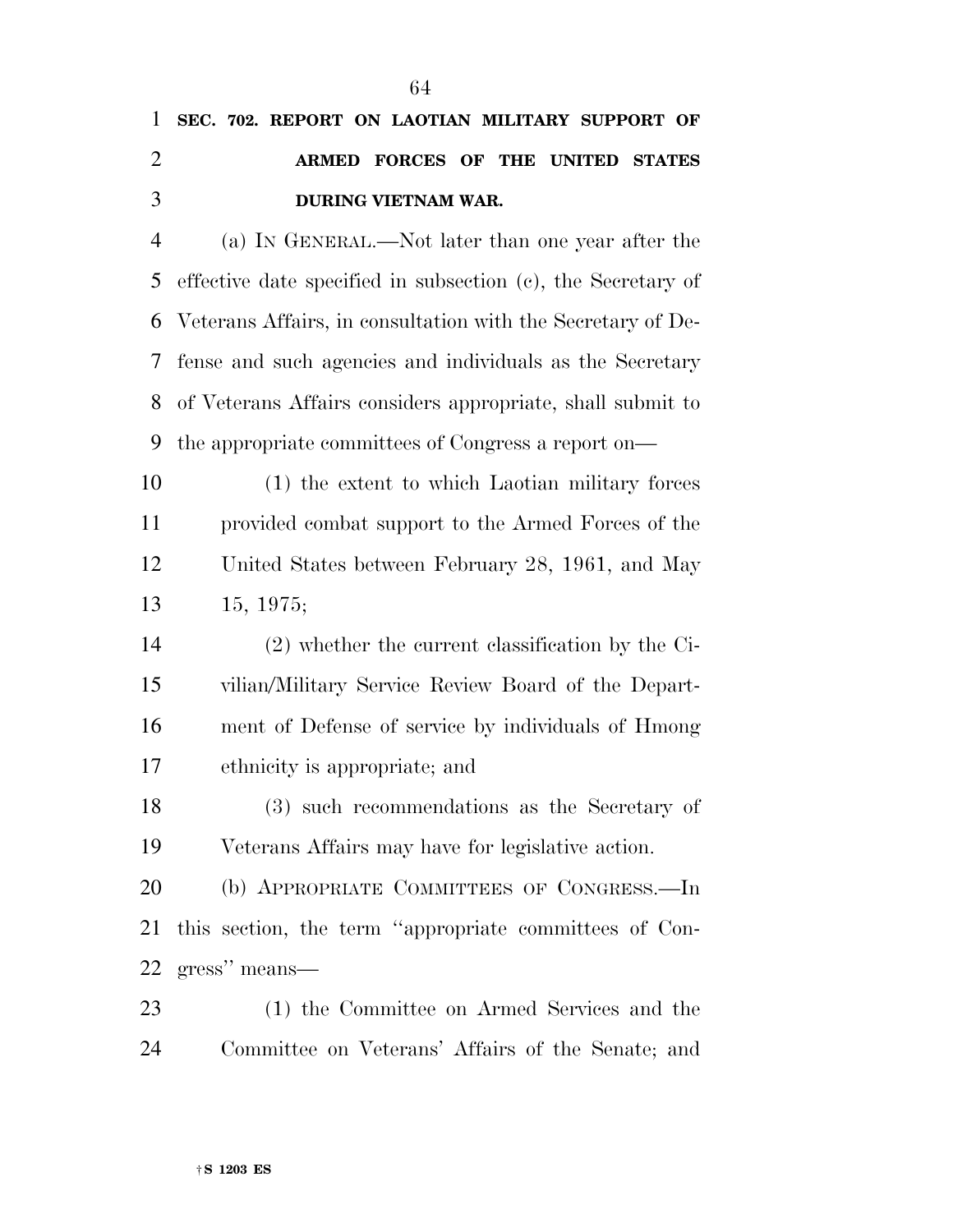(2) the Committee on Armed Services and the Committee on Veterans' Affairs of the House of Representatives. (c) EFFECTIVE DATE.—This section shall take effect on the date that is one year after the date of the enact- ment of this Act. **SEC. 703. RESTORATION OF PRIOR REPORTING FEE MULTI- PLIERS.**  (a) IN GENERAL.—During the 10-year period begin- ning on September 26, 2015, the second sentence of sub- section (c) of section 3684 of title 38, United States Code, shall be applied— 13 (1) by substituting " $\$ 8" for " $\frac{12}{3}$ ; and 14 (2) by substituting " $$12"$  for " $$15"$ . (b) CONFORMING AMENDMENT.—Section 406 of the Department of Veterans Affairs Expiring Authorities Act of 2014 (Public Law 113–175; 38 U.S.C. 3684 note), as amended by section 410 of the Department of Veterans Affairs Expiring Authorities Act of 2015 (Public Law 114–58), is hereby repealed. Passed the Senate November 10, 2015. Attest:

*Secretary.*